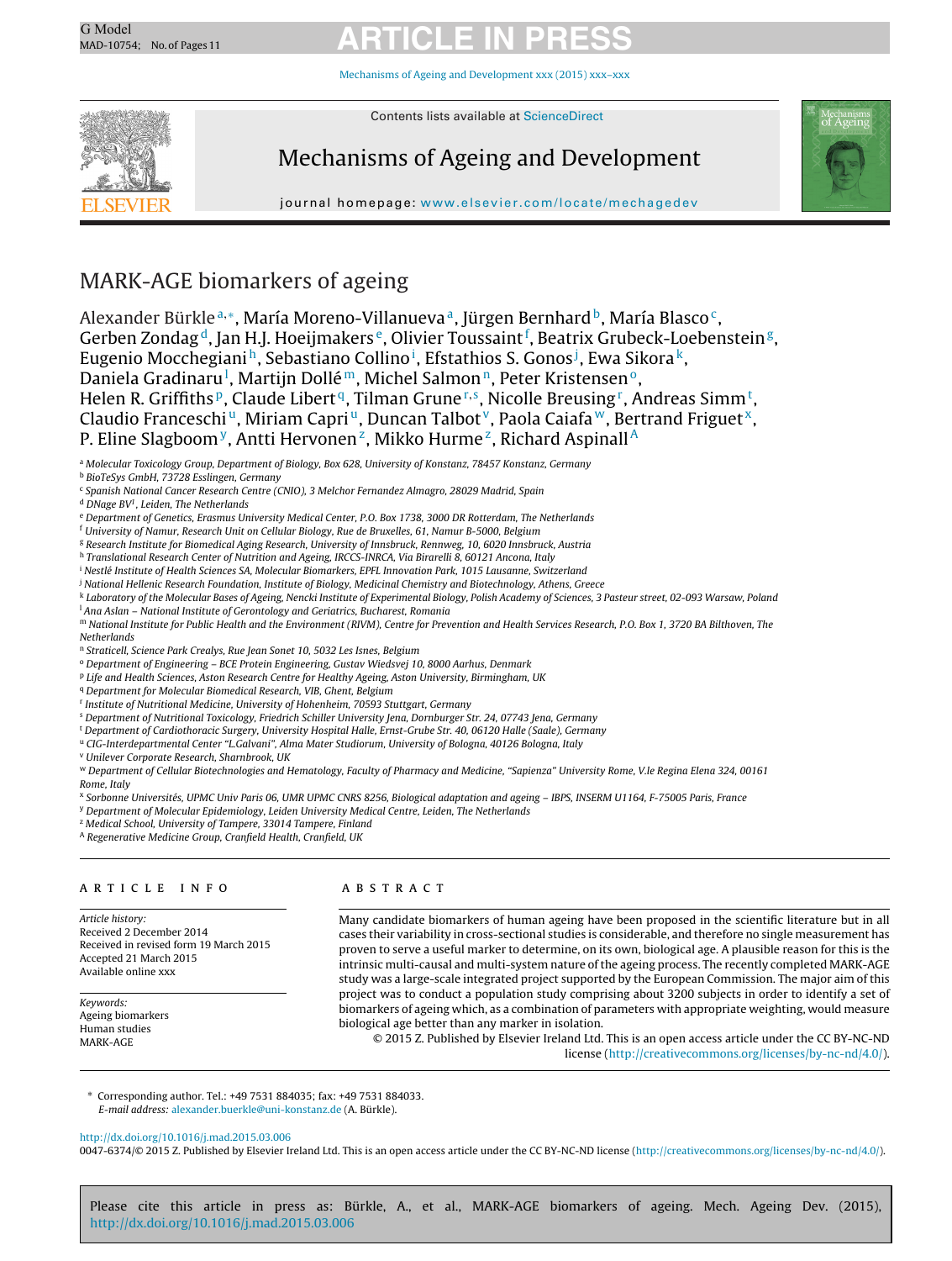# <span id="page-1-0"></span>G Model G Model **ARTICLE IN PRESS**

#### 2 A. Bürkle et al. / Mechanisms of Ageing and Development xxx (2015) xxx–xxx

#### **1. Introduction**

Ageing has been defined as the time-dependent decline of functional capacity and stress resistance, associated with increased risk of morbidity and mortality. Ageing is a process that affects most if not all tissues and organs of the body. Moreover, cross-talk can occur between multiple physiological systems, e.g. metabolic systems may influence the ageing of the immune system. The mechanisms underlying the ageing process are beginning to be unravelled at the molecular level [\(López-Otín](#page-9-0) et [al.,](#page-9-0) [2013\),](#page-9-0) yet there is clear evidence that the rate of ageing differs significantly between members of the same animal species, including humans. In other words, the "biological age" may differ from the chronological age.

The classical quantitative assessment of "the rate of ageing" relies on the analysis of mortality curves (Gompertz function) of populations. In other words, individuals have to be followed up until the end of their lives in order to determine their "biological age" at any time point during life. Therefore, at the level of a living individual, a reliable of assessment of the state of ageing, i.e. the state of the above-mentioned functional decline, and a prediction of the risk of the onset of morbidity and the residual individual life expectancy are not possible with this method.

One strategy to solve this problem is the identification of (an) age-related change(s) in body function or composition that could serve as a measure of "biological" age and predict the future onset of age-related diseases and/or residual lifetime more accurately than chronological age. Such parameters are termed "biomarkers of ageing" [\(Baker](#page-8-0) [and](#page-8-0) [Sprott,](#page-8-0) [1988\).](#page-8-0) This term has been coined in analogy to biomarkers of specific chronic diseases, such as HIV infection, or biomarkers of exposure to toxins.

The American Federation for Aging Research has proposed the following criteria for a biomarker of ageing:

- 1. It must predict the rate of ageing. In other words, it would tell exactly where a person is in their total life span. It must be a better predictor of life span than chronological age.
- 2. It must monitor a basic process that underlies the ageing process, not the effects of disease.
- 3. It must be able to be tested repeatedly without harming the person, for example, a blood test or an imaging technique.
- 4. It must be something that works in humans and in laboratory animals, such as mice. This is so that it can be tested in lab animals before being validated in humans.

The fourth of the above criteria may, however, be questioned as there are certainly some parameters whose importance for the

ageing process may differ between mammalian species. One example would be telomere shortening in humans and in laboratory mice: While in human somatic tissues telomere shortening can readily be detected, this is not the case in wild-type laboratory mouse strains owing to their much greater overall length of telomeres. Therefore eliminating some candidate parameters just based on their lack of relevance in some model systems may lead to an exclusion of parameters that are potentially interesting for the human system.

It should be noted that many candidate biomarkers of human ageing have been proposed in the scientific literature but in all cases their variability in cross-sectional studies is considerable, and therefore no single measurement has proven to serve a useful marker to determine, on its own, biological age. A plausible reason for this is the intrinsic multi-causal [\(Holliday,](#page-9-0) [2006\)](#page-9-0) and multisystem nature of the ageing process. MARK-AGE was a large-scale integrated project supported by the European Commission. The major aim of this project was to conduct a population study comprising about 3200 subjects in order to identify a set of biomarkers of ageing which, as a combination of parameters with appropriate weighting, would measure biological age better than any marker in isolation.

#### **2. MARK-AGE consortium**

In order to tackle the scientific problem of establishing powerful biomarkers of human ageing, the MARK-AGE consortium, which consisted of 26 Partners comprising 21 non-profit organisations (universities and public research institutes), 3 small and medium sized enterprises (SMEs), and 2 large companies, was formed. The scientific groups involved are at the forefront in the field of ageing research, and some Partners are international leaders even in wider fields such as Genetics. The MARK-AGE consortium was characterised by a high degree of interdisciplinarity: The array of expertise ranged from Geriatrics, Epidemiology and Human Genetics to Clinical Chemistry, Biochemistry, Cell Biology, Immunology, Molecular Genetics, Bioinformatics and Mathematical Modelling. Such a level of interdisciplinarity is essential for the success of a project of this large scale. The lead researchers are the authors on this document.

### **3. The MARK-AGE strategy**

In the Large-Scale Integrating Project MARK-AGE, the Partners proposed to perform a comprehensive and coherent Europewide population study aiming at the identification of powerful biomarkers of human ageing across a range of physiological



**Fig. 1.** Schematic representation of the management structure of the MARK-AGE project.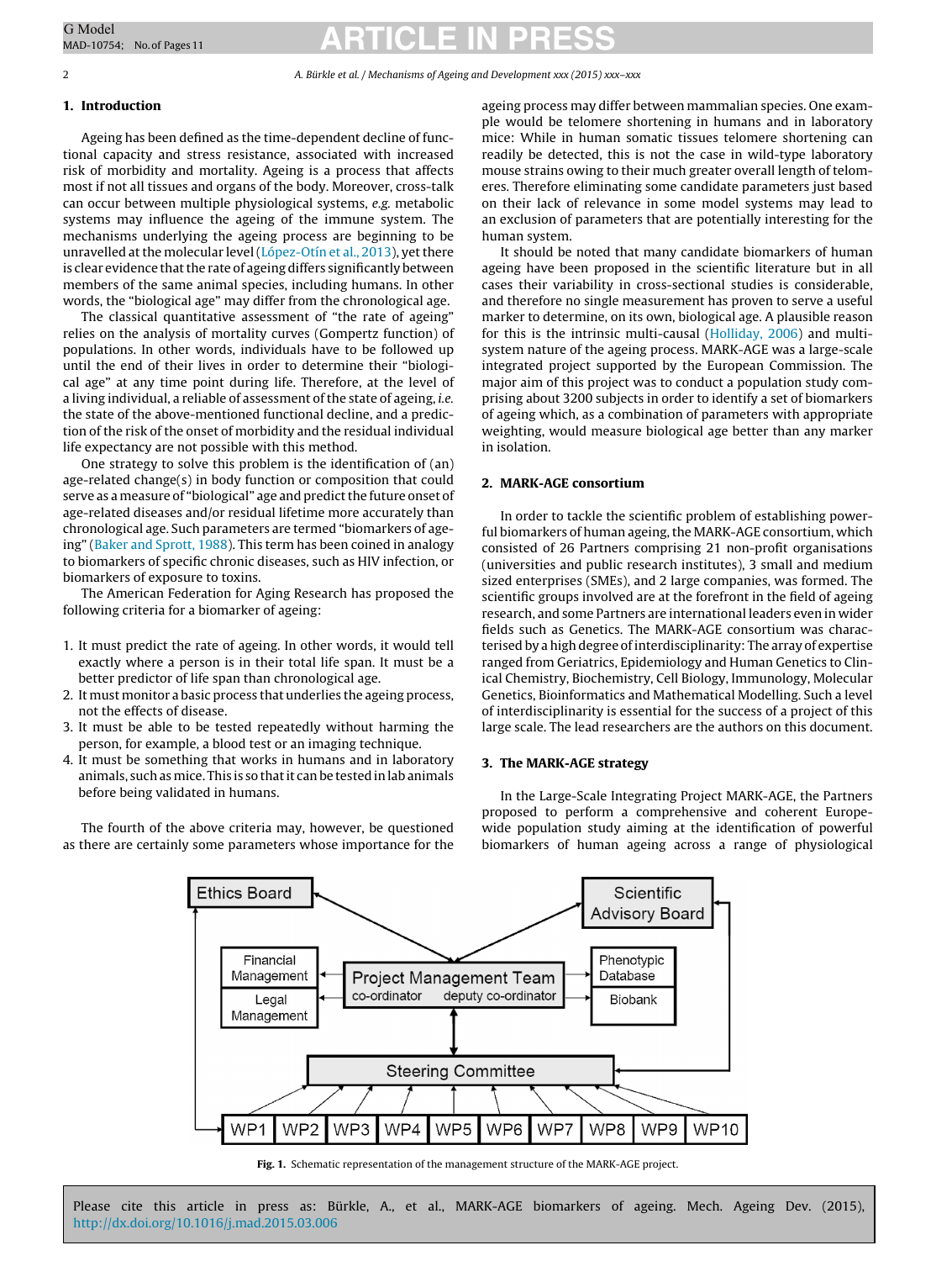#### A. Bürkle et al. / Mechanisms of Ageing and Development xxx (2015) xxx-xxx 33

#### **Table 1** MARK-AGE work packages.

| Work package number | Work package title                                   |
|---------------------|------------------------------------------------------|
|                     | Recruitment of probands and physiological<br>markers |
| $\mathcal{D}$       | DNA-based markers                                    |
| 3                   | Markers based on proteins and their                  |
|                     | modifications                                        |
| 4                   | Immunological markers                                |
| 5                   | Clinical chemistry, hormones and markers of          |
|                     | metabolism                                           |
| 6                   | Oxidative stress markers                             |
|                     | Emergent biomarkers of ageing from model             |
|                     | systems and novel methodological approaches          |
| 8                   | Data analysis and bioinformatics                     |
| q                   | Dissemination and training                           |
| 10                  | Project management and ethical issues                |

systems. The study population comprised of about 3200 subjects and represented several different geographical regions of Europe. The study population covered the age range of 35–74 years, as this is the time span during which prophylaxis / intervention to counter age-related diseases may be possible and promising. A wide range of candidate biomarkers was tested, including (1) "classical" ones for which data from several smaller studies have been published; (2) "new" ones, based on preliminary data obtained in small-scale studies, as well as (3) "novel" ones, based on recent research on mechanistic aspects of ageing, conducted by project Partners.

It is reasonable to assume that a combination of several biomarkers will provide a much better tool to measure biological age than any single biomarker in isolation. It has to be taken into account, though, that not all biomarkers are of equal weight. Therefore averaging all possible candidate biomarkers may not appropriate. A major task of this project was, therefore, to optimise the weighting of the different markers, by using multi-variate analysis, with the aim of reducing variance and to derive a mathematical formula that will yield a "biological age score". It should be mentioned that work performed in the context of the "MacArthur studies of successful aging" on a cohort of 171 adults aged 70–79 had already provided proof-of-concept by showing that an "allostatic load score", incorporating 10 biological markers, can be predictive of mortality risk [\(Seeman](#page-9-0) et [al.,](#page-9-0) [1995\).](#page-9-0)

The MARK-AGE project provided a systematic approach: The Consortium established Standard Operating Procedures for the recruitment of subjects and processing of samples (see Moreno-Villanueva and Capri et al., this issue), as well as quality control measures (Jansen et al., this issue). It was deemed essential to recruit a new population of subjects, since previous recruitment efforts performed in many European countries neither have covered the age range of interest nor have they provided the biological materials to be studied, including cryopreserved blood cells.

The activities within the MARK-AGE project were distributed in Work Packages (Table 1)

### 3.1. WP1: recruitment of subjects and assessment of physiological markers

Two large groups of subjects were recruited. After exclusion of 138 hepatitis positive subjects, the first group comprised of 2262 randomly recruited age-stratified individuals from the general population (RASIG) from several different geographical regions of Europe. Equal numbers of men and women were enrolled, comprising similar numbers of individuals in the following age classes: 35–39 yrs, 40–44 yrs, 45–49 yrs, 50–54 yrs, 55–59 yrs, 60–64 yrs, 65–69 yrs, 70–74 yrs. This group was thought to be display the "average population ageing rate".

The second group comprised of subjects born from a long-living parent belonging to a family with long-living sibling(s), such as the "90+ sibpairs" recruited within the framework of the EU Integrated Project GEHA, and henceforth designated GEHA offspring (GO)(528 subjects). GO cover the age range of 55–74 years. According to data from the recent literature, indicating that offspring of long-living parents age in a "better" way than controls born from non longliving parents, GO are predicted to age at a slower rate than the average population.

Within the MARK-AGE project, the GO subjects were therefore compared with their spouses, henceforth designated spouses of GEHA offspring (SGO) (305 subjects). Systematic comparison of GO and SGO cohorts should provide a unique opportunity for a first validation of the biomarkers identified in the cross-sectional study of the RASIG subjects. It is expected that GO display a lower biological age than SGO.

The project also took advantage of the fact that some relatively rare 'segmental progeroid syndromes' present characteristics of dramatically accelerated ageing and premature death from typical ageing-associated diseases. This is the case for subjects affected by Down's syndrome (DS) or Werner's syndrome (WS). Due to the (extreme) rarity of these syndromes, only a small number of DS subjects were recruited, while biological material (serum, plasma, urine and blood) from WS patients was stored in the MARK-AGE biobank. The ageing process of DS and WS subjects is being compared with RASIG and GO/SGO subjects. It is expected that their biomarkers indicate a higher biological age, and so this comparison is expected to provide an additional validation for the biomarkers identified in the cross-sectional analysis of RASIG.

In order to ascertain the biological and analytical robustness of the measurements of candidate biomarkers, 97 donors from the whole study population have been re-sampled within 3–6 months. In such a short time period, no significant change in the biological age status of the subjects is expected; therefore an ideal biomarker essentially should yield the same results.

Finally, a limited random sample of subjects was followed-up in a small longitudinal study, compatible with the time and budgetary constraints of the project. We re-tested 12% of the recruited subjects RASIG, GO, SGO (389 subjects in total) after 3 years. It was expected that those subjects whose biomarker profile indicated an advanced biological age at baseline should display a similar or accelerated pattern at the 3-year follow-up, and vice versa for the biologically younger individuals.

From all subjects enrolled, anthropometric, clinical and demographic data have been collected in a standardised fashion. Upon written informed consent, the following set of information was obtained by using a standardised questionnaire:

- Demographic information: family composition, marital status, education, occupation, and housing conditions.
- Lifestyle: use of tobacco and alcohol, daily activities.
- Functional status: Activities of Daily Living (ADL) and Norton Scale.
- Cognitive status: STROOP test, 15-picture learning test.
- Health status: present and past diseases, self-perceived health, number and type of prescribed drugs.
- Mood: ZUNG depression scale.

A physical examination of all subjects comprised measurement of the following "classical" candidate biomarkers:

- Body mass index.
- Waist and hip circumference.
- Blood pressure at rest.
- Heart rate at rest.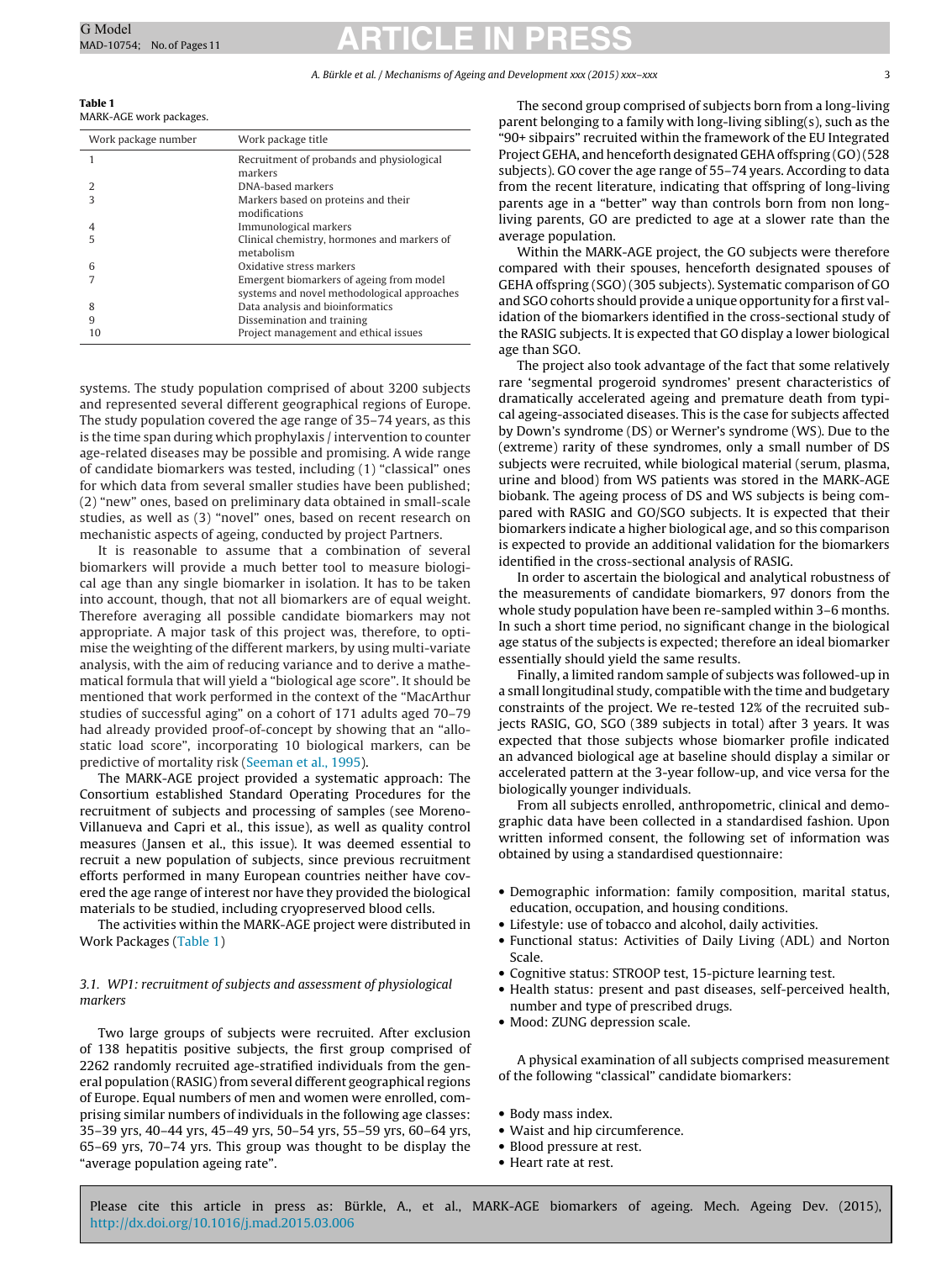4 A. Bürkle et al. / Mechanisms of Ageing and Development xxx (2015) xxx–xxx

- Lung function forced expiratory volume in 1 s (FEV1).
- Lung function forced vital capacity (FVC).
- Five-times chair standing.
- Handgrip strength.

All subjects were asked to donate blood (55 ml) by venipuncture after overnight fasting. The blood sample was processed to obtain plasma, serum and peripheral blood mononuclear cells (PBMC). PBMC were cryopreserved and all the other components were frozen down. Buccal mucosal cells were also collected (using a kit) as well as spot urine samples (see Moreno-Villanueva and Capri et al., this issue).

### 3.2. WP 2: DNA-based markers

The integrity of the nuclear genome and the epigenome is of vital importance for the proper function of cells, tissues and organs. There is, however, a constant attack by exogenous and endogenous compounds and agents (including reactive oxygen species [ROS]) that can damage DNAand/or disturb epigenetic regulation. Possible consequences are mutation and dysregulation of gene expression, which either can lead to cell death or cellular senescence or to malignant transformation of the cells ultimately resulting in cancer. Protection and maintenance systems have evolved that help maintain a sustainable steady-state level of molecular damage, and these include DNA repair systems and DNA methyl transferases. Furthermore telomeric DNA undergoes attrition with each replication cycle and also as a consequence of DNA damage. A critical loss of telomere repeat sequences has been shown to prevent further cell proliferation and in some celltypes induces cellular senescence.

Mitochondrial DNA is an especially vulnerable target for mutagenesis, in view of the high local levels of endogenous ROS in mitochondria. Damage and mutation of mitochondrial DNA is viewed as a major mechanism driving the ageing process [\(Niemi](#page-9-0) et [al.,](#page-9-0) [2003;](#page-9-0) [Wong](#page-9-0) et [al.,](#page-9-0) [2009;](#page-9-0) [Altilia](#page-9-0) et [al.,](#page-9-0) [2012\).](#page-9-0) Nevertheless D-loop region contains level of heteroplasmy associated with longevity, as previously identified [\(Rose](#page-9-0) et [al.,](#page-9-0) [2007\),](#page-9-0) suggesting also mtDNA variants- based mechanisms of protection ([Raule](#page-9-0) et [al.,](#page-9-0) [2014\).](#page-9-0) Further, APOE genotype, which is considered a gold standard for the genetics of longevity and was recently re-confirmed ([Deelen](#page-8-0) et [al.,](#page-8-0) [2014\),](#page-8-0) was taken into account with the basic idea to identify possible subgroups of individuals with best or worst health conditions (extreme phenotypes).

Our overarching hypothesis was that the presence of proficient systems to prevent/repair damage and mutation ([Beneke](#page-8-0) [and](#page-8-0) [Burkle,](#page-8-0) [2007\)](#page-8-0) to the nuclear genome [\(Reale](#page-9-0) et [al.,](#page-9-0) [2005;](#page-9-0) [Caiafa](#page-9-0) [and](#page-9-0) [Zampieri,](#page-9-0) [2005;](#page-9-0) [Zardo](#page-9-0) et [al.,](#page-9-0) [2002\),](#page-9-0) including telomere shortening ([Canela](#page-8-0) et [al.,](#page-8-0) [2007;](#page-8-0) [Benetti](#page-8-0) et [al.,](#page-8-0) [2007;](#page-8-0) [Flores](#page-8-0) et [al.,](#page-8-0) [2005;](#page-8-0) [Gonzalo](#page-8-0) et [al.,](#page-8-0) [2006\),](#page-8-0) and to the mitochondrial genome ([Bellizzi](#page-8-0) et [al.,](#page-8-0) [2006;](#page-8-0) [De](#page-8-0) [Benedictis](#page-8-0) et [al.,](#page-8-0) [1999\)](#page-8-0) should help retard the ageing process in many if not all tissues. Therefore these cellular functions have a potential to serve as biomarkers of ageing.

The following research tasks have specifically been addressed:

- We have studied the maintenance of the epigenome by analysing gene expression patterns in PBMC and cytosine methylation status. DNA methylation was to be correlated with the possible age-dependent expression level of some genes whose expression has been associated with ageing or longevity.
- The ageing-dependent decline of DNA repair was evaluated by functional analysis of the repair of DNA strand breaks induced by X-rays and in studies on cellular poly(ADP-ribosyl)ation capacity and PARP-1 expression levels.
- Attention was also directed towards telomere length, which is being correlated with modifications of subtelomeric DNA methylation pattern.
- The question of an age-related accumulation of mutations in mtDNA was to be addressed by quantifying the level of heteroplasmy. Special attention was paid to heteroplasmy of the mtDNA control region.
- Donors were stratified for their APOE genotype to correlate this with the type of ageing, i.e. successful or unsuccessful ageing.
- 3.3. WP 3: markers based on proteins and their modifications

One important physiological posttranslational modification of secreted proteins is addition of N-linked oligosaccharides (Nglycans). Since most N-glycans are on the outer surface of cellular and secreted macromolecules, they can modulate or mediate a wide variety of events in cell-cell and cell-matrix interactions crucial for the development and function of complex multicellular organisms. Because the biosynthesis of glycans is not controlled by interaction with a template but depends on the complicated concerted action of glycosyltransferases, the structures of glycans are much more variable than those of proteins and nucleic acids, and they can be easily altered by the physiological conditions of the cells. Accordingly, studying age-related alterations of the glycans could be relevant to understanding the complex physiological changes in ageing individuals [\(Vanhooren](#page-10-0) et [al.,](#page-10-0) [2010\).](#page-10-0) The objective of this sub-task was to determine the changes in the blood N-glycome during human ageing of healthy humans and to develop methodology for profiling urine N-glycans [\(Vanhooren](#page-9-0) et [al.,](#page-9-0) [2007\).](#page-9-0)

The apolipoprotein J/Clusterin (ApoJ/CLU) is a highly conserved multifunctional glycoprotein. Amongst its multiple physiological functions, this protein is a chaperone that stabilizes stressed proteins in a folding-competent state. Previous work had shown that ApoJ/CLU is associated with human ageing and with ageing of human cells in vitro, and that its level is increased in patients with type II diabetes, coronary heart disease, and myocardial infarction. Therefore ApoJ/CLU may represent a valuable ageing biomarker.

Non-enzymatic protein glycation is a common posttranslational modification of proteins in vivo, resulting from reactions between glucose and amino groups on proteins;this process is termed "Maillard reaction" and leads to the formation of Advanced Glycation Endproducts (AGEs). During normal ageing, there is accumulation of AGEs of long-lived proteins such as collagens and cartilage. AGEs, either directly or through interactions with their receptors, are involved in the pathophysiology of numerous age-related diseases [\(Simm](#page-9-0) et [al.,](#page-9-0) [2014\),](#page-9-0) such as cardiovascular and renal diseases and neurodegeneration. However, in a cohort study on human ageing, the correlation of AGEs with human age remained debatable. By analysing overall parameters ofAGEs as well as specificAGEs, it was to be determined if these modifications correlate with age indepen-dently of disease and if there are gender differences ([Scheubel](#page-9-0) et [al.,](#page-9-0) [2006;](#page-9-0) [Simm](#page-9-0) et [al.,](#page-9-0) [2004\).](#page-9-0)

It is well known that levels of oxidised proteins increase with age, due to increased protein damage induced by ROS, decreased elimination of oxidised protein (i.e. repair and degradation), or a combination of the two. Since the proteasome is in charge of both general protein turnover and the selective removal of oxidized protein, its fate during ageing has received considerable attention, and evidence has been provided for an impairment of proteasome function with age in different cellular systems [\(Chondrogianni](#page-8-0) [and](#page-8-0) [Gonos,](#page-8-0) [2010;](#page-8-0) [Baraibar](#page-8-0) [and](#page-8-0) [Friguet,](#page-8-0) [2013\),](#page-8-0) including human PBMC [\(Chondrogianni](#page-8-0) et [al.,](#page-8-0) [2003,](#page-8-0) [2005;](#page-8-0) [Carrard](#page-8-0) et [al.,](#page-8-0) [2003;](#page-8-0) [Friguet,](#page-8-0) [2006\).](#page-8-0) Apart from to being degraded, certain oxidised proteins can be repaired. However, repair is limited to the reversion of a few oxidative modifications of sulphur-containing amino acids, such as the reduction of methionine sulfoxide by the methionine sulfoxide reductase (Msr) system. Msr activity is known to be impaired during ageing and replicative senescence. Therefore, the status of both proteasome and Msrs A and B in human PBMC from the recruited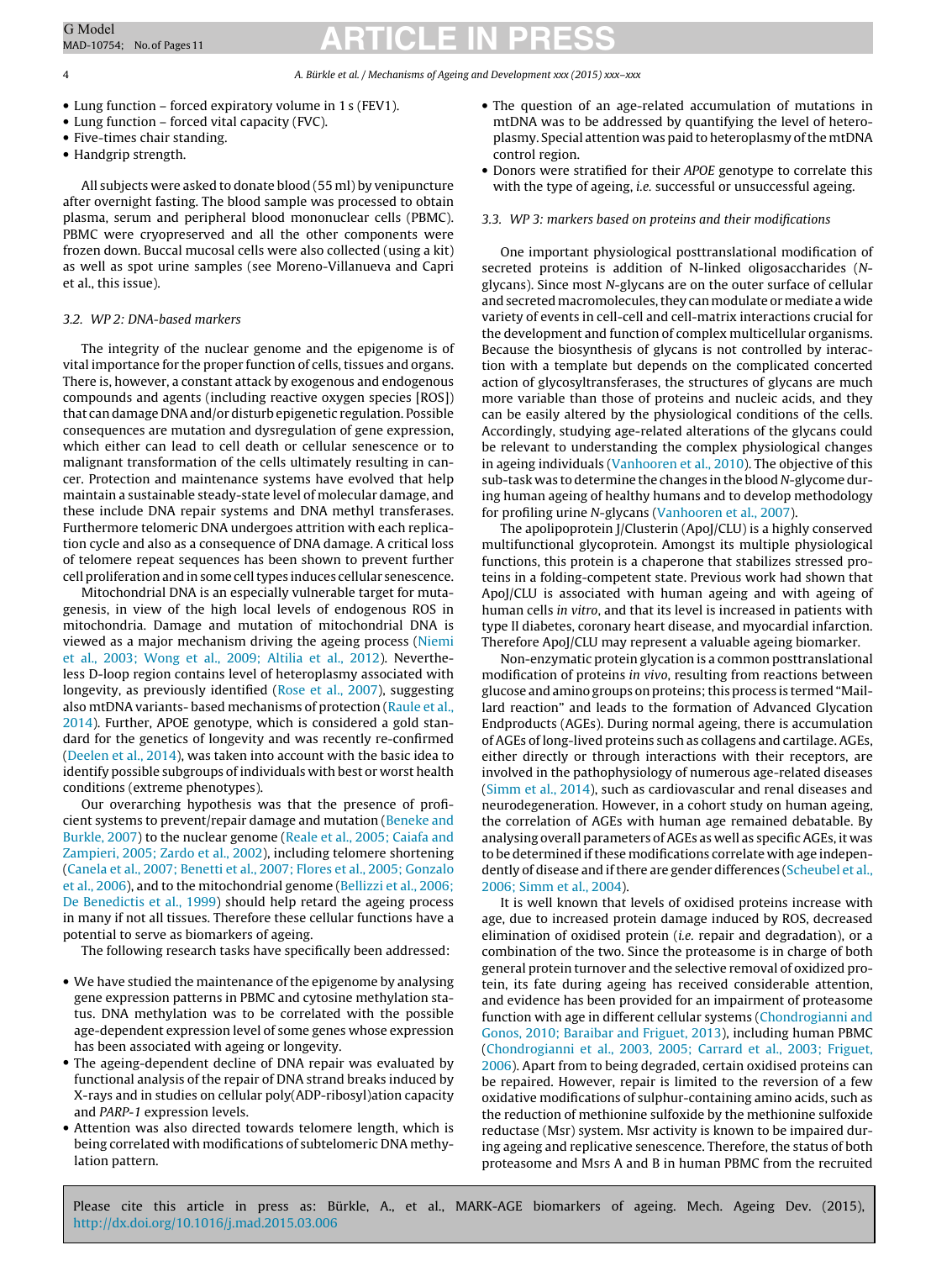# G Model G Model **ARTICLE IN PRESS**

#### A. Bürkle et al. / Mechanisms of Ageing and Development xxx (2015) xxx-xxx 5

donors of different ages was to be assessed. These parameters had previously been shown to be key players in oxidised protein degradation and repair and to exhibit a declining activity with age [\(Picot](#page-9-0) et [al.,](#page-9-0) [2004,](#page-9-0) [2007\).](#page-9-0) These protein maintenance systems, viewed as potential biomarkers of ageing, were to be monitored at the levels of enzymatic activity, protein expression, and RNA expression.

The following research tasks have specifically been addressed:

- Analysisof the N-glycomic changes in glycoproteins from blood of all donors. Urine glycoprotein changes were to be studied in a subset of subjects.
- ApoJ/CLU levels in serum from all donors.
- AGEs in plasma by fluorescence spectroscopy and by immunological analysis of carboxy-methyllysine, pentosidine, argpyrimidine and imidazolone.
- Protein damage in blood at different levels, i.e. activities of proteasome and methionine sulfoxide reductases in PBMC lysates; RNA levels of representative proteasome subunits (catalytic and regulatory) and methionine sulfoxide reductases A and B; and protein levels of representative proteasome subunits and methionine sulfoxide reductases A and B in PBMC lysates.

### 3.4. WP 4: immunological markers

Thymic output is known to decline with age; furthermore the rate of decline is dependent on gender, with greater thymic output for longer in females compared with males [\(Aspinall](#page-8-0) et [al.,](#page-8-0) [2007\).](#page-8-0) Females often develop better immune responses than males, which may relate to their longer lifespan.Within MARK-AGE, signal joint T-cell receptor rearrangement excision circles (sjTREC) were assessed as a candidate biomarker of ageing and thymic involution, by analysing sjTREC levels in individuals at various ages [\(Aspinall](#page-8-0) et [al.,](#page-8-0) [2007\).](#page-8-0)

A robust immunological memory is known to be a guarantor of health in adults and in particular in elderly persons, while chronic latent infections, such as CMV infection, have been shown to be associated with shorter life expectancy. Auto-immune responses may also restrict the diversity of immune responsiveness to foreign antigens. We therefore evaluated long-term and short-term immunological memory and autoimmune responses as potential biomarkers of ageing [\(Almanzar](#page-8-0) et [al.,](#page-8-0) [2005;](#page-8-0) [Kovaiou](#page-8-0) et [al.,](#page-8-0) [2007;](#page-8-0) [Weinberger](#page-8-0) et [al.,](#page-8-0) [2007;](#page-8-0) [Herndler-Brandstetter](#page-8-0) et [al.,](#page-8-0) [2005\).](#page-8-0)

In vitro, two types of senescence have been described. One is telomere-dependent replicative senescence and the second is stress-induced premature senescence (SIPS) [\(Sikora](#page-9-0) et [al.,](#page-9-0) [2014\).](#page-9-0) In view of previous results we hypothesised that during ageing, chronic antigenic load as well as oxidative stress may cause decreased lymphocyte susceptibility to Damage-Induced Cell Death (DICD) and, on the other hand, increased susceptibility to Activation-Induced Cell Death (AICD). As an intact equilibrium between survival and elimination of immune cells may be decisive for intact immune function and health we studied DICD and AICD in T cells from donor samples (see Sikora et al., this issue).

The following research tasks have specifically been addressed:

- Analysis of total IgG, IgE, IgM and IgA; serum/plasma concentrations of 14 cytokines; blood counts and differential blood counts (performed by the recruiters locally); and phenotyping of T cells, B cells NK cells and monocytes by immunofluorescence in proband samples.
- Analysis of the number of sjTRECs; it was of particular interest to analyse whether sjTREC concentrations differ in persons with and without latent viral infections such as CMV, HHV-6 and HHV-7.
- Analysis of antibodies and cellular immunity (IFN gamma production by Elispot) against measles and mumps virus (typically

childhood exposure) in order to assess long-term immunological memory.

- Analysis of antibodies and cellular immunity to highly conserved proteins of the influenza virus (NP and M proteins) as well as tetanus (an agent against which most adult persons are vaccinated at regular intervals) in order to assess short-term immunological memory.
- Analysis of immune responses against CMV, in order to assess the effect of latent viral infection.
- Analysis of autoantibodies against thyroglobulin (as an example of a tissue-specific antigen) and antinuclear antibodies (as example for a systemic immune response).
- Analysis of susceptibility to Damage-Induced Cell Death (DICD) and Activation-Induced Cell Death (AICD), respectively, by using apoptosis markers.

### 3.5. WP 5: clinical chemistry, hormones and markers of metabolism

In the literature a plethora of classical clinical chemistry parameters have been proposed as potential biomarkers of ageing. Prominent examples are parameters of carbohydrate and lipid metabolism or hormones. We have selected the most promising ones for inclusion in the MARK-AGE project and we have added several new potential biomarkers related with metabolism that have emerged in the recent work of some Partners ([Al-Delaimy](#page-8-0) et [al.,](#page-8-0) [2006;](#page-8-0) [Rezzi](#page-8-0) et [al.,](#page-8-0) [2007a,b;](#page-8-0) [Kochhar](#page-8-0) et [al.,](#page-8-0) [2006;](#page-8-0) [Heijmans](#page-8-0) et [al.,](#page-8-0) [2006;](#page-8-0) [Mooijaart](#page-8-0) et [al.,](#page-8-0) [2006;](#page-8-0) [Hurme](#page-8-0) et [al.,](#page-8-0) [2005,](#page-8-0) [2007;](#page-8-0) [Rontu](#page-8-0) et [al.,](#page-8-0) [2006;](#page-8-0) [Lehtimaki](#page-8-0) et [al.,](#page-8-0) [2007\).](#page-8-0)

The following candidate biomarkers have specifically been addressed:

Systemic metabolism and toxicity parameters

- Blood urea nitrogen and creatinine, used for the evaluation of renal function.
- Metal binding proteins including transferrin, ferritin,  $\alpha_2$ macroglobulin and ceruloplasmin, in order to complement metal ion determinations (see below).
- Fasting glucose and fasting insulin as a measure for glucose homeostasis, insulin resistance and diabetic conditions.
- Glycosylated hemoglobin  $(A_{1C})$  as a measure for the long-term systemic glucose load, in order to detect(pre) diabetic conditions.
- Some basic/reference parameters, including albumin and serum protein concentration.

Fatty acid and cholesterol metabolism parameters

- Fasting triglycerides and free fatty acids were measured to detect metabolic disorders in lipid metabolism.
- Total cholesterol, HDL and LDL-cholesterol were measured (together with triglycerides) for risk assessment of cardiovascular diseases.
- Concentrations of lipoprotein particle size classes by NMR.

Systemic inflammation parameters

- C-reactive protein (CRP), homocystein, uric acid and fibrinogen are inflammatory markers associated cardiovascular disease and hypertension.
- Serum amyloid A and P, and pentraxin 3 were amongst the acute phase proteins studied.
- Adiponectin is correlated with an anti-inflammatory state and suppresses metabolic derangements that may result in type II diabetes, obesity, atherosclerosis and non-alcoholic fatty liver disease.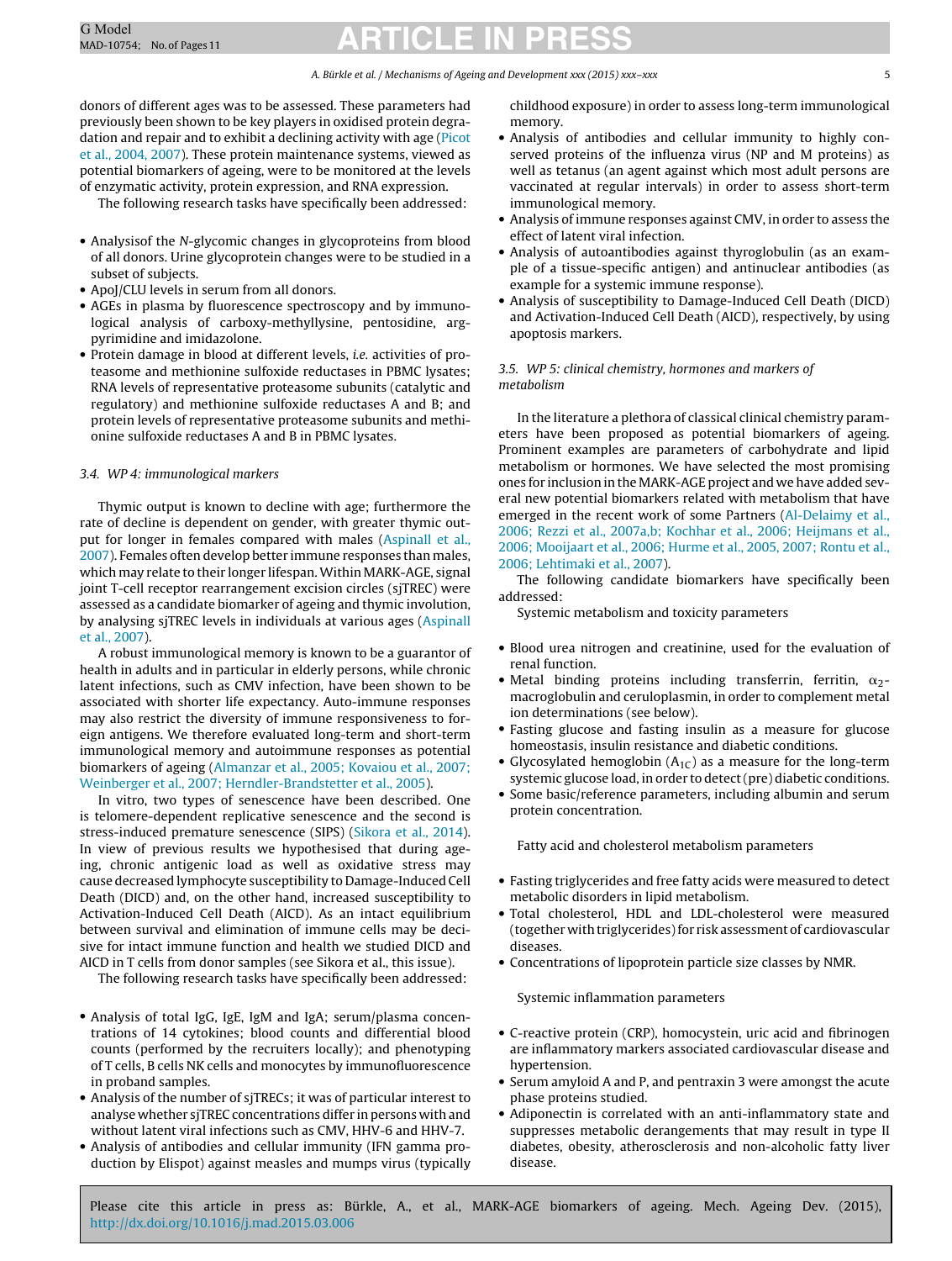#### 6 A. Bürkle et al. / Mechanisms of Ageing and Development xxx (2015) xxx–xxx

Additional candidate biomarkers

- Testosterone, the principal male sex hormone whose levels are known to decline gradually with age in males.
- Prostate specific antigen (PSA) was measured for the detection of (pre) neoplastic processes in the prostate and prostate cancer in particular.
- Vitamin D, a recently identified promising candidate related to ageing and several chronic diseases, was also studied.
- Dehydroepiandrosterone sulfate (DHEAS) is known to decline with age and is a classical candidate biomarker of human ageing [\(Lane](#page-9-0) et [al.,](#page-9-0) [1997\).](#page-9-0)

Novel biomarkers to be derived from metabonomics analysis

• Nuclear Magnetic Resonance (NMR)-based metabolic profiling of serum/plasma samples and urine samples from probands. NMR profiles display a set of resonances arising from major lowmolecular weight molecules, such as ketone bodies, organic acids, amino acids, and aromatic metabolites ([Oostendorp](#page-9-0) et [al.,](#page-9-0) [2006;](#page-9-0) [Rezzi](#page-9-0) et [al.,](#page-9-0) [2007a,b;](#page-9-0) [Ramadan](#page-9-0) et [al.,](#page-9-0) [2007\)](#page-9-0)

### 3.6. WP 6: oxidative stress markers

It has been postulated that oxidative stress is causal for the ageing process. Oxidative stress refers to an imbalance between ROS formation and antioxidant defence. In human beings large amounts of oxidants are formed in various physiological metabolic reactions and even a wider variety of pathophysiological conditions. The body is able to respond to such enhanced oxidant formation with compensatory antioxidant reactions. These reactions are also complex and a large variety of different enzymes are involved. If antioxidant protection is insufficient, oxidative stress with an enhanced formation of oxidative stress markers occurs.

Oxidative damage accumulation in macromolecules has been considered causative for cellular damage and pathology. Such damage seems to be closely related to the ageing process. Although the relationship between oxidative damage and the ageing process has been established in various model systems, only few studies reported a systematic analysis of oxidative stress parameters in healthy humans related to age of individuals [\(Pandey](#page-9-0) [and](#page-9-0) [Rizvi,](#page-9-0) [2010;](#page-9-0) [Gil](#page-9-0) et [al.,](#page-9-0) [2006\).](#page-9-0)

The purpose of this work package was to analyse a set of parameters of oxidative stress parameters ([Gil](#page-8-0) et [al.,](#page-8-0) [2006\),](#page-8-0) vitamins and trace elements ([Mazzatti](#page-9-0) et [al.,](#page-9-0) [2007;](#page-9-0) [Malavolta](#page-9-0) et [al.,](#page-9-0) [2006;](#page-9-0) [Mocchegiani](#page-9-0) et [al.,](#page-9-0) [2006\)](#page-9-0) in human blood, serum, urine and buccal mucosa cells. Preference was given to new technologies for the assessment of oxidation markers and to markers already established and suitable for adaptation to high-throughput formats.

The following candidate biomarkers have specifically been addressed:

- Malondialdehyde.
- Carbonylated and nitrated proteins.
- Oxidation of LDL.
- NO metabolic-pathway products  $(NO<sub>x</sub>)<sub>x</sub>$ .
- Isoprostanes.
- Cellular glutathione.
- $\bullet$  Vitamin content ( $\alpha$ -tocopherol,  $\alpha$ -carotene and ascorbate) of serum and buccal mucosal cells.
- Trace elements (Zn, Cu, Se and Fe) in blood/serum.

[http://dx.doi.org/10.1016/j.mad.2015.03.006](dx.doi.org/10.1016/j.mad.2015.03.006)

### 3.7. WP 7: emergent biomarkers of ageing from model systems and novel methodological approaches

Whilst conventional biomarkers of disease have been established by hypothesis-driven approaches based on an underlying knowledge of the disease process or serendipity, studies which focus on identification of biomarkers of healthy ageing are constrained in their ability to follow individuals over prolonged periods of time until their chronological age deviates from their biological age. To overcome this problem, we adopted parallel, systematic approaches to investigate putative biomarkers in specific ageing cohorts (as defined in WP1) alongside the study of models of accelerated ageing, such as progeroid syndromes (in humans and mice) and induced senescence in leukocytes from subjects of different ages. We used both established and novel approaches to search for biomarkers of ageing in an iterative process, where markers derived from models would inform in vivo biomarker searches.

#### (a) Model Systems

#### Progeroid mouse models

Progeroid syndromes are rare disorders with premature ageing and a shortened life expectancy. These conditions are characterized by extremely accelerated ageing, showing many hallmarks of normal ageing including cessation of growth, liver, kidney and bone abnormalities, retinopathy, hearing loss, sarcopenia, neurodegeneration, sensitivity to UV light, and a premature aged appearance due to kyphosis, baldness, loss of subcutaneous fat, and dry wrinkled skin. Cockayne syndrome (CS), Hutchinson-Gilford syndrome, Werner's syndrome (WS), Bloom's syndrome, and trichothiodystrophy are all autosomal recessive disorders with progeroid symptoms. Although some differences exist in the pathology of these conditions it is striking that the causal factor of all these syndromes lies in impaired genome maintenance due to DNA repair deficiencies or genome instability. One aim of the project was the identification of biomarkers of ageing in CS, a rare human disorder, in which patients suffer from segmental but bona fide accelerated ageing. The mean age at death of CS patients is 12.5 years. There is currently no treatment for CS and related disorders available and the clinical management of patients is purely supportive. CS is an autosomal recessive disorder caused by mutations in the CSA or CSB genes, which are involved in transcription-coupled nucleotide and base excision repair (TCER). The TCER sub-pathway selectively removes lesions from the transcribed strand that actually block transcription. As such this process is important for promoting recovery of the vital process of transcription and thus cellular survival from transcription-blocking DNA lesions. One of the objectives of the project was to apply the biomarkers studied in Work Packages 2 through 6 to progeroid patients, thereby determining to which extent premature and normal ageing resemble each other and their suitability to identify ageing features independent of chronological age.

To understand the aetiology of CS and other DNA repair disorders such as trichothiodystrophy (TTD) and the cancer-prone condition xeroderma pigmentosum (XP), an extensive collection of DNA repair-deficient transgenic mice had previously been generated, many of which mimic the hallmarks of the corresponding human repair syndrome. These mice display either a strong cancer predisposition (XP-like) or many features of premature ageing, or a combination. Although the  $Cs^{m/m}$  mouse model reliably reflects the repair defect and UV-sensitive phenotype of the patient, animals show relatively mild growth retardation and neurological abnormalities, accompanied by age-related retinal degeneration. Interestingly, when TCER-defective  $Csb^{m/m}$  mice were crossed with completely NER-deficient  $Xpa^{-/-}$  animals double mutants phenocopy human CS surprisingly well, including its age-related

Please cite this article in press as: Bürkle, A., et al., MARK-AGE biomarkers of ageing. Mech. Ageing Dev. (2015),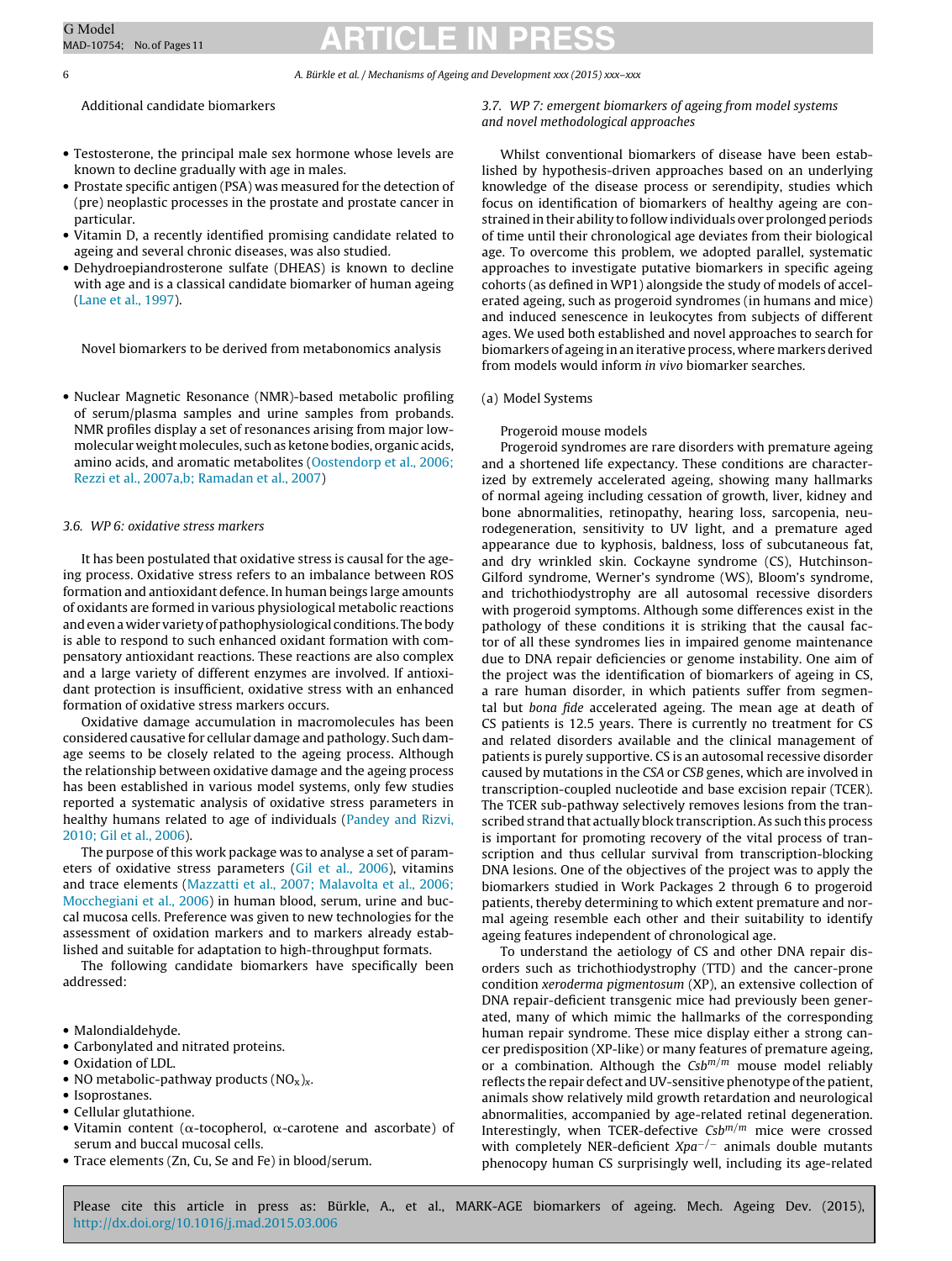#### A. Bürkle et al. / Mechanisms of Ageing and Development xxx (2015) xxx–xxx 7

pathology. Although  $Cs^{pm/m}/Xpa^{-/-}$  pups are devoid of any overt embryonic developmental phenotype, they display severe postnatal growth retardation, impaired psychomotor development, ataxia, progressive cachexia, and kyphosis. Loss of retinal photoreceptors is also further accelerated, as compared to  $Cs b^{m/m}$ animals. Moreover, most  $Cs^{pm/m}/Xpa^{-/-}$  newborns die during or shortly after birth, whereas animals that survive birth stress do not survive beyond three weeks. Exploiting the genetic and environmentally fully defined mouse system these and other mouse mutants for XP, XP/CS and TTD provided a convenient tool to deduce specific biomarkers in various organs/tissues including serum. Within MARK-AGE a set of mouse biomarkers for ageing was developed and evaluated, using transcriptomics, immunohistochemistry and serum/urine markers in prematurely ageing mouse models with different life span and ageing-related pathology to deliver universal markers of ageing. Biological material from genetically and environmentally controlled, (histo) pathologically well-defined cohort studies with NER-deficient mouse models, served to identify parameters that were expected report on the biological age of the animals and/or the onset and progression of ageing-related pathology in various tissues (e.g. liver, brain) [\(van](#page-9-0) [der](#page-9-0) [Pluijm](#page-9-0) et [al.,](#page-9-0) [2007;](#page-9-0) [de](#page-9-0) [Boer](#page-9-0) et [al.,](#page-9-0) [2002;](#page-9-0) [Rossi](#page-9-0) et [al.,](#page-9-0) [2007;](#page-9-0) [Niedernhofer](#page-9-0) et [al.,](#page-9-0) [2006\).](#page-9-0)

#### Stress induced premature senescence

There are several pathways activating cellular senescence;these include telomere uncapping, DNA damage, oxidative stress and oncogene, amongst others ([Ben-Porath](#page-8-0) [and](#page-8-0) [Weinberg,](#page-8-0) [2005\).](#page-8-0) Normal human diploid fibroblasts cultured in vitro irreversibly stop dividing after a certain number of cumulative population doublings in a process known as replicative senescence [\(Hayflick,](#page-9-0) [1965\).](#page-9-0) This limited proliferative life span has been observed in many other eukaryotic cell types and has been interpreted as a manifestation of cellular ageing. Random metabolic modifications appear within these cells over time, leading to random damage of the cellular components. These damaged cellular components are not completely eliminated or repaired and therefore accumulate with time and progressively impair cellular functions. Cellular senescence can be also regarded as a permanently maintained DNA damage response state [\(von](#page-10-0) [Zglinicki](#page-10-0) et [al.,](#page-10-0) [2005\).](#page-10-0) ROS are important contributors to the ageing process and we have confirmed the similarities between replicative senescence and stress induced premature senescence (SIPS) [\(Dumont](#page-8-0) et [al.,](#page-8-0) [2000;](#page-8-0) [Dierick](#page-8-0) et [al.,](#page-8-0) [2002;](#page-8-0) [Pascal](#page-8-0) et [al.,](#page-8-0) [2005\).](#page-8-0) In MARK-AGE, we used SIPS to "age" T and B cells from the subjects recruited in WP1 and searched for novel biomarkers using genomic array and proteomic approaches described below ([Debacq-Chainiaux](#page-8-0) et [al.,](#page-8-0) [2005;](#page-8-0) [Frippiat](#page-8-0) et [al.,](#page-8-0) [2001\).](#page-8-0)

#### • Novel methodological approaches

### Analysis of miRNAs

MicroRNAs (miRNAs) are small, abundant non-coding RNA molecules of about 21–23 nucleotides that have been shown to affect a broad spectrum of biological activities. Interestingly, there is evidence that a remarkably large proportion of genes (>30%) are subject to microRNA-mediated regulation. In general, miR-NAs function post-transcriptionally by inhibiting translation from specific target mRNAs. Up to now, about 600 miRNAs have been characterized in humans. These small RNA molecules were thought to contribute to ageing of C. elegans. It has been previously shown that miRNA cause a general reduction of message-specific translational inhibition during ageing. Reducing the activity of a specific miRNA lin-4 shortened life span and accelerated tissue aging, whereas overexpressing lin-4 or reducing the activity of lin-14 extended life span of C. elegans, frequently used as a model system for mammalian ageing ([Boehm](#page-8-0) [and](#page-8-0) [Slack,](#page-8-0) [2005\).](#page-8-0) Studies on

miRNA expression levels in tissues of young and old mice showed the differential and clearly tissue specific expression of some miR-NAs ([Smith-Vikos](#page-9-0) [and](#page-9-0) [Slack,](#page-9-0) [2012\).](#page-9-0) On the level of cells, it was also shown that such differential expression can directly influence cellular ageing. miR-21 was found up-regulated by replicative and stress-induced senescence in human endothelial cells. miR-21 over-expression reduces the replicative lifespan, while stable knock-down extends the replicative lifespan of these endothelial cells [\(Dellago](#page-8-0) et [al.,](#page-8-0) [2013\).](#page-8-0) On the organ level, it is clear that not all miRNAs that are up- or down-regulated during ageing necessarily play crucial roles during ageing. As no "key regulator" on tissue ageing was identified yet in mammalians, one has to clarify which miRNAs are activated or repressed especially in degenerative disease contexts and which are really associated with aging per se. Therefore we are evaluating miRNA expression as a "novel" biomarker of ageing using the leukocytes of subjects recruited in WP1.

Phage antibodies against novel markers of endothelial and T cell ageing

The phage display antibody library technology has been found to be a useful method to isolate antigen-specific antibody fragments, since the repertoire of antibody specificities is broad and since it bypasses the need of immunization. When applied as a discovery tool, the phage display technology can be considered a complementation to traditional proteomic approaches using 2- D gel electrophoresis and mass spectrometry, which quite often have problems in identifying proteins which are very hydrophobic [\(Gonzalez-Dosal](#page-8-0) et [al.,](#page-8-0) [2006;](#page-8-0) [Jensen](#page-8-0) et [al.,](#page-8-0) [2003\).](#page-8-0) During ageing, both in vivo and in vitro, changes in the proteomic profile are observed. By performing subtractive selection of recombinant antibodies binding to e.g. endothelial cells allowed to age in vitro, where young cultured endothelial cells is applied as competitor, antibod-ies binding potential biomarkers of ageing can be obtained [\(Boisen](#page-8-0) et [al.,](#page-8-0) [2010;](#page-8-0) [Boisen](#page-8-0) [and](#page-8-0) [Kristensen,](#page-8-0) [2010\)](#page-8-0)

Such approaches have enabled the development of a panel of antibodies recognizing in vitro ageing human endothelial cells during the previous EU project Proteomage, in particular the secretome of endothelial cells. With age there is a decrease in the ability to form new blood vessels, which is a biomarker of ageing. The purpose of the work in the MARK-AGE project was to evaluate the in vivo significance of endothelial secretome biomarkers identified from in vitro models for their in vivo relevance by screening plasma from subjects recruited in WP1 for these markers. More specifically it was found that the intermediate filament protein, vimentin, is found in the serum. As studies within the EU funded project, Proteomage, established that extracellular vimentin can exert functional changes to the ability to form new blood vessels, it has been of particular interest to see if there is an age specific correlation with the amount of vimentin in serum. This, in part, might explain why in general older people exhibit decreased ability to form new blood vessels. Using a battery of antibodies raised against endothelial progenitor cells, it was further proposed to evaluate whether the number of endothelial progenitor cells in serum qualifies as a biomarker of ageing ([Bertelsen](#page-8-0) et [al.,](#page-8-0) [2014;](#page-8-0) [Williamson](#page-8-0) et [al.,](#page-8-0) [2012\).](#page-8-0) This again could have implications for the generally decreased ability of older subjects to form new blood vessels.

Microarray and proteomics

Genomics and proteomics offer the opportunity for an unbiased systematic discovery route for novel biomarkers and are becoming increasingly popular [\(Griffiths](#page-9-0) et [al.,](#page-9-0) [2002;](#page-9-0) [Griffiths](#page-9-0) et [al.,](#page-9-0) [2006;](#page-9-0) Aldred et [al.,](#page-9-0) [2006;](#page-9-0) [Grant](#page-9-0) et al., [2007\).](#page-9-0) Nevertheless, only few groups have undertaken proteomic studies of either plasma proteins of mononuclear cells in healthy human ageing. The first of these, published by Thambietty et al. in 2010, described a differential plasma protein pattern between 57 older adults with and without amyloid deposition in the brain ([Thambisetty](#page-9-0) et [al.,](#page-9-0) [2010\).](#page-9-0) Subse-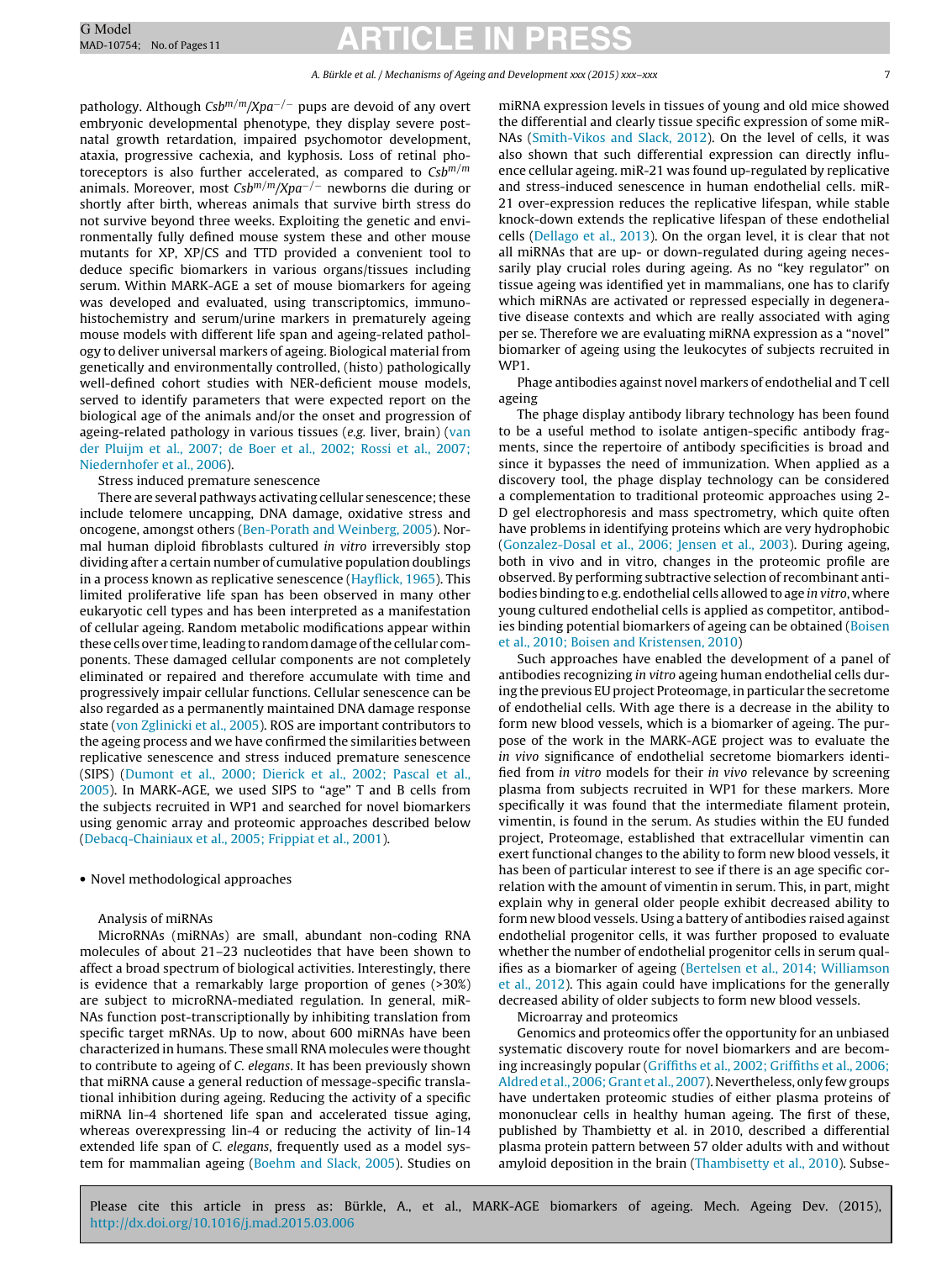8 A. Bürkle et al. / Mechanisms of Ageing and Development xxx (2015) xxx–xxx

quently, differential expression of ApoE and antioxidant proteins was observed in the plasma of 10 Japanese supercentenarians compared with 10 young people [\(Miura](#page-9-0) et [al.,](#page-9-0) [2011\).](#page-9-0) In 2012, some of us described alterations in transferrin glycosylation during healthy ageing ([Dunston](#page-8-0) et [al.,](#page-8-0) [2012\).](#page-8-0) The advantages of applying such an approach in the MARKAGE population is the greater power to evaluate the validity of novel biomarkers discovered through proteomics when compared with small sample size discovery programmes. After the completion of MARKAGE, one other study has analysed by ELISA the levels of protein biomarkers that were not discovered using proteomics in plasma during healthy ageing in comparison with older adults that develop frailty syndromes. These authors showed that higher levels of transferrin fibrinogen and interleukin-6 were associated with frailty status and frailty score [\(Darvin](#page-8-0) et [al.,](#page-8-0) [2014\).](#page-8-0)

Ever since the concept of MARK-AGE has been developed microarray has been used extensively to characterise ageingrelated changes in gene expression. Indeed, the systematic analysis of miR, single nucleotide polymorphisms and deep sequencing approaches have led to further insight into expression changes in specific cell types [\(Laurie](#page-9-0) et [al.,](#page-9-0) [2012;](#page-9-0) [Smigielska-Czepiel](#page-9-0) et [al.,](#page-9-0) [2014;](#page-9-0) [van](#page-9-0) [der](#page-9-0) [Brug](#page-9-0) et [al.,](#page-9-0) [2010\).](#page-9-0) The latter are by necessity cross-sectional studies. The approach taken by MARK-AGE was to investigate expression changes within unique accelerated models of ageing the consortium had access to. Systematic microarray analysis of progeroid mutants has already yielded new potential biomarkers: using full-genome microarray analysis some of us have recently identified a 'survival' response in the progeroid mouse models directed by down-regulation of the IGF1 somatotrophic axis that boosts antioxidant defence, down-regulates metabolism and redirects energy resources from growth and development to protection, maintenance and repair. This adaptive switch aims to slow down ageing-related pathology and postpones death, thereby promoting successful ageing. It is constitutively turned on in the repair-compromised mouse mutants as a futile attempt to extend lifespan and explains their dwarf phenotype. In normal mice the same principally beneficial response can be transiently triggered by chronic exposure to DNA-damaging agents and ROS-producing compounds. We hypothesise that normal ageing is also associated with a similar response due to age-dependent accumulation of damage. The existence of such a response allows predictions for shifts in levels of specific proteins, activities, pathways and metabolites that could serve as biomarkers. As the proteome is far more extensive than the transcriptome, it offers a richer source of potential biomarkers but also poses increased problems in terms of dynamic range, particularly in plasma. This is being addressed using quality-assured subfractionation steps and restricted IPG range in the first dimension. In MARK-AGE, proteomics was to be adopted in accordance with HUPO guidelines, in the search for biomarkers in plasma from subjects recruited in WP1, in CS/progeria and in T and B cells subjected to SIPS in subjects recruited in WP1. The identification of putative markers was to be confirmed by sequence analysis and their validation as biomarkers of ageing confirmed by alternative approaches such as ELISA where possible. In view of the strong parallels between the mouse mutants and the human syndromes, down-regulation of the IGF1 somatotrophic axis biomarkers is likely to be instrumental for identification of corresponding markers in human patients and even normal ageing and will be evaluated in WP1 subjects.

#### 3.8. WP 8: data analysis and bioinformatics

In view of the large amounts of clinical and biochemical data, which have been collected in the framework of the MARK-AGE project an appropriate and coherent strategy of data analysis and model building is mandatory.

In order to extract a robust set of biomarkers of human ageing and to derive a model for healthy ageing, the following tasks were performed:

- Dataproperty analysis. Partial knowledge about suspected correlations between measurements is available and being used to judge the noise ratio within some of these measurements using classical statistical techniques. We also applied correlation measures to identify additional relationships between measurements. Repeated sampling, i.e. obtaining samples after 6 months from 97 subjects, was done to further investigate biological and analytical variability in the measurements.
- Modelling. Both, statistical models as well as machine learning/data mining methods were to be used in order to build models aiming to predict biological age from the available measurements. We used classical techniques, such as regression analysis but also aim to introduce additional knowledge (monotonicity) to improve thosemodels. Neural Networks and Decision/Regression Trees were to be used to find more local relationships within the data, for instance revealing properties that are relevant only for a subset of the chosen population.
- Variance reduction. Through dimensionality reduction techniques (principal component analysis and others) we aim at reducing the number of required measurements while, at the same time, reducing the variance in the predictions generated. Machine Learning offers ensembles of models for this purpose, which allows combining different, diverse predictors to generate models with lower variance.
- Clustering/visualisation. We expect to discover previously unknown or unexpected relationships in the data that define successful ageing. Data visualisation techniques and interactive methods such as visual clustering models may help uncover some of these relationships. It is expected that some measurements will have higher correlations with the biological age than others in parts of the population. Finding such clusters is further helping reduce variance in the generated models since we will be able to better model characteristics of subgroups.

#### 3.9. WP 9 and WP 10

WP 9 and WP 10 were dedicated to dissemination, training, project management ([Fig.](#page-1-0) 1) and ethical issues.

#### **4. Discussion**

Biomarkers of human ageing are urgently needed for variety of reasons, including the identification of individuals at high risk of developing age-associated disease or disability. This would prompt targeted follow-up examinations and, if available, prophylactic intervention (e.g. changes in lifestyle) or early-stage treatment of age-related disease. Furthermore, the availability of powerful biomarkers would allow the assessment of the efficacy of forthcoming pharmacological and other interventions (including optimisation of micronutrient intake and other dietary components or physical activity) currently being developed with the aim to lower the risk of age-associated disease even in individuals without accelerated ageing.

In view of the rapidly increasing average life expectancy of human beings world-wide, the prevalence of age-related diseases is likely to increase as well. This necessitates effective new strategies for prevention and early diagnosis of such conditions.

It should be noted that different types of biomarkers have been envisaged: (1) "neutral" markers of age (also called markers of "chronological ageing") possibly lacking the power of directly predicting disease risk, as the underlying physiological change may per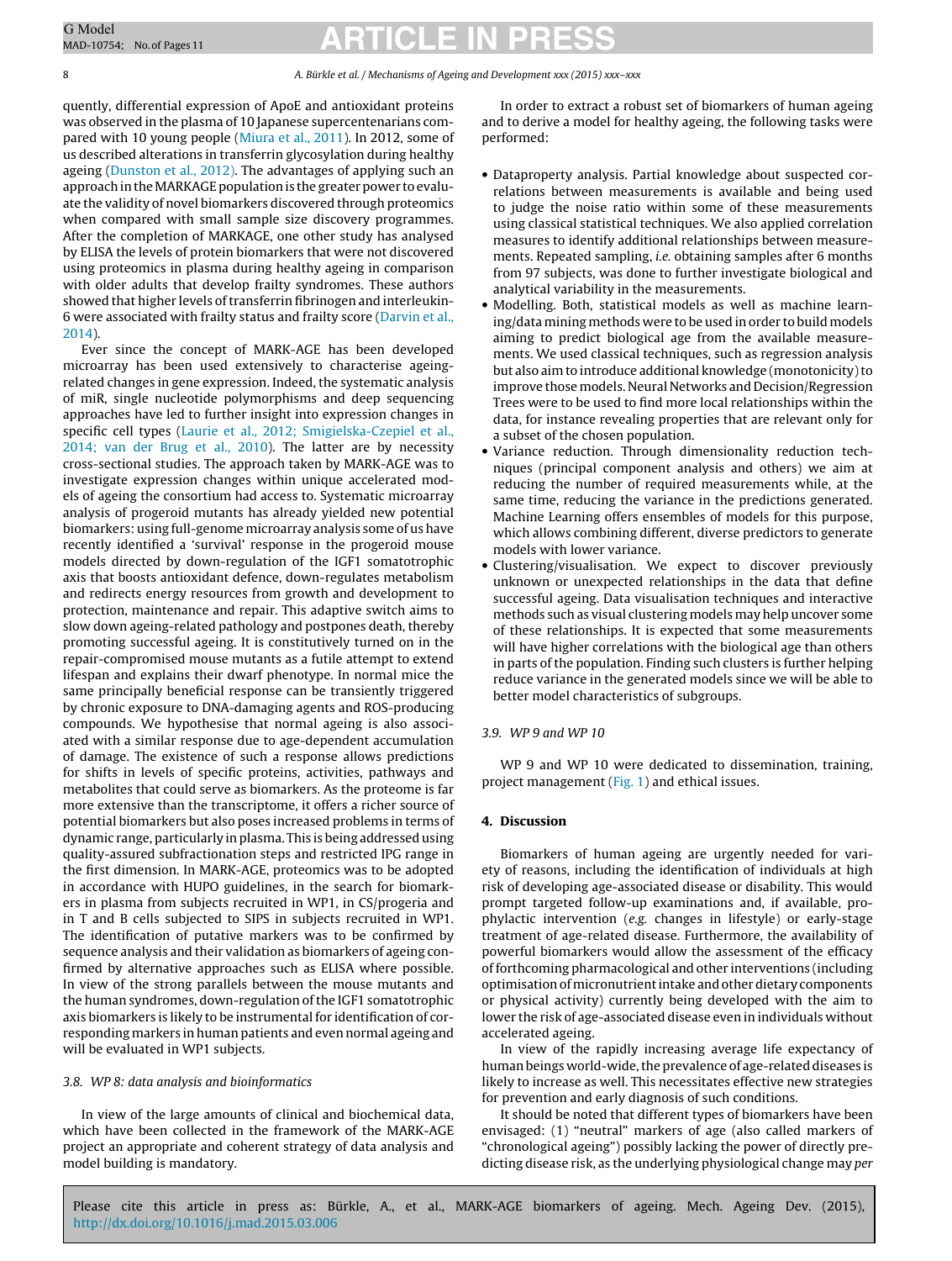A. Bürkle et al. / Mechanisms of Ageing and Development xxx (2015) xxx-xxx 99

<span id="page-8-0"></span>se be harmless and without functional compromise; (2) markers of (global) risk of age-related diseases. Those in category #2 are of obvious and direct interest. Nevertheless, the usefulness of those in category #1, especially as a combination of markers, should not be dismissed, as they could reflect the rate of ageing that has prevailed over a certain time period in the past and the cumulative change it has produced in the body. The detection of a previous faster-thannormal rate of ageing in a given individual should also be alarming and call for additional diagnostic and preventive measures.

### **Disclaimer**

Unilever PLC contributed only to the human work – within Work Packages 5 (Clinical chemistry, hormones and markers of metabolism) and 6 (Oxidative stress) as well as analysis of human study data within Work Package 8 (Data analysis and bioinformatics).

#### **Acknowledgements**

We wish to thank the European Commission for financial support through the FP7 large-scale integrating project "European Study to Establish Biomarkers of Human Ageing" (MARK-AGE; grant agreement no.: 200880). We are very grateful to Dr. Beatrice Lucaroni (European Commission Scientific Officer in charge of the MARK-AGE project) for her excellent support and advice during all phases of the project.

#### **References**

- Al-Delaimy, W.K., Jansen, E.H., Peeters, P.H., van der Laan, J.D., van Noord, P.A., Boshuizen, H.C., van der Schouw, Y.T., Jenab, M., Ferrari, P., Bueno-de-Mesquita, H.B., 2006. [Reliability](http://refhub.elsevier.com/S0047-6374(15)00031-7/sbref0005) [of](http://refhub.elsevier.com/S0047-6374(15)00031-7/sbref0005) [biomarkers](http://refhub.elsevier.com/S0047-6374(15)00031-7/sbref0005) [of](http://refhub.elsevier.com/S0047-6374(15)00031-7/sbref0005) [iron](http://refhub.elsevier.com/S0047-6374(15)00031-7/sbref0005) [status,](http://refhub.elsevier.com/S0047-6374(15)00031-7/sbref0005) [blood](http://refhub.elsevier.com/S0047-6374(15)00031-7/sbref0005) [lipids,](http://refhub.elsevier.com/S0047-6374(15)00031-7/sbref0005) [oxidative](http://refhub.elsevier.com/S0047-6374(15)00031-7/sbref0005) [stress,](http://refhub.elsevier.com/S0047-6374(15)00031-7/sbref0005) [vitamin](http://refhub.elsevier.com/S0047-6374(15)00031-7/sbref0005) [D,](http://refhub.elsevier.com/S0047-6374(15)00031-7/sbref0005) [C-reactive](http://refhub.elsevier.com/S0047-6374(15)00031-7/sbref0005) [protein](http://refhub.elsevier.com/S0047-6374(15)00031-7/sbref0005) [and](http://refhub.elsevier.com/S0047-6374(15)00031-7/sbref0005) [fructosamine](http://refhub.elsevier.com/S0047-6374(15)00031-7/sbref0005) [in](http://refhub.elsevier.com/S0047-6374(15)00031-7/sbref0005) [two](http://refhub.elsevier.com/S0047-6374(15)00031-7/sbref0005) [Dutch](http://refhub.elsevier.com/S0047-6374(15)00031-7/sbref0005) [cohorts.](http://refhub.elsevier.com/S0047-6374(15)00031-7/sbref0005) [Biomarkers](http://refhub.elsevier.com/S0047-6374(15)00031-7/sbref0005) [11](http://refhub.elsevier.com/S0047-6374(15)00031-7/sbref0005) [\(4\),](http://refhub.elsevier.com/S0047-6374(15)00031-7/sbref0005) [370–382.](http://refhub.elsevier.com/S0047-6374(15)00031-7/sbref0005)
- Aldred, S., Sozzi, T., Mudway, I., Grant, M.M., Neubert, H., Kelly, F.J., Griffiths, H.R., 2006. [Alpha](http://refhub.elsevier.com/S0047-6374(15)00031-7/sbref0010) [tocopherol](http://refhub.elsevier.com/S0047-6374(15)00031-7/sbref0010) [supplementation](http://refhub.elsevier.com/S0047-6374(15)00031-7/sbref0010) [elevates](http://refhub.elsevier.com/S0047-6374(15)00031-7/sbref0010) [plasma](http://refhub.elsevier.com/S0047-6374(15)00031-7/sbref0010) [apolipoprotein](http://refhub.elsevier.com/S0047-6374(15)00031-7/sbref0010) [A1](http://refhub.elsevier.com/S0047-6374(15)00031-7/sbref0010) [isoforms](http://refhub.elsevier.com/S0047-6374(15)00031-7/sbref0010) [in](http://refhub.elsevier.com/S0047-6374(15)00031-7/sbref0010) [normal](http://refhub.elsevier.com/S0047-6374(15)00031-7/sbref0010) [healthy](http://refhub.elsevier.com/S0047-6374(15)00031-7/sbref0010) [subjects.](http://refhub.elsevier.com/S0047-6374(15)00031-7/sbref0010) [Proteomics](http://refhub.elsevier.com/S0047-6374(15)00031-7/sbref0010) [6](http://refhub.elsevier.com/S0047-6374(15)00031-7/sbref0010) [\(5\),](http://refhub.elsevier.com/S0047-6374(15)00031-7/sbref0010) [1695](http://refhub.elsevier.com/S0047-6374(15)00031-7/sbref0010)–[1703.](http://refhub.elsevier.com/S0047-6374(15)00031-7/sbref0010)
- Almanzar, G., Schwaiger, S., Jenewein, B., Keller, M., Herndler-Brandstetter, D., Wurzner, R., Schonitzer, D., Grubeck-Loebenstein, B., 2005. [Long-term](http://refhub.elsevier.com/S0047-6374(15)00031-7/sbref0015) [cytomegalovirus](http://refhub.elsevier.com/S0047-6374(15)00031-7/sbref0015) [infection](http://refhub.elsevier.com/S0047-6374(15)00031-7/sbref0015) [leads](http://refhub.elsevier.com/S0047-6374(15)00031-7/sbref0015) [to](http://refhub.elsevier.com/S0047-6374(15)00031-7/sbref0015) [significant](http://refhub.elsevier.com/S0047-6374(15)00031-7/sbref0015) [changes](http://refhub.elsevier.com/S0047-6374(15)00031-7/sbref0015) [in](http://refhub.elsevier.com/S0047-6374(15)00031-7/sbref0015) [the](http://refhub.elsevier.com/S0047-6374(15)00031-7/sbref0015) [composition](http://refhub.elsevier.com/S0047-6374(15)00031-7/sbref0015) [of](http://refhub.elsevier.com/S0047-6374(15)00031-7/sbref0015) [the](http://refhub.elsevier.com/S0047-6374(15)00031-7/sbref0015) CD<sup>8+</sup> [T-cell](http://refhub.elsevier.com/S0047-6374(15)00031-7/sbref0015) [repertoire,](http://refhub.elsevier.com/S0047-6374(15)00031-7/sbref0015) [which](http://refhub.elsevier.com/S0047-6374(15)00031-7/sbref0015) [may](http://refhub.elsevier.com/S0047-6374(15)00031-7/sbref0015) [be](http://refhub.elsevier.com/S0047-6374(15)00031-7/sbref0015) the [basis](http://refhub.elsevier.com/S0047-6374(15)00031-7/sbref0015) [for](http://refhub.elsevier.com/S0047-6374(15)00031-7/sbref0015) [an](http://refhub.elsevier.com/S0047-6374(15)00031-7/sbref0015) [imbalance](http://refhub.elsevier.com/S0047-6374(15)00031-7/sbref0015) [in](http://refhub.elsevier.com/S0047-6374(15)00031-7/sbref0015) the<br>[cytokine](http://refhub.elsevier.com/S0047-6374(15)00031-7/sbref0015) [production](http://refhub.elsevier.com/S0047-6374(15)00031-7/sbref0015) [profile](http://refhub.elsevier.com/S0047-6374(15)00031-7/sbref0015) in [elderly](http://refhub.elsevier.com/S0047-6374(15)00031-7/sbref0015) [persons.](http://refhub.elsevier.com/S0047-6374(15)00031-7/sbref0015) [J.](http://refhub.elsevier.com/S0047-6374(15)00031-7/sbref0015) [Virol.](http://refhub.elsevier.com/S0047-6374(15)00031-7/sbref0015) [79](http://refhub.elsevier.com/S0047-6374(15)00031-7/sbref0015) [\(6\),](http://refhub.elsevier.com/S0047-6374(15)00031-7/sbref0015) [3675–3683.](http://refhub.elsevier.com/S0047-6374(15)00031-7/sbref0015)
- Altilia, S., Santoro, A., Malagoli, D., Lanzarini, C., Ballesteros Alvarez, J.A., Galazzo, G., Porter, D.C., Crocco, P., Rose, G., Passarino, G., Roninson, I.B., Franceschi, C., Salvioli, S., 2012. [TP53](http://refhub.elsevier.com/S0047-6374(15)00031-7/sbref0020) [codon](http://refhub.elsevier.com/S0047-6374(15)00031-7/sbref0020) [72](http://refhub.elsevier.com/S0047-6374(15)00031-7/sbref0020) [polymorphism](http://refhub.elsevier.com/S0047-6374(15)00031-7/sbref0020) [affects](http://refhub.elsevier.com/S0047-6374(15)00031-7/sbref0020) [accumulation](http://refhub.elsevier.com/S0047-6374(15)00031-7/sbref0020) [of](http://refhub.elsevier.com/S0047-6374(15)00031-7/sbref0020) [mtDNA](http://refhub.elsevier.com/S0047-6374(15)00031-7/sbref0020) [damage](http://refhub.elsevier.com/S0047-6374(15)00031-7/sbref0020) [in](http://refhub.elsevier.com/S0047-6374(15)00031-7/sbref0020) [human](http://refhub.elsevier.com/S0047-6374(15)00031-7/sbref0020) [cells.](http://refhub.elsevier.com/S0047-6374(15)00031-7/sbref0020) [Aging](http://refhub.elsevier.com/S0047-6374(15)00031-7/sbref0020) [\(Albany](http://refhub.elsevier.com/S0047-6374(15)00031-7/sbref0020) [N.Y.\)](http://refhub.elsevier.com/S0047-6374(15)00031-7/sbref0020) [4](http://refhub.elsevier.com/S0047-6374(15)00031-7/sbref0020) [\(1\),](http://refhub.elsevier.com/S0047-6374(15)00031-7/sbref0020) [28](http://refhub.elsevier.com/S0047-6374(15)00031-7/sbref0020)–[39.](http://refhub.elsevier.com/S0047-6374(15)00031-7/sbref0020)
- Aspinall, R., Pido-Lopez, J., Imami, N., Henson, S.M., Ngom, P.T., Morre, M., Niphuis, H., Remarque, E., Rosenwirth, B., Heeney, J.L., 2007. [Old](http://refhub.elsevier.com/S0047-6374(15)00031-7/sbref0025) [rhesus](http://refhub.elsevier.com/S0047-6374(15)00031-7/sbref0025) [macaques](http://refhub.elsevier.com/S0047-6374(15)00031-7/sbref0025) [treated](http://refhub.elsevier.com/S0047-6374(15)00031-7/sbref0025) [with](http://refhub.elsevier.com/S0047-6374(15)00031-7/sbref0025) [interleukin-7](http://refhub.elsevier.com/S0047-6374(15)00031-7/sbref0025) [show](http://refhub.elsevier.com/S0047-6374(15)00031-7/sbref0025) [increased](http://refhub.elsevier.com/S0047-6374(15)00031-7/sbref0025) [TREC](http://refhub.elsevier.com/S0047-6374(15)00031-7/sbref0025) [levels](http://refhub.elsevier.com/S0047-6374(15)00031-7/sbref0025) [and](http://refhub.elsevier.com/S0047-6374(15)00031-7/sbref0025) [respond](http://refhub.elsevier.com/S0047-6374(15)00031-7/sbref0025) [well](http://refhub.elsevier.com/S0047-6374(15)00031-7/sbref0025) [to](http://refhub.elsevier.com/S0047-6374(15)00031-7/sbref0025) [influenza](http://refhub.elsevier.com/S0047-6374(15)00031-7/sbref0025) [vaccination.](http://refhub.elsevier.com/S0047-6374(15)00031-7/sbref0025) [Rejuvenation](http://refhub.elsevier.com/S0047-6374(15)00031-7/sbref0025) [Res.](http://refhub.elsevier.com/S0047-6374(15)00031-7/sbref0025) [10](http://refhub.elsevier.com/S0047-6374(15)00031-7/sbref0025) [\(1\),](http://refhub.elsevier.com/S0047-6374(15)00031-7/sbref0025) [5–17.](http://refhub.elsevier.com/S0047-6374(15)00031-7/sbref0025)
- Baker 3rd, G.T., Sprott, R.L., 1988. [Biomarkers](http://refhub.elsevier.com/S0047-6374(15)00031-7/sbref0030) [of](http://refhub.elsevier.com/S0047-6374(15)00031-7/sbref0030) [aging.](http://refhub.elsevier.com/S0047-6374(15)00031-7/sbref0030) [Exp.](http://refhub.elsevier.com/S0047-6374(15)00031-7/sbref0030) [Gerontol.](http://refhub.elsevier.com/S0047-6374(15)00031-7/sbref0030) [23](http://refhub.elsevier.com/S0047-6374(15)00031-7/sbref0030) [\(4–5\),](http://refhub.elsevier.com/S0047-6374(15)00031-7/sbref0030) [223–239.](http://refhub.elsevier.com/S0047-6374(15)00031-7/sbref0030)
- Baraibar, M.A., Friguet, B., 2013. [Oxidative](http://refhub.elsevier.com/S0047-6374(15)00031-7/sbref0035) [proteome](http://refhub.elsevier.com/S0047-6374(15)00031-7/sbref0035) [modifications](http://refhub.elsevier.com/S0047-6374(15)00031-7/sbref0035) [target](http://refhub.elsevier.com/S0047-6374(15)00031-7/sbref0035) [specific](http://refhub.elsevier.com/S0047-6374(15)00031-7/sbref0035) [cellular](http://refhub.elsevier.com/S0047-6374(15)00031-7/sbref0035) [pathways](http://refhub.elsevier.com/S0047-6374(15)00031-7/sbref0035) [during](http://refhub.elsevier.com/S0047-6374(15)00031-7/sbref0035) [oxidative](http://refhub.elsevier.com/S0047-6374(15)00031-7/sbref0035) [stress,](http://refhub.elsevier.com/S0047-6374(15)00031-7/sbref0035) [cellular](http://refhub.elsevier.com/S0047-6374(15)00031-7/sbref0035) [senescence](http://refhub.elsevier.com/S0047-6374(15)00031-7/sbref0035) [and](http://refhub.elsevier.com/S0047-6374(15)00031-7/sbref0035) [aging.](http://refhub.elsevier.com/S0047-6374(15)00031-7/sbref0035) [Exp.](http://refhub.elsevier.com/S0047-6374(15)00031-7/sbref0035) [Gerontol.](http://refhub.elsevier.com/S0047-6374(15)00031-7/sbref0035) [48](http://refhub.elsevier.com/S0047-6374(15)00031-7/sbref0035) [\(7\),](http://refhub.elsevier.com/S0047-6374(15)00031-7/sbref0035) [620–625.](http://refhub.elsevier.com/S0047-6374(15)00031-7/sbref0035)
- Bellizzi, D., Cavalcante, P., Taverna, D., Rose, G., Passarino, G., Salvioli, S., Franceschi, C., De Benedictis, G., 2006. [Gene](http://refhub.elsevier.com/S0047-6374(15)00031-7/sbref0040) [expression](http://refhub.elsevier.com/S0047-6374(15)00031-7/sbref0040) [of](http://refhub.elsevier.com/S0047-6374(15)00031-7/sbref0040) [cytokines](http://refhub.elsevier.com/S0047-6374(15)00031-7/sbref0040) [and](http://refhub.elsevier.com/S0047-6374(15)00031-7/sbref0040) [cytokine](http://refhub.elsevier.com/S0047-6374(15)00031-7/sbref0040) [receptors](http://refhub.elsevier.com/S0047-6374(15)00031-7/sbref0040) [is](http://refhub.elsevier.com/S0047-6374(15)00031-7/sbref0040) [modulated](http://refhub.elsevier.com/S0047-6374(15)00031-7/sbref0040) [by](http://refhub.elsevier.com/S0047-6374(15)00031-7/sbref0040) [the](http://refhub.elsevier.com/S0047-6374(15)00031-7/sbref0040) [common](http://refhub.elsevier.com/S0047-6374(15)00031-7/sbref0040) [variability](http://refhub.elsevier.com/S0047-6374(15)00031-7/sbref0040) [of](http://refhub.elsevier.com/S0047-6374(15)00031-7/sbref0040) [the](http://refhub.elsevier.com/S0047-6374(15)00031-7/sbref0040) [mitochondrial](http://refhub.elsevier.com/S0047-6374(15)00031-7/sbref0040) [DNA](http://refhub.elsevier.com/S0047-6374(15)00031-7/sbref0040) [in](http://refhub.elsevier.com/S0047-6374(15)00031-7/sbref0040) [cybrid](http://refhub.elsevier.com/S0047-6374(15)00031-7/sbref0040) [cell](http://refhub.elsevier.com/S0047-6374(15)00031-7/sbref0040) [lines.](http://refhub.elsevier.com/S0047-6374(15)00031-7/sbref0040) [Genes](http://refhub.elsevier.com/S0047-6374(15)00031-7/sbref0040) [Cells](http://refhub.elsevier.com/S0047-6374(15)00031-7/sbref0040) [11](http://refhub.elsevier.com/S0047-6374(15)00031-7/sbref0040) [\(8\),](http://refhub.elsevier.com/S0047-6374(15)00031-7/sbref0040) [883–891.](http://refhub.elsevier.com/S0047-6374(15)00031-7/sbref0040)
- Ben-Porath, I., Weinberg, R.A., 2005. [The](http://refhub.elsevier.com/S0047-6374(15)00031-7/sbref0045) [signals](http://refhub.elsevier.com/S0047-6374(15)00031-7/sbref0045) [and](http://refhub.elsevier.com/S0047-6374(15)00031-7/sbref0045) [pathways](http://refhub.elsevier.com/S0047-6374(15)00031-7/sbref0045) [activating](http://refhub.elsevier.com/S0047-6374(15)00031-7/sbref0045) [cellular](http://refhub.elsevier.com/S0047-6374(15)00031-7/sbref0045) [senescence.](http://refhub.elsevier.com/S0047-6374(15)00031-7/sbref0045) [Int.](http://refhub.elsevier.com/S0047-6374(15)00031-7/sbref0045) [J.](http://refhub.elsevier.com/S0047-6374(15)00031-7/sbref0045) [Biochem.](http://refhub.elsevier.com/S0047-6374(15)00031-7/sbref0045) [Cell](http://refhub.elsevier.com/S0047-6374(15)00031-7/sbref0045) [Biol.](http://refhub.elsevier.com/S0047-6374(15)00031-7/sbref0045) [37](http://refhub.elsevier.com/S0047-6374(15)00031-7/sbref0045) [\(5\),](http://refhub.elsevier.com/S0047-6374(15)00031-7/sbref0045) [961–976.](http://refhub.elsevier.com/S0047-6374(15)00031-7/sbref0045)
- Beneke, S., Burkle, A., 2007. [Poly\(ADP-ribosyl\)](http://refhub.elsevier.com/S0047-6374(15)00031-7/sbref0050) [ation](http://refhub.elsevier.com/S0047-6374(15)00031-7/sbref0050) [in](http://refhub.elsevier.com/S0047-6374(15)00031-7/sbref0050) [mammalian](http://refhub.elsevier.com/S0047-6374(15)00031-7/sbref0050) [ageing.](http://refhub.elsevier.com/S0047-6374(15)00031-7/sbref0050) [Nucleic](http://refhub.elsevier.com/S0047-6374(15)00031-7/sbref0050) [Acids](http://refhub.elsevier.com/S0047-6374(15)00031-7/sbref0050) [Res.](http://refhub.elsevier.com/S0047-6374(15)00031-7/sbref0050) [35](http://refhub.elsevier.com/S0047-6374(15)00031-7/sbref0050) [\(22\),](http://refhub.elsevier.com/S0047-6374(15)00031-7/sbref0050) [7456–7465.](http://refhub.elsevier.com/S0047-6374(15)00031-7/sbref0050)
- Benetti, R., Garcia-Cao, M., Blasco, M.A., 2007. [Telomere](http://refhub.elsevier.com/S0047-6374(15)00031-7/sbref0055) [length](http://refhub.elsevier.com/S0047-6374(15)00031-7/sbref0055) [regulates](http://refhub.elsevier.com/S0047-6374(15)00031-7/sbref0055) [the](http://refhub.elsevier.com/S0047-6374(15)00031-7/sbref0055) [epigenetic](http://refhub.elsevier.com/S0047-6374(15)00031-7/sbref0055) [status](http://refhub.elsevier.com/S0047-6374(15)00031-7/sbref0055) [of](http://refhub.elsevier.com/S0047-6374(15)00031-7/sbref0055) [mammalian](http://refhub.elsevier.com/S0047-6374(15)00031-7/sbref0055) [telomeres](http://refhub.elsevier.com/S0047-6374(15)00031-7/sbref0055) [and](http://refhub.elsevier.com/S0047-6374(15)00031-7/sbref0055) [subtelomeres.](http://refhub.elsevier.com/S0047-6374(15)00031-7/sbref0055) [Nat.](http://refhub.elsevier.com/S0047-6374(15)00031-7/sbref0055) [Genet.](http://refhub.elsevier.com/S0047-6374(15)00031-7/sbref0055) [39](http://refhub.elsevier.com/S0047-6374(15)00031-7/sbref0055) [\(2\),](http://refhub.elsevier.com/S0047-6374(15)00031-7/sbref0055) [243](http://refhub.elsevier.com/S0047-6374(15)00031-7/sbref0055)–[250.](http://refhub.elsevier.com/S0047-6374(15)00031-7/sbref0055)
- Bertelsen, L.B., Bohn, A.B., Smith, M., Molgaard, B., Moller, B., Stodkilde-Jorgensen, H., Kristensen, P., 2014. [Are](http://refhub.elsevier.com/S0047-6374(15)00031-7/sbref0060) [endothelial](http://refhub.elsevier.com/S0047-6374(15)00031-7/sbref0060) [outgrowth](http://refhub.elsevier.com/S0047-6374(15)00031-7/sbref0060) [cells](http://refhub.elsevier.com/S0047-6374(15)00031-7/sbref0060) [a](http://refhub.elsevier.com/S0047-6374(15)00031-7/sbref0060) [potential](http://refhub.elsevier.com/S0047-6374(15)00031-7/sbref0060) [source](http://refhub.elsevier.com/S0047-6374(15)00031-7/sbref0060) [for](http://refhub.elsevier.com/S0047-6374(15)00031-7/sbref0060) [future](http://refhub.elsevier.com/S0047-6374(15)00031-7/sbref0060) [re-vascularization](http://refhub.elsevier.com/S0047-6374(15)00031-7/sbref0060) [therapy?](http://refhub.elsevier.com/S0047-6374(15)00031-7/sbref0060) [Exp.](http://refhub.elsevier.com/S0047-6374(15)00031-7/sbref0060) [Gerontol.](http://refhub.elsevier.com/S0047-6374(15)00031-7/sbref0060) [58,](http://refhub.elsevier.com/S0047-6374(15)00031-7/sbref0060) [132](http://refhub.elsevier.com/S0047-6374(15)00031-7/sbref0060)–[138.](http://refhub.elsevier.com/S0047-6374(15)00031-7/sbref0060)
- Boehm, M., Slack, F., 2005. [A](http://refhub.elsevier.com/S0047-6374(15)00031-7/sbref0065) [developmental](http://refhub.elsevier.com/S0047-6374(15)00031-7/sbref0065) [timing](http://refhub.elsevier.com/S0047-6374(15)00031-7/sbref0065) [microRNA](http://refhub.elsevier.com/S0047-6374(15)00031-7/sbref0065) [and](http://refhub.elsevier.com/S0047-6374(15)00031-7/sbref0065) [its](http://refhub.elsevier.com/S0047-6374(15)00031-7/sbref0065) [target](http://refhub.elsevier.com/S0047-6374(15)00031-7/sbref0065) [regulate](http://refhub.elsevier.com/S0047-6374(15)00031-7/sbref0065) [life](http://refhub.elsevier.com/S0047-6374(15)00031-7/sbref0065) [span](http://refhub.elsevier.com/S0047-6374(15)00031-7/sbref0065) [in](http://refhub.elsevier.com/S0047-6374(15)00031-7/sbref0065) [C.](http://refhub.elsevier.com/S0047-6374(15)00031-7/sbref0065) [elegans](http://refhub.elsevier.com/S0047-6374(15)00031-7/sbref0065). [Science](http://refhub.elsevier.com/S0047-6374(15)00031-7/sbref0065) [310](http://refhub.elsevier.com/S0047-6374(15)00031-7/sbref0065) [\(5756\),](http://refhub.elsevier.com/S0047-6374(15)00031-7/sbref0065) [1954–1957.](http://refhub.elsevier.com/S0047-6374(15)00031-7/sbref0065)
- Boisen, L., Kristensen, P., 2010. [Confronting](http://refhub.elsevier.com/S0047-6374(15)00031-7/sbref0070) [cellular](http://refhub.elsevier.com/S0047-6374(15)00031-7/sbref0070) [heterogeneity](http://refhub.elsevier.com/S0047-6374(15)00031-7/sbref0070) [in](http://refhub.elsevier.com/S0047-6374(15)00031-7/sbref0070) [studies](http://refhub.elsevier.com/S0047-6374(15)00031-7/sbref0070) [of](http://refhub.elsevier.com/S0047-6374(15)00031-7/sbref0070) [protein](http://refhub.elsevier.com/S0047-6374(15)00031-7/sbref0070) [metabolism](http://refhub.elsevier.com/S0047-6374(15)00031-7/sbref0070) [and](http://refhub.elsevier.com/S0047-6374(15)00031-7/sbref0070) [homeostasis](http://refhub.elsevier.com/S0047-6374(15)00031-7/sbref0070) [in](http://refhub.elsevier.com/S0047-6374(15)00031-7/sbref0070) [aging](http://refhub.elsevier.com/S0047-6374(15)00031-7/sbref0070) [research.](http://refhub.elsevier.com/S0047-6374(15)00031-7/sbref0070) [Adv.](http://refhub.elsevier.com/S0047-6374(15)00031-7/sbref0070) [Exp.](http://refhub.elsevier.com/S0047-6374(15)00031-7/sbref0070) [Med.](http://refhub.elsevier.com/S0047-6374(15)00031-7/sbref0070) [Biol.](http://refhub.elsevier.com/S0047-6374(15)00031-7/sbref0070) [694,](http://refhub.elsevier.com/S0047-6374(15)00031-7/sbref0070) [234–244.](http://refhub.elsevier.com/S0047-6374(15)00031-7/sbref0070)
- Boisen, L., Drasbek, K.R., Pedersen, A.S., Kristensen, P., 2010. [Evaluation](http://refhub.elsevier.com/S0047-6374(15)00031-7/sbref0075) [of](http://refhub.elsevier.com/S0047-6374(15)00031-7/sbref0075) [endothelial](http://refhub.elsevier.com/S0047-6374(15)00031-7/sbref0075) [cell](http://refhub.elsevier.com/S0047-6374(15)00031-7/sbref0075) [culture](http://refhub.elsevier.com/S0047-6374(15)00031-7/sbref0075) [as](http://refhub.elsevier.com/S0047-6374(15)00031-7/sbref0075) [a](http://refhub.elsevier.com/S0047-6374(15)00031-7/sbref0075) [model](http://refhub.elsevier.com/S0047-6374(15)00031-7/sbref0075) [system](http://refhub.elsevier.com/S0047-6374(15)00031-7/sbref0075) [of](http://refhub.elsevier.com/S0047-6374(15)00031-7/sbref0075) [vascular](http://refhub.elsevier.com/S0047-6374(15)00031-7/sbref0075) [ageing.](http://refhub.elsevier.com/S0047-6374(15)00031-7/sbref0075) [Exp.](http://refhub.elsevier.com/S0047-6374(15)00031-7/sbref0075) [Gerontol.](http://refhub.elsevier.com/S0047-6374(15)00031-7/sbref0075) [45](http://refhub.elsevier.com/S0047-6374(15)00031-7/sbref0075) [\(10\),](http://refhub.elsevier.com/S0047-6374(15)00031-7/sbref0075) [779](http://refhub.elsevier.com/S0047-6374(15)00031-7/sbref0075)–[787.](http://refhub.elsevier.com/S0047-6374(15)00031-7/sbref0075)
- Caiafa, P., Zampieri, M., 2005. [DNA](http://refhub.elsevier.com/S0047-6374(15)00031-7/sbref0080) [methylation](http://refhub.elsevier.com/S0047-6374(15)00031-7/sbref0080) [and](http://refhub.elsevier.com/S0047-6374(15)00031-7/sbref0080) [chromatin](http://refhub.elsevier.com/S0047-6374(15)00031-7/sbref0080) [structure:](http://refhub.elsevier.com/S0047-6374(15)00031-7/sbref0080) [the](http://refhub.elsevier.com/S0047-6374(15)00031-7/sbref0080) [puzzling](http://refhub.elsevier.com/S0047-6374(15)00031-7/sbref0080) [CpG](http://refhub.elsevier.com/S0047-6374(15)00031-7/sbref0080) [islands.](http://refhub.elsevier.com/S0047-6374(15)00031-7/sbref0080) [J.](http://refhub.elsevier.com/S0047-6374(15)00031-7/sbref0080) [Cell](http://refhub.elsevier.com/S0047-6374(15)00031-7/sbref0080) [Biochem.](http://refhub.elsevier.com/S0047-6374(15)00031-7/sbref0080) [94](http://refhub.elsevier.com/S0047-6374(15)00031-7/sbref0080) [\(2\),](http://refhub.elsevier.com/S0047-6374(15)00031-7/sbref0080) [257](http://refhub.elsevier.com/S0047-6374(15)00031-7/sbref0080)–[265.](http://refhub.elsevier.com/S0047-6374(15)00031-7/sbref0080)
- Canela, A., Vera, E., Klatt, P., Blasco, M.A., 2007. [High-throughput](http://refhub.elsevier.com/S0047-6374(15)00031-7/sbref0085) [telomere](http://refhub.elsevier.com/S0047-6374(15)00031-7/sbref0085) [length](http://refhub.elsevier.com/S0047-6374(15)00031-7/sbref0085) [quantification](http://refhub.elsevier.com/S0047-6374(15)00031-7/sbref0085) [by](http://refhub.elsevier.com/S0047-6374(15)00031-7/sbref0085) [FISH](http://refhub.elsevier.com/S0047-6374(15)00031-7/sbref0085) [and](http://refhub.elsevier.com/S0047-6374(15)00031-7/sbref0085) [its](http://refhub.elsevier.com/S0047-6374(15)00031-7/sbref0085) [application](http://refhub.elsevier.com/S0047-6374(15)00031-7/sbref0085) [to](http://refhub.elsevier.com/S0047-6374(15)00031-7/sbref0085) [human](http://refhub.elsevier.com/S0047-6374(15)00031-7/sbref0085) [population](http://refhub.elsevier.com/S0047-6374(15)00031-7/sbref0085) [studies.](http://refhub.elsevier.com/S0047-6374(15)00031-7/sbref0085) [Proc.](http://refhub.elsevier.com/S0047-6374(15)00031-7/sbref0085) [Natl.](http://refhub.elsevier.com/S0047-6374(15)00031-7/sbref0085) [Acad.](http://refhub.elsevier.com/S0047-6374(15)00031-7/sbref0085) [Sci.](http://refhub.elsevier.com/S0047-6374(15)00031-7/sbref0085) [U.](http://refhub.elsevier.com/S0047-6374(15)00031-7/sbref0085) [S.](http://refhub.elsevier.com/S0047-6374(15)00031-7/sbref0085) [A.](http://refhub.elsevier.com/S0047-6374(15)00031-7/sbref0085) [104](http://refhub.elsevier.com/S0047-6374(15)00031-7/sbref0085) [\(13\),](http://refhub.elsevier.com/S0047-6374(15)00031-7/sbref0085) [5300](http://refhub.elsevier.com/S0047-6374(15)00031-7/sbref0085)–[5305.](http://refhub.elsevier.com/S0047-6374(15)00031-7/sbref0085)
- Carrard, G., Dieu, M., Raes, M., Toussaint, O., Friguet, B., 2003. [Impact](http://refhub.elsevier.com/S0047-6374(15)00031-7/sbref0090) [of](http://refhub.elsevier.com/S0047-6374(15)00031-7/sbref0090) [ageing](http://refhub.elsevier.com/S0047-6374(15)00031-7/sbref0090) [on](http://refhub.elsevier.com/S0047-6374(15)00031-7/sbref0090) [proteasome](http://refhub.elsevier.com/S0047-6374(15)00031-7/sbref0090) [structure](http://refhub.elsevier.com/S0047-6374(15)00031-7/sbref0090) [and](http://refhub.elsevier.com/S0047-6374(15)00031-7/sbref0090) [function](http://refhub.elsevier.com/S0047-6374(15)00031-7/sbref0090) [in](http://refhub.elsevier.com/S0047-6374(15)00031-7/sbref0090) [human](http://refhub.elsevier.com/S0047-6374(15)00031-7/sbref0090) [lymphocytes.](http://refhub.elsevier.com/S0047-6374(15)00031-7/sbref0090) [Int.](http://refhub.elsevier.com/S0047-6374(15)00031-7/sbref0090) [J.](http://refhub.elsevier.com/S0047-6374(15)00031-7/sbref0090) [Biochem.](http://refhub.elsevier.com/S0047-6374(15)00031-7/sbref0090) [Cell](http://refhub.elsevier.com/S0047-6374(15)00031-7/sbref0090) [Biol.](http://refhub.elsevier.com/S0047-6374(15)00031-7/sbref0090) [35](http://refhub.elsevier.com/S0047-6374(15)00031-7/sbref0090) [\(5\),](http://refhub.elsevier.com/S0047-6374(15)00031-7/sbref0090) [728–739.](http://refhub.elsevier.com/S0047-6374(15)00031-7/sbref0090)
- Chondrogianni, N., Gonos, E.S., 2010. [Proteasome](http://refhub.elsevier.com/S0047-6374(15)00031-7/sbref0095) [function](http://refhub.elsevier.com/S0047-6374(15)00031-7/sbref0095) [determines](http://refhub.elsevier.com/S0047-6374(15)00031-7/sbref0095) [cellular](http://refhub.elsevier.com/S0047-6374(15)00031-7/sbref0095) [homeostasis](http://refhub.elsevier.com/S0047-6374(15)00031-7/sbref0095) [and](http://refhub.elsevier.com/S0047-6374(15)00031-7/sbref0095) [the](http://refhub.elsevier.com/S0047-6374(15)00031-7/sbref0095) [rate](http://refhub.elsevier.com/S0047-6374(15)00031-7/sbref0095) [of](http://refhub.elsevier.com/S0047-6374(15)00031-7/sbref0095) [aging.](http://refhub.elsevier.com/S0047-6374(15)00031-7/sbref0095) [Adv.](http://refhub.elsevier.com/S0047-6374(15)00031-7/sbref0095) [Exp.](http://refhub.elsevier.com/S0047-6374(15)00031-7/sbref0095) [Med.](http://refhub.elsevier.com/S0047-6374(15)00031-7/sbref0095) [Biol.](http://refhub.elsevier.com/S0047-6374(15)00031-7/sbref0095) [694,](http://refhub.elsevier.com/S0047-6374(15)00031-7/sbref0095) [38–46.](http://refhub.elsevier.com/S0047-6374(15)00031-7/sbref0095)
- Chondrogianni, N., Stratford, F.L., Trougakos, I.P., Friguet, B., Rivett, A.J., Gonos, E.S., 2003. [Central](http://refhub.elsevier.com/S0047-6374(15)00031-7/sbref0100) [role](http://refhub.elsevier.com/S0047-6374(15)00031-7/sbref0100) [of](http://refhub.elsevier.com/S0047-6374(15)00031-7/sbref0100) [the](http://refhub.elsevier.com/S0047-6374(15)00031-7/sbref0100) [proteasome](http://refhub.elsevier.com/S0047-6374(15)00031-7/sbref0100) [in](http://refhub.elsevier.com/S0047-6374(15)00031-7/sbref0100) [senescence](http://refhub.elsevier.com/S0047-6374(15)00031-7/sbref0100) [and](http://refhub.elsevier.com/S0047-6374(15)00031-7/sbref0100) [survival](http://refhub.elsevier.com/S0047-6374(15)00031-7/sbref0100) [of](http://refhub.elsevier.com/S0047-6374(15)00031-7/sbref0100) [human](http://refhub.elsevier.com/S0047-6374(15)00031-7/sbref0100) [fibroblasts:](http://refhub.elsevier.com/S0047-6374(15)00031-7/sbref0100) [induction](http://refhub.elsevier.com/S0047-6374(15)00031-7/sbref0100) [of](http://refhub.elsevier.com/S0047-6374(15)00031-7/sbref0100) [a](http://refhub.elsevier.com/S0047-6374(15)00031-7/sbref0100) [senescence-like](http://refhub.elsevier.com/S0047-6374(15)00031-7/sbref0100) [phenotype](http://refhub.elsevier.com/S0047-6374(15)00031-7/sbref0100) [upon](http://refhub.elsevier.com/S0047-6374(15)00031-7/sbref0100) [its](http://refhub.elsevier.com/S0047-6374(15)00031-7/sbref0100) [inhibition](http://refhub.elsevier.com/S0047-6374(15)00031-7/sbref0100) [and](http://refhub.elsevier.com/S0047-6374(15)00031-7/sbref0100) [resistance](http://refhub.elsevier.com/S0047-6374(15)00031-7/sbref0100) [to](http://refhub.elsevier.com/S0047-6374(15)00031-7/sbref0100) [stress](http://refhub.elsevier.com/S0047-6374(15)00031-7/sbref0100) [upon](http://refhub.elsevier.com/S0047-6374(15)00031-7/sbref0100) [its](http://refhub.elsevier.com/S0047-6374(15)00031-7/sbref0100) [activation.](http://refhub.elsevier.com/S0047-6374(15)00031-7/sbref0100) [J.](http://refhub.elsevier.com/S0047-6374(15)00031-7/sbref0100) [Biol.](http://refhub.elsevier.com/S0047-6374(15)00031-7/sbref0100) [Chem.](http://refhub.elsevier.com/S0047-6374(15)00031-7/sbref0100) [278](http://refhub.elsevier.com/S0047-6374(15)00031-7/sbref0100) [\(30\),](http://refhub.elsevier.com/S0047-6374(15)00031-7/sbref0100) [28026–28037.](http://refhub.elsevier.com/S0047-6374(15)00031-7/sbref0100)
- Chondrogianni, N., Tzavelas, C., Pemberton, A.J., Nezis, I.P., Rivett, A.J., Gonos, E.S., 2005. [Overexpression](http://refhub.elsevier.com/S0047-6374(15)00031-7/sbref0105) [of](http://refhub.elsevier.com/S0047-6374(15)00031-7/sbref0105) [proteasome](http://refhub.elsevier.com/S0047-6374(15)00031-7/sbref0105) [beta5](http://refhub.elsevier.com/S0047-6374(15)00031-7/sbref0105) [assembled](http://refhub.elsevier.com/S0047-6374(15)00031-7/sbref0105) [subunit](http://refhub.elsevier.com/S0047-6374(15)00031-7/sbref0105) [increases](http://refhub.elsevier.com/S0047-6374(15)00031-7/sbref0105) [the](http://refhub.elsevier.com/S0047-6374(15)00031-7/sbref0105) [amount](http://refhub.elsevier.com/S0047-6374(15)00031-7/sbref0105) [of](http://refhub.elsevier.com/S0047-6374(15)00031-7/sbref0105) [proteasome](http://refhub.elsevier.com/S0047-6374(15)00031-7/sbref0105) [and](http://refhub.elsevier.com/S0047-6374(15)00031-7/sbref0105) [confers](http://refhub.elsevier.com/S0047-6374(15)00031-7/sbref0105) [ameliorated](http://refhub.elsevier.com/S0047-6374(15)00031-7/sbref0105) [response](http://refhub.elsevier.com/S0047-6374(15)00031-7/sbref0105) [to](http://refhub.elsevier.com/S0047-6374(15)00031-7/sbref0105) [oxidative](http://refhub.elsevier.com/S0047-6374(15)00031-7/sbref0105) [stress](http://refhub.elsevier.com/S0047-6374(15)00031-7/sbref0105) [and](http://refhub.elsevier.com/S0047-6374(15)00031-7/sbref0105) [higher](http://refhub.elsevier.com/S0047-6374(15)00031-7/sbref0105) [survival](http://refhub.elsevier.com/S0047-6374(15)00031-7/sbref0105) [rates.](http://refhub.elsevier.com/S0047-6374(15)00031-7/sbref0105) [J.](http://refhub.elsevier.com/S0047-6374(15)00031-7/sbref0105) [Biol.](http://refhub.elsevier.com/S0047-6374(15)00031-7/sbref0105) [Chem.](http://refhub.elsevier.com/S0047-6374(15)00031-7/sbref0105) [280](http://refhub.elsevier.com/S0047-6374(15)00031-7/sbref0105) [\(12\),](http://refhub.elsevier.com/S0047-6374(15)00031-7/sbref0105) [11840–11850.](http://refhub.elsevier.com/S0047-6374(15)00031-7/sbref0105)
- Darvin, K., Randolph, A., Ovalles, S., Halade, D., Breeding, L., Richardson, A., Espinoza, S.E., 2014. [Plasma](http://refhub.elsevier.com/S0047-6374(15)00031-7/sbref0110) [protein](http://refhub.elsevier.com/S0047-6374(15)00031-7/sbref0110) [biomarkers](http://refhub.elsevier.com/S0047-6374(15)00031-7/sbref0110) [of](http://refhub.elsevier.com/S0047-6374(15)00031-7/sbref0110) [the](http://refhub.elsevier.com/S0047-6374(15)00031-7/sbref0110) [geriatric](http://refhub.elsevier.com/S0047-6374(15)00031-7/sbref0110) [syndrome](http://refhub.elsevier.com/S0047-6374(15)00031-7/sbref0110) [of](http://refhub.elsevier.com/S0047-6374(15)00031-7/sbref0110) [frailty.](http://refhub.elsevier.com/S0047-6374(15)00031-7/sbref0110) [J.](http://refhub.elsevier.com/S0047-6374(15)00031-7/sbref0110) [Gerontol.](http://refhub.elsevier.com/S0047-6374(15)00031-7/sbref0110) [A](http://refhub.elsevier.com/S0047-6374(15)00031-7/sbref0110) [Biol.](http://refhub.elsevier.com/S0047-6374(15)00031-7/sbref0110) [Sci.](http://refhub.elsevier.com/S0047-6374(15)00031-7/sbref0110) [Med.](http://refhub.elsevier.com/S0047-6374(15)00031-7/sbref0110) [Sci.](http://refhub.elsevier.com/S0047-6374(15)00031-7/sbref0110) [69](http://refhub.elsevier.com/S0047-6374(15)00031-7/sbref0110) [\(2\),](http://refhub.elsevier.com/S0047-6374(15)00031-7/sbref0110) [182–186.](http://refhub.elsevier.com/S0047-6374(15)00031-7/sbref0110)
- De Benedictis, G., Rose, G., Carrieri, G., De Luca, M., Falcone, E., Passarino, G., Bonafe, M., Monti, D., Baggio, G., Bertolini, S., Mari, D., Mattace, R., Franceschi, C., 1999. [Mitochondrial](http://refhub.elsevier.com/S0047-6374(15)00031-7/sbref0115) [DNA](http://refhub.elsevier.com/S0047-6374(15)00031-7/sbref0115) [inherited](http://refhub.elsevier.com/S0047-6374(15)00031-7/sbref0115) [variants](http://refhub.elsevier.com/S0047-6374(15)00031-7/sbref0115) [are](http://refhub.elsevier.com/S0047-6374(15)00031-7/sbref0115) [associated](http://refhub.elsevier.com/S0047-6374(15)00031-7/sbref0115) [with](http://refhub.elsevier.com/S0047-6374(15)00031-7/sbref0115) [successful](http://refhub.elsevier.com/S0047-6374(15)00031-7/sbref0115) [aging](http://refhub.elsevier.com/S0047-6374(15)00031-7/sbref0115) [and](http://refhub.elsevier.com/S0047-6374(15)00031-7/sbref0115) [longevity](http://refhub.elsevier.com/S0047-6374(15)00031-7/sbref0115) [in](http://refhub.elsevier.com/S0047-6374(15)00031-7/sbref0115) [humans.](http://refhub.elsevier.com/S0047-6374(15)00031-7/sbref0115) [FASEB](http://refhub.elsevier.com/S0047-6374(15)00031-7/sbref0115) [J.](http://refhub.elsevier.com/S0047-6374(15)00031-7/sbref0115) [13](http://refhub.elsevier.com/S0047-6374(15)00031-7/sbref0115) [\(12\),](http://refhub.elsevier.com/S0047-6374(15)00031-7/sbref0115) [1532](http://refhub.elsevier.com/S0047-6374(15)00031-7/sbref0115)–[1536.](http://refhub.elsevier.com/S0047-6374(15)00031-7/sbref0115)
- de Boer, J., Andressoo, J.O., de Wit, J., Huijmans, J., Beems, R.B., van Steeg, H., Weeda, G., van der Horst, G.T., van Leeuwen, W., Themmen, A.P., Meradji, M., Hoeijmakers, J.H., 2002. [Premature](http://refhub.elsevier.com/S0047-6374(15)00031-7/sbref0120) [aging](http://refhub.elsevier.com/S0047-6374(15)00031-7/sbref0120) [in](http://refhub.elsevier.com/S0047-6374(15)00031-7/sbref0120) [mice](http://refhub.elsevier.com/S0047-6374(15)00031-7/sbref0120) [deficient](http://refhub.elsevier.com/S0047-6374(15)00031-7/sbref0120) [in](http://refhub.elsevier.com/S0047-6374(15)00031-7/sbref0120) [DNA](http://refhub.elsevier.com/S0047-6374(15)00031-7/sbref0120) [repair](http://refhub.elsevier.com/S0047-6374(15)00031-7/sbref0120) [and](http://refhub.elsevier.com/S0047-6374(15)00031-7/sbref0120) [transcription.](http://refhub.elsevier.com/S0047-6374(15)00031-7/sbref0120) [Science](http://refhub.elsevier.com/S0047-6374(15)00031-7/sbref0120) [296](http://refhub.elsevier.com/S0047-6374(15)00031-7/sbref0120) [\(5571\),](http://refhub.elsevier.com/S0047-6374(15)00031-7/sbref0120) [1276](http://refhub.elsevier.com/S0047-6374(15)00031-7/sbref0120)–[1279.](http://refhub.elsevier.com/S0047-6374(15)00031-7/sbref0120)
- Debacq-Chainiaux, F., Borlon, C., Pascal, T., Royer, V., Eliaers, F., Ninane, N., Carrard, G., Friguet, B., de Longueville, F., Boffe, S., Remacle, J., Toussaint, O., 2005. [Repeated](http://refhub.elsevier.com/S0047-6374(15)00031-7/sbref0125) [exposure](http://refhub.elsevier.com/S0047-6374(15)00031-7/sbref0125) [of](http://refhub.elsevier.com/S0047-6374(15)00031-7/sbref0125) [human](http://refhub.elsevier.com/S0047-6374(15)00031-7/sbref0125) [skin](http://refhub.elsevier.com/S0047-6374(15)00031-7/sbref0125) [fibroblasts](http://refhub.elsevier.com/S0047-6374(15)00031-7/sbref0125) [to](http://refhub.elsevier.com/S0047-6374(15)00031-7/sbref0125) [UVB](http://refhub.elsevier.com/S0047-6374(15)00031-7/sbref0125) [at](http://refhub.elsevier.com/S0047-6374(15)00031-7/sbref0125) [subcytotoxic](http://refhub.elsevier.com/S0047-6374(15)00031-7/sbref0125) [level](http://refhub.elsevier.com/S0047-6374(15)00031-7/sbref0125) [triggers](http://refhub.elsevier.com/S0047-6374(15)00031-7/sbref0125) [premature](http://refhub.elsevier.com/S0047-6374(15)00031-7/sbref0125) [senescence](http://refhub.elsevier.com/S0047-6374(15)00031-7/sbref0125) [through](http://refhub.elsevier.com/S0047-6374(15)00031-7/sbref0125) [the](http://refhub.elsevier.com/S0047-6374(15)00031-7/sbref0125) [TGF-beta1](http://refhub.elsevier.com/S0047-6374(15)00031-7/sbref0125) [signaling](http://refhub.elsevier.com/S0047-6374(15)00031-7/sbref0125) [pathway.](http://refhub.elsevier.com/S0047-6374(15)00031-7/sbref0125) [J.](http://refhub.elsevier.com/S0047-6374(15)00031-7/sbref0125) [Cell](http://refhub.elsevier.com/S0047-6374(15)00031-7/sbref0125) [Sci.](http://refhub.elsevier.com/S0047-6374(15)00031-7/sbref0125) [118](http://refhub.elsevier.com/S0047-6374(15)00031-7/sbref0125) [\(Pt](http://refhub.elsevier.com/S0047-6374(15)00031-7/sbref0125) [4\),](http://refhub.elsevier.com/S0047-6374(15)00031-7/sbref0125) [743](http://refhub.elsevier.com/S0047-6374(15)00031-7/sbref0125)–[758.](http://refhub.elsevier.com/S0047-6374(15)00031-7/sbref0125)
- Deelen, J., Beekman, M., Uh, H.W., Broer, L., Ayers, K.L., Tan, Q., Kamatani, Y., Bennet, A.M., Tamm, R., Trompet, S., Guethbjartsson, D.F., Flachsbart, F., Rose, G., Viktorin, A., Fischer, K., Nygaard, M., Cordell, H.J., Crocco, P., van den Akker, E.B., Bohringer, S., Helmer, Q., Nelson, C.P., Saunders, G.I., Alver, M., Andersen-Ranberg, K., Breen, M.E., van der Breggen, R., Caliebe, A., Capri, M., Cevenini, E., Collerton, J.C., Dato, S., Davies, K., Ford, I., Gampe, J., Garagnani, P., de Geus, E.J., Harrow, J., van Heemst, D., Heijmans, B.T., Heinsen, F.A., Hottenga, J.J., Hofman, A., Jeune, B., Jonsson, P.V., Lathrop, M., Lechner, D., Martin-Ruiz, C., McNerlan, S.E., Mihailov, E., Montesanto, A., Mooijaart, S.P., Murphy, A., Nohr, E.A., Paternoster, L., Postmus, I., Rivadeneira, F., Ross, O.A., Salvioli, S., Sattar, N., Schreiber, S., Stefansson, H., Stott, D.J., Tiemeier, H., Uitterlinden, A.G., Westendorp, R.G., Willemsen, G., Samani, N.J., Galan, P., Sorensen, T.I., Boomsma, D.I., Jukema, J.W., Rea, I.M., Passarino, G., de Craen, A.J., Christensen, K., Nebel, A., Stefansson, K., Metspalu, A., Magnusson, P., Blanche, H., Christiansen, L., Kirkwood, T.B., van Duijn, C.M., Franceschi, C., Houwing-Duistermaat, J.J., Slagboom, P.E., 2014. [Genome-wide](http://refhub.elsevier.com/S0047-6374(15)00031-7/sbref0130) [association](http://refhub.elsevier.com/S0047-6374(15)00031-7/sbref0130) [meta-analysis](http://refhub.elsevier.com/S0047-6374(15)00031-7/sbref0130) [of](http://refhub.elsevier.com/S0047-6374(15)00031-7/sbref0130) [human](http://refhub.elsevier.com/S0047-6374(15)00031-7/sbref0130) [longevity](http://refhub.elsevier.com/S0047-6374(15)00031-7/sbref0130) [identifies](http://refhub.elsevier.com/S0047-6374(15)00031-7/sbref0130) [a](http://refhub.elsevier.com/S0047-6374(15)00031-7/sbref0130) [novel](http://refhub.elsevier.com/S0047-6374(15)00031-7/sbref0130) [locus](http://refhub.elsevier.com/S0047-6374(15)00031-7/sbref0130) [conferring](http://refhub.elsevier.com/S0047-6374(15)00031-7/sbref0130) [survival](http://refhub.elsevier.com/S0047-6374(15)00031-7/sbref0130) [beyond](http://refhub.elsevier.com/S0047-6374(15)00031-7/sbref0130) [90](http://refhub.elsevier.com/S0047-6374(15)00031-7/sbref0130) [years](http://refhub.elsevier.com/S0047-6374(15)00031-7/sbref0130) [of](http://refhub.elsevier.com/S0047-6374(15)00031-7/sbref0130) [age.](http://refhub.elsevier.com/S0047-6374(15)00031-7/sbref0130) [Hum.](http://refhub.elsevier.com/S0047-6374(15)00031-7/sbref0130) [Mol.](http://refhub.elsevier.com/S0047-6374(15)00031-7/sbref0130) [Genet.](http://refhub.elsevier.com/S0047-6374(15)00031-7/sbref0130) [23](http://refhub.elsevier.com/S0047-6374(15)00031-7/sbref0130) [\(16\),](http://refhub.elsevier.com/S0047-6374(15)00031-7/sbref0130) [4420–4432.](http://refhub.elsevier.com/S0047-6374(15)00031-7/sbref0130)
- Dellago, H., Preschitz-Kammerhofer, B., Terlecki-Zaniewicz, L., Schreiner, C., Fortschegger, K., Chang, M.W., Hackl, M., Monteforte, R., Kuhnel, H., Schosserer, M., Gruber, F., Tschachler, E., Scheideler, M., Grillari-Voglauer, R., Grillari, J., Wieser, M., 2013. [High](http://refhub.elsevier.com/S0047-6374(15)00031-7/sbref0135) [levels](http://refhub.elsevier.com/S0047-6374(15)00031-7/sbref0135) [of](http://refhub.elsevier.com/S0047-6374(15)00031-7/sbref0135) [oncomiR-21](http://refhub.elsevier.com/S0047-6374(15)00031-7/sbref0135) [contribute](http://refhub.elsevier.com/S0047-6374(15)00031-7/sbref0135) [to](http://refhub.elsevier.com/S0047-6374(15)00031-7/sbref0135) [the](http://refhub.elsevier.com/S0047-6374(15)00031-7/sbref0135) [senescence-induced](http://refhub.elsevier.com/S0047-6374(15)00031-7/sbref0135) [growth](http://refhub.elsevier.com/S0047-6374(15)00031-7/sbref0135) [arrest](http://refhub.elsevier.com/S0047-6374(15)00031-7/sbref0135) [in](http://refhub.elsevier.com/S0047-6374(15)00031-7/sbref0135) [normal](http://refhub.elsevier.com/S0047-6374(15)00031-7/sbref0135) [human](http://refhub.elsevier.com/S0047-6374(15)00031-7/sbref0135) [cells](http://refhub.elsevier.com/S0047-6374(15)00031-7/sbref0135) [and](http://refhub.elsevier.com/S0047-6374(15)00031-7/sbref0135) [its](http://refhub.elsevier.com/S0047-6374(15)00031-7/sbref0135) [knock-down](http://refhub.elsevier.com/S0047-6374(15)00031-7/sbref0135) [increases](http://refhub.elsevier.com/S0047-6374(15)00031-7/sbref0135) [the](http://refhub.elsevier.com/S0047-6374(15)00031-7/sbref0135) [replicative](http://refhub.elsevier.com/S0047-6374(15)00031-7/sbref0135) [lifespan.](http://refhub.elsevier.com/S0047-6374(15)00031-7/sbref0135) [Aging](http://refhub.elsevier.com/S0047-6374(15)00031-7/sbref0135) [Cell](http://refhub.elsevier.com/S0047-6374(15)00031-7/sbref0135) [12](http://refhub.elsevier.com/S0047-6374(15)00031-7/sbref0135) [\(3\),](http://refhub.elsevier.com/S0047-6374(15)00031-7/sbref0135) [446](http://refhub.elsevier.com/S0047-6374(15)00031-7/sbref0135)–[458.](http://refhub.elsevier.com/S0047-6374(15)00031-7/sbref0135)
- Dierick, J.F., Kalume, D.E., Wenders, F., Salmon, M., Dieu, M., Raes, M., Roepstorff, P., Toussaint, O., 2002. [Identification](http://refhub.elsevier.com/S0047-6374(15)00031-7/sbref0140) [of](http://refhub.elsevier.com/S0047-6374(15)00031-7/sbref0140) [30](http://refhub.elsevier.com/S0047-6374(15)00031-7/sbref0140) [protein](http://refhub.elsevier.com/S0047-6374(15)00031-7/sbref0140) [species](http://refhub.elsevier.com/S0047-6374(15)00031-7/sbref0140) [involved](http://refhub.elsevier.com/S0047-6374(15)00031-7/sbref0140) [in](http://refhub.elsevier.com/S0047-6374(15)00031-7/sbref0140) [replicative](http://refhub.elsevier.com/S0047-6374(15)00031-7/sbref0140) [senescence](http://refhub.elsevier.com/S0047-6374(15)00031-7/sbref0140) [and](http://refhub.elsevier.com/S0047-6374(15)00031-7/sbref0140) [stress-induced](http://refhub.elsevier.com/S0047-6374(15)00031-7/sbref0140) [premature](http://refhub.elsevier.com/S0047-6374(15)00031-7/sbref0140) [senescence.](http://refhub.elsevier.com/S0047-6374(15)00031-7/sbref0140) [FEBS](http://refhub.elsevier.com/S0047-6374(15)00031-7/sbref0140) [Lett.](http://refhub.elsevier.com/S0047-6374(15)00031-7/sbref0140) [531](http://refhub.elsevier.com/S0047-6374(15)00031-7/sbref0140) [\(3\),](http://refhub.elsevier.com/S0047-6374(15)00031-7/sbref0140) [499](http://refhub.elsevier.com/S0047-6374(15)00031-7/sbref0140)–[504.](http://refhub.elsevier.com/S0047-6374(15)00031-7/sbref0140)
- Dumont, P., Burton, M., Chen, Q.M., Gonos, E.S., Frippiat, C., Mazarati, J.B., Eliaers, F., Remacle, J., Toussaint, O., 2000. [Induction](http://refhub.elsevier.com/S0047-6374(15)00031-7/sbref0145) [of](http://refhub.elsevier.com/S0047-6374(15)00031-7/sbref0145) [replicative](http://refhub.elsevier.com/S0047-6374(15)00031-7/sbref0145) [senescence](http://refhub.elsevier.com/S0047-6374(15)00031-7/sbref0145) [biomarkers](http://refhub.elsevier.com/S0047-6374(15)00031-7/sbref0145) [by](http://refhub.elsevier.com/S0047-6374(15)00031-7/sbref0145) [sublethal](http://refhub.elsevier.com/S0047-6374(15)00031-7/sbref0145) [oxidative](http://refhub.elsevier.com/S0047-6374(15)00031-7/sbref0145) [stresses](http://refhub.elsevier.com/S0047-6374(15)00031-7/sbref0145) [in](http://refhub.elsevier.com/S0047-6374(15)00031-7/sbref0145) [normal](http://refhub.elsevier.com/S0047-6374(15)00031-7/sbref0145) [human](http://refhub.elsevier.com/S0047-6374(15)00031-7/sbref0145) [fibroblast.](http://refhub.elsevier.com/S0047-6374(15)00031-7/sbref0145) [Free](http://refhub.elsevier.com/S0047-6374(15)00031-7/sbref0145) [Radic.](http://refhub.elsevier.com/S0047-6374(15)00031-7/sbref0145) [Biol.](http://refhub.elsevier.com/S0047-6374(15)00031-7/sbref0145) [Med.](http://refhub.elsevier.com/S0047-6374(15)00031-7/sbref0145) [28](http://refhub.elsevier.com/S0047-6374(15)00031-7/sbref0145) [\(3\),](http://refhub.elsevier.com/S0047-6374(15)00031-7/sbref0145) [361](http://refhub.elsevier.com/S0047-6374(15)00031-7/sbref0145)–[373.](http://refhub.elsevier.com/S0047-6374(15)00031-7/sbref0145)
- Dunston, C.R., Choudhury, K., Griffiths, H.R., 2012. [Terminal](http://refhub.elsevier.com/S0047-6374(15)00031-7/sbref0150) [galactose](http://refhub.elsevier.com/S0047-6374(15)00031-7/sbref0150) [residues](http://refhub.elsevier.com/S0047-6374(15)00031-7/sbref0150) [on](http://refhub.elsevier.com/S0047-6374(15)00031-7/sbref0150) [transferrin](http://refhub.elsevier.com/S0047-6374(15)00031-7/sbref0150) [are](http://refhub.elsevier.com/S0047-6374(15)00031-7/sbref0150) [increased](http://refhub.elsevier.com/S0047-6374(15)00031-7/sbref0150) [in](http://refhub.elsevier.com/S0047-6374(15)00031-7/sbref0150) [midlife](http://refhub.elsevier.com/S0047-6374(15)00031-7/sbref0150) [adults](http://refhub.elsevier.com/S0047-6374(15)00031-7/sbref0150) [compared](http://refhub.elsevier.com/S0047-6374(15)00031-7/sbref0150) [to](http://refhub.elsevier.com/S0047-6374(15)00031-7/sbref0150) [young](http://refhub.elsevier.com/S0047-6374(15)00031-7/sbref0150) [adults.](http://refhub.elsevier.com/S0047-6374(15)00031-7/sbref0150) [Proteomics](http://refhub.elsevier.com/S0047-6374(15)00031-7/sbref0150) [12](http://refhub.elsevier.com/S0047-6374(15)00031-7/sbref0150) [\(21\),](http://refhub.elsevier.com/S0047-6374(15)00031-7/sbref0150) [3147](http://refhub.elsevier.com/S0047-6374(15)00031-7/sbref0150)–[3153.](http://refhub.elsevier.com/S0047-6374(15)00031-7/sbref0150)
- Flores, I., Cayuela, M.L., Blasco, M.A., 2005. [Effects](http://refhub.elsevier.com/S0047-6374(15)00031-7/sbref0155) [of](http://refhub.elsevier.com/S0047-6374(15)00031-7/sbref0155) [telomerase](http://refhub.elsevier.com/S0047-6374(15)00031-7/sbref0155) [and](http://refhub.elsevier.com/S0047-6374(15)00031-7/sbref0155) [telomere](http://refhub.elsevier.com/S0047-6374(15)00031-7/sbref0155) [length](http://refhub.elsevier.com/S0047-6374(15)00031-7/sbref0155) [on](http://refhub.elsevier.com/S0047-6374(15)00031-7/sbref0155) [epidermal](http://refhub.elsevier.com/S0047-6374(15)00031-7/sbref0155) [stem](http://refhub.elsevier.com/S0047-6374(15)00031-7/sbref0155) [cell](http://refhub.elsevier.com/S0047-6374(15)00031-7/sbref0155) [behavior.](http://refhub.elsevier.com/S0047-6374(15)00031-7/sbref0155) [Science](http://refhub.elsevier.com/S0047-6374(15)00031-7/sbref0155) [309](http://refhub.elsevier.com/S0047-6374(15)00031-7/sbref0155) [\(5738\),](http://refhub.elsevier.com/S0047-6374(15)00031-7/sbref0155) [1253](http://refhub.elsevier.com/S0047-6374(15)00031-7/sbref0155)–[1256.](http://refhub.elsevier.com/S0047-6374(15)00031-7/sbref0155)
- Friguet, B., 2006. [Oxidized](http://refhub.elsevier.com/S0047-6374(15)00031-7/sbref0160) [protein](http://refhub.elsevier.com/S0047-6374(15)00031-7/sbref0160) [degradation](http://refhub.elsevier.com/S0047-6374(15)00031-7/sbref0160) [and](http://refhub.elsevier.com/S0047-6374(15)00031-7/sbref0160) [repair](http://refhub.elsevier.com/S0047-6374(15)00031-7/sbref0160) [in](http://refhub.elsevier.com/S0047-6374(15)00031-7/sbref0160) [ageing](http://refhub.elsevier.com/S0047-6374(15)00031-7/sbref0160) [and](http://refhub.elsevier.com/S0047-6374(15)00031-7/sbref0160) [oxidative](http://refhub.elsevier.com/S0047-6374(15)00031-7/sbref0160) [stress.](http://refhub.elsevier.com/S0047-6374(15)00031-7/sbref0160) [FEBS](http://refhub.elsevier.com/S0047-6374(15)00031-7/sbref0160) [Lett.](http://refhub.elsevier.com/S0047-6374(15)00031-7/sbref0160) [580](http://refhub.elsevier.com/S0047-6374(15)00031-7/sbref0160) [\(12\),](http://refhub.elsevier.com/S0047-6374(15)00031-7/sbref0160) [2910](http://refhub.elsevier.com/S0047-6374(15)00031-7/sbref0160)–[2916.](http://refhub.elsevier.com/S0047-6374(15)00031-7/sbref0160)
- Frippiat, C., Chen, Q.M., Zdanov, S., Magalhaes, J.P., Remacle, J., Toussaint, O., 2001. [Subcytotoxic](http://refhub.elsevier.com/S0047-6374(15)00031-7/sbref0165)  $H_2O_2$  [stress](http://refhub.elsevier.com/S0047-6374(15)00031-7/sbref0165) [triggers](http://refhub.elsevier.com/S0047-6374(15)00031-7/sbref0165) [a](http://refhub.elsevier.com/S0047-6374(15)00031-7/sbref0165) [release](http://refhub.elsevier.com/S0047-6374(15)00031-7/sbref0165) [of](http://refhub.elsevier.com/S0047-6374(15)00031-7/sbref0165) [transforming](http://refhub.elsevier.com/S0047-6374(15)00031-7/sbref0165) [growth](http://refhub.elsevier.com/S0047-6374(15)00031-7/sbref0165) [factor-beta](http://refhub.elsevier.com/S0047-6374(15)00031-7/sbref0165) [1,](http://refhub.elsevier.com/S0047-6374(15)00031-7/sbref0165) [which](http://refhub.elsevier.com/S0047-6374(15)00031-7/sbref0165) [induces](http://refhub.elsevier.com/S0047-6374(15)00031-7/sbref0165) [biomarkers](http://refhub.elsevier.com/S0047-6374(15)00031-7/sbref0165) [of](http://refhub.elsevier.com/S0047-6374(15)00031-7/sbref0165) [cellular](http://refhub.elsevier.com/S0047-6374(15)00031-7/sbref0165) [senescence](http://refhub.elsevier.com/S0047-6374(15)00031-7/sbref0165) [of](http://refhub.elsevier.com/S0047-6374(15)00031-7/sbref0165) [human](http://refhub.elsevier.com/S0047-6374(15)00031-7/sbref0165) [diploid](http://refhub.elsevier.com/S0047-6374(15)00031-7/sbref0165) [fibroblasts.](http://refhub.elsevier.com/S0047-6374(15)00031-7/sbref0165) [J.](http://refhub.elsevier.com/S0047-6374(15)00031-7/sbref0165) [Biol.](http://refhub.elsevier.com/S0047-6374(15)00031-7/sbref0165) [Chem.](http://refhub.elsevier.com/S0047-6374(15)00031-7/sbref0165) [276](http://refhub.elsevier.com/S0047-6374(15)00031-7/sbref0165) [\(4\),](http://refhub.elsevier.com/S0047-6374(15)00031-7/sbref0165) [2531–2537.](http://refhub.elsevier.com/S0047-6374(15)00031-7/sbref0165)
- Gil, L., Siems, W., Mazurek, B., Gross, J., Schroeder, P., Voss, P., Grune, T., 2006. [Age-associated](http://refhub.elsevier.com/S0047-6374(15)00031-7/sbref0170) [analysis](http://refhub.elsevier.com/S0047-6374(15)00031-7/sbref0170) [of](http://refhub.elsevier.com/S0047-6374(15)00031-7/sbref0170) [oxidative](http://refhub.elsevier.com/S0047-6374(15)00031-7/sbref0170) [stress](http://refhub.elsevier.com/S0047-6374(15)00031-7/sbref0170) [parameters](http://refhub.elsevier.com/S0047-6374(15)00031-7/sbref0170) [in](http://refhub.elsevier.com/S0047-6374(15)00031-7/sbref0170) [human](http://refhub.elsevier.com/S0047-6374(15)00031-7/sbref0170) [plasma](http://refhub.elsevier.com/S0047-6374(15)00031-7/sbref0170) [and](http://refhub.elsevier.com/S0047-6374(15)00031-7/sbref0170) [erythrocytes.](http://refhub.elsevier.com/S0047-6374(15)00031-7/sbref0170) [Free](http://refhub.elsevier.com/S0047-6374(15)00031-7/sbref0170) [Radic.](http://refhub.elsevier.com/S0047-6374(15)00031-7/sbref0170) [Res.](http://refhub.elsevier.com/S0047-6374(15)00031-7/sbref0170) [40](http://refhub.elsevier.com/S0047-6374(15)00031-7/sbref0170) [\(5\),](http://refhub.elsevier.com/S0047-6374(15)00031-7/sbref0170) [495–505.](http://refhub.elsevier.com/S0047-6374(15)00031-7/sbref0170)
- Gonzalez-Dosal, R., Sorensen, M.D., Clark, B.F., Rattan, S.I., Kristensen, P., 2006. [Phage-displayed](http://refhub.elsevier.com/S0047-6374(15)00031-7/sbref0175) [antibodies](http://refhub.elsevier.com/S0047-6374(15)00031-7/sbref0175) [for](http://refhub.elsevier.com/S0047-6374(15)00031-7/sbref0175) [the](http://refhub.elsevier.com/S0047-6374(15)00031-7/sbref0175) [detection](http://refhub.elsevier.com/S0047-6374(15)00031-7/sbref0175) [of](http://refhub.elsevier.com/S0047-6374(15)00031-7/sbref0175) [glycated](http://refhub.elsevier.com/S0047-6374(15)00031-7/sbref0175) [proteasome](http://refhub.elsevier.com/S0047-6374(15)00031-7/sbref0175) [in](http://refhub.elsevier.com/S0047-6374(15)00031-7/sbref0175) [aging](http://refhub.elsevier.com/S0047-6374(15)00031-7/sbref0175) [cells.](http://refhub.elsevier.com/S0047-6374(15)00031-7/sbref0175) [Ann.](http://refhub.elsevier.com/S0047-6374(15)00031-7/sbref0175) [N.](http://refhub.elsevier.com/S0047-6374(15)00031-7/sbref0175) [Y.](http://refhub.elsevier.com/S0047-6374(15)00031-7/sbref0175) [Acad.](http://refhub.elsevier.com/S0047-6374(15)00031-7/sbref0175) [Sci.](http://refhub.elsevier.com/S0047-6374(15)00031-7/sbref0175) [1067,](http://refhub.elsevier.com/S0047-6374(15)00031-7/sbref0175) [474–478.](http://refhub.elsevier.com/S0047-6374(15)00031-7/sbref0175)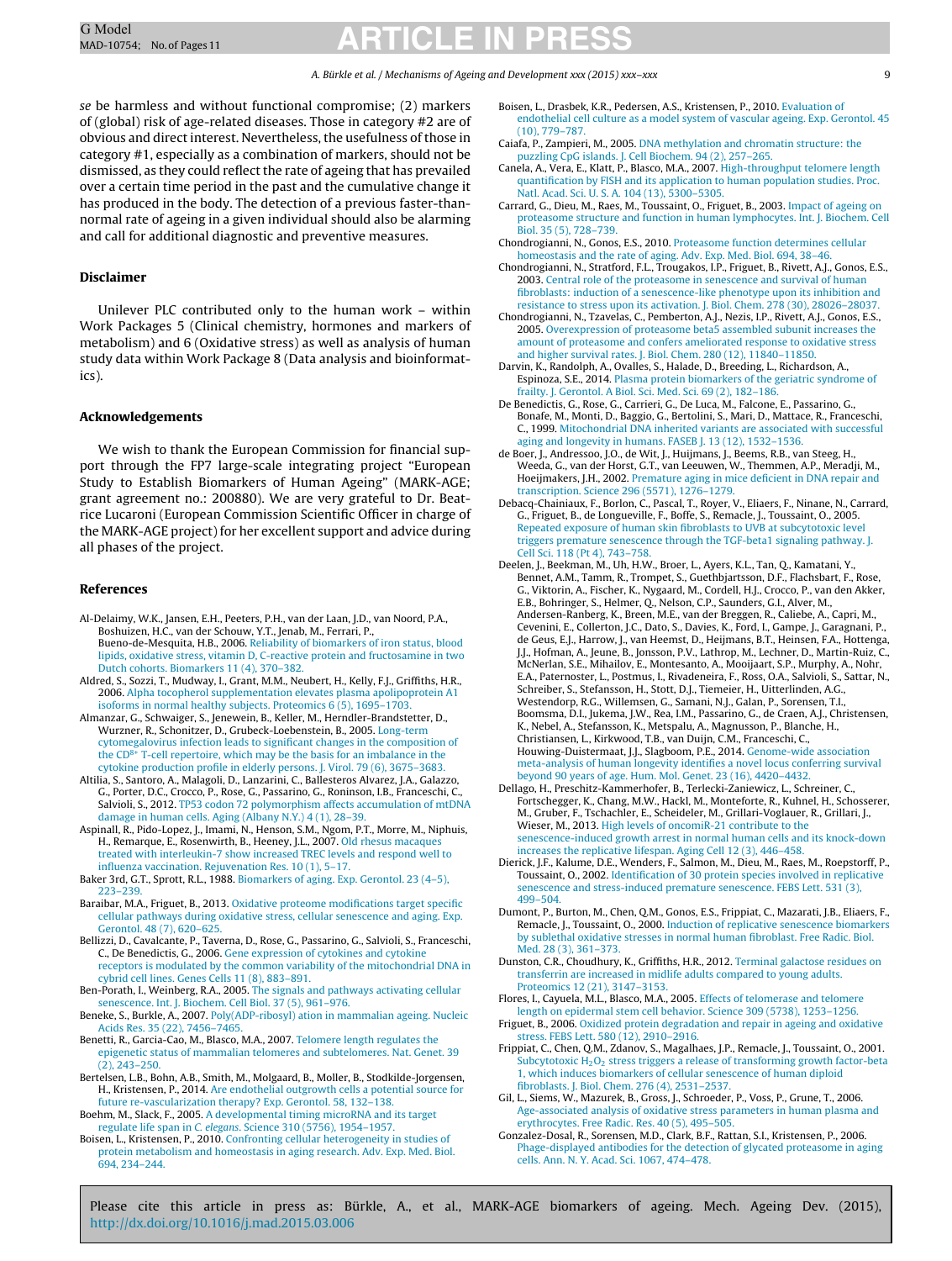#### 10 A. Bürkle et al. / Mechanisms of Ageing and Development xxx (2015) xxx–xxx

Gonzalo, S., Jaco, I., Fraga, M.F., Chen, T., Li, E., Esteller, M., Blasco, M.A., 2006. [DNA](http://refhub.elsevier.com/S0047-6374(15)00031-7/sbref0180) [methyltransferases](http://refhub.elsevier.com/S0047-6374(15)00031-7/sbref0180) [control](http://refhub.elsevier.com/S0047-6374(15)00031-7/sbref0180) [telomere](http://refhub.elsevier.com/S0047-6374(15)00031-7/sbref0180) [length](http://refhub.elsevier.com/S0047-6374(15)00031-7/sbref0180) [and](http://refhub.elsevier.com/S0047-6374(15)00031-7/sbref0180) [telomere](http://refhub.elsevier.com/S0047-6374(15)00031-7/sbref0180) [recombination](http://refhub.elsevier.com/S0047-6374(15)00031-7/sbref0180) [in](http://refhub.elsevier.com/S0047-6374(15)00031-7/sbref0180) [mammalian](http://refhub.elsevier.com/S0047-6374(15)00031-7/sbref0180) [cells.](http://refhub.elsevier.com/S0047-6374(15)00031-7/sbref0180) [Nat.](http://refhub.elsevier.com/S0047-6374(15)00031-7/sbref0180) [Cell](http://refhub.elsevier.com/S0047-6374(15)00031-7/sbref0180) [Biol.](http://refhub.elsevier.com/S0047-6374(15)00031-7/sbref0180) [8](http://refhub.elsevier.com/S0047-6374(15)00031-7/sbref0180) [\(4\),](http://refhub.elsevier.com/S0047-6374(15)00031-7/sbref0180) [416](http://refhub.elsevier.com/S0047-6374(15)00031-7/sbref0180)–[424.](http://refhub.elsevier.com/S0047-6374(15)00031-7/sbref0180)

Grant, M.M., Mistry, N., Lunec, J., Griffiths, H.R., 2007. [Dose-dependent](http://refhub.elsevier.com/S0047-6374(15)00031-7/sbref0185) [modulation](http://refhub.elsevier.com/S0047-6374(15)00031-7/sbref0185) [of](http://refhub.elsevier.com/S0047-6374(15)00031-7/sbref0185) [the](http://refhub.elsevier.com/S0047-6374(15)00031-7/sbref0185) [T](http://refhub.elsevier.com/S0047-6374(15)00031-7/sbref0185) [cell](http://refhub.elsevier.com/S0047-6374(15)00031-7/sbref0185) [proteome](http://refhub.elsevier.com/S0047-6374(15)00031-7/sbref0185) [by](http://refhub.elsevier.com/S0047-6374(15)00031-7/sbref0185) [ascorbic](http://refhub.elsevier.com/S0047-6374(15)00031-7/sbref0185) [acid.](http://refhub.elsevier.com/S0047-6374(15)00031-7/sbref0185) [Br.](http://refhub.elsevier.com/S0047-6374(15)00031-7/sbref0185) [J.](http://refhub.elsevier.com/S0047-6374(15)00031-7/sbref0185) [Nutr.](http://refhub.elsevier.com/S0047-6374(15)00031-7/sbref0185) [97](http://refhub.elsevier.com/S0047-6374(15)00031-7/sbref0185) [\(1\),](http://refhub.elsevier.com/S0047-6374(15)00031-7/sbref0185) [19–26.](http://refhub.elsevier.com/S0047-6374(15)00031-7/sbref0185)

Griffiths, H.R., Aldred, S., Dale, C., Nakano, E., Kitas, G.D., Grant, M.G., Nugent, D., Taiwo, F.A., Li, L., Powers, H.J., 2006. [Homocysteine](http://refhub.elsevier.com/S0047-6374(15)00031-7/sbref0190) [from](http://refhub.elsevier.com/S0047-6374(15)00031-7/sbref0190) [endothelial](http://refhub.elsevier.com/S0047-6374(15)00031-7/sbref0190) [cells](http://refhub.elsevier.com/S0047-6374(15)00031-7/sbref0190) [promotes](http://refhub.elsevier.com/S0047-6374(15)00031-7/sbref0190) [LDL](http://refhub.elsevier.com/S0047-6374(15)00031-7/sbref0190) [nitration](http://refhub.elsevier.com/S0047-6374(15)00031-7/sbref0190) [and](http://refhub.elsevier.com/S0047-6374(15)00031-7/sbref0190) [scavenger](http://refhub.elsevier.com/S0047-6374(15)00031-7/sbref0190) [receptor](http://refhub.elsevier.com/S0047-6374(15)00031-7/sbref0190) [uptake.](http://refhub.elsevier.com/S0047-6374(15)00031-7/sbref0190) [Free](http://refhub.elsevier.com/S0047-6374(15)00031-7/sbref0190) [Radic.](http://refhub.elsevier.com/S0047-6374(15)00031-7/sbref0190) [Biol.](http://refhub.elsevier.com/S0047-6374(15)00031-7/sbref0190) [Med.](http://refhub.elsevier.com/S0047-6374(15)00031-7/sbref0190) [40](http://refhub.elsevier.com/S0047-6374(15)00031-7/sbref0190) [\(3\),](http://refhub.elsevier.com/S0047-6374(15)00031-7/sbref0190) [488](http://refhub.elsevier.com/S0047-6374(15)00031-7/sbref0190)–[500.](http://refhub.elsevier.com/S0047-6374(15)00031-7/sbref0190)

Griffiths, H.R., Moller, L., Bartosz, G., Bast, A., Bertoni-Freddari, C., Collins, A., Cooke, M., Coolen, S., Haenen, G., Hoberg, A.M., Loft, S., Lunec, J., Olinski, R., Parry, J., Pompella, A., Poulsen, H., Verhagen, H., Astley, S.B., 2002. [Biomarkers.](http://refhub.elsevier.com/S0047-6374(15)00031-7/sbref0195) Mo [Aspects](http://refhub.elsevier.com/S0047-6374(15)00031-7/sbref0195) [Med.](http://refhub.elsevier.com/S0047-6374(15)00031-7/sbref0195) [23](http://refhub.elsevier.com/S0047-6374(15)00031-7/sbref0195) [\(1–3\),](http://refhub.elsevier.com/S0047-6374(15)00031-7/sbref0195) [101–208.](http://refhub.elsevier.com/S0047-6374(15)00031-7/sbref0195)

Hayflick, L., 1965. [The](http://refhub.elsevier.com/S0047-6374(15)00031-7/sbref0200) [limited](http://refhub.elsevier.com/S0047-6374(15)00031-7/sbref0200) [in](http://refhub.elsevier.com/S0047-6374(15)00031-7/sbref0200) [vitro](http://refhub.elsevier.com/S0047-6374(15)00031-7/sbref0200) [lifetime](http://refhub.elsevier.com/S0047-6374(15)00031-7/sbref0200) [of](http://refhub.elsevier.com/S0047-6374(15)00031-7/sbref0200) [human](http://refhub.elsevier.com/S0047-6374(15)00031-7/sbref0200) [diploid](http://refhub.elsevier.com/S0047-6374(15)00031-7/sbref0200) [cell](http://refhub.elsevier.com/S0047-6374(15)00031-7/sbref0200) [strains.](http://refhub.elsevier.com/S0047-6374(15)00031-7/sbref0200) [Exp.](http://refhub.elsevier.com/S0047-6374(15)00031-7/sbref0200) [Cell](http://refhub.elsevier.com/S0047-6374(15)00031-7/sbref0200) [Res.](http://refhub.elsevier.com/S0047-6374(15)00031-7/sbref0200) [37,](http://refhub.elsevier.com/S0047-6374(15)00031-7/sbref0200) [614–636.](http://refhub.elsevier.com/S0047-6374(15)00031-7/sbref0200)

Heijmans, B.T., Beekman, M., Houwing-Duistermaat, J.J., Cobain, M.R., Powell, J., Blauw, G.J., van der Ouderaa, F., Westendorp, R.G., Slagboom, P.E., 2006. [Lipoprotein](http://refhub.elsevier.com/S0047-6374(15)00031-7/sbref0205) [particle](http://refhub.elsevier.com/S0047-6374(15)00031-7/sbref0205) [profiles](http://refhub.elsevier.com/S0047-6374(15)00031-7/sbref0205) [mark](http://refhub.elsevier.com/S0047-6374(15)00031-7/sbref0205) [familial](http://refhub.elsevier.com/S0047-6374(15)00031-7/sbref0205) [and](http://refhub.elsevier.com/S0047-6374(15)00031-7/sbref0205) [sporadic](http://refhub.elsevier.com/S0047-6374(15)00031-7/sbref0205) [human](http://refhub.elsevier.com/S0047-6374(15)00031-7/sbref0205) [longevity.](http://refhub.elsevier.com/S0047-6374(15)00031-7/sbref0205) [PLoS](http://refhub.elsevier.com/S0047-6374(15)00031-7/sbref0205) [Med.](http://refhub.elsevier.com/S0047-6374(15)00031-7/sbref0205) [3](http://refhub.elsevier.com/S0047-6374(15)00031-7/sbref0205) [\(12\),](http://refhub.elsevier.com/S0047-6374(15)00031-7/sbref0205) [e495.](http://refhub.elsevier.com/S0047-6374(15)00031-7/sbref0205)

Herndler-Brandstetter, D., Schwaiger, S., Veel, E., Fehrer, C., Cioca, D.P., Almanzar, G., Keller, M., Pfister, G., Parson, W., Wurzner, R., Schonitzer, D., Henson, S.M., Aspinall, R., Lepperdinger, G., Grubeck-Loebenstein, B., 2005. [CD25-expressing](http://refhub.elsevier.com/S0047-6374(15)00031-7/sbref0210) [CD](http://refhub.elsevier.com/S0047-6374(15)00031-7/sbref0210)[8+](http://refhub.elsevier.com/S0047-6374(15)00031-7/sbref0210) [T](http://refhub.elsevier.com/S0047-6374(15)00031-7/sbref0210) [cells](http://refhub.elsevier.com/S0047-6374(15)00031-7/sbref0210) [are](http://refhub.elsevier.com/S0047-6374(15)00031-7/sbref0210) [potent](http://refhub.elsevier.com/S0047-6374(15)00031-7/sbref0210) [memory](http://refhub.elsevier.com/S0047-6374(15)00031-7/sbref0210) [cells](http://refhub.elsevier.com/S0047-6374(15)00031-7/sbref0210) [in](http://refhub.elsevier.com/S0047-6374(15)00031-7/sbref0210) [old](http://refhub.elsevier.com/S0047-6374(15)00031-7/sbref0210) [age.](http://refhub.elsevier.com/S0047-6374(15)00031-7/sbref0210) [J.](http://refhub.elsevier.com/S0047-6374(15)00031-7/sbref0210) [Immunol.](http://refhub.elsevier.com/S0047-6374(15)00031-7/sbref0210) [175](http://refhub.elsevier.com/S0047-6374(15)00031-7/sbref0210) [\(3\),](http://refhub.elsevier.com/S0047-6374(15)00031-7/sbref0210) [1566–1574.](http://refhub.elsevier.com/S0047-6374(15)00031-7/sbref0210)

Hurme, M., Paavilainen, P.M., Pertovaara, M., Jylha, M., Karhunen, P.J., Hervonen, A., Lehtimaki, T., 2005. [IgA](http://refhub.elsevier.com/S0047-6374(15)00031-7/sbref0215) [levels](http://refhub.elsevier.com/S0047-6374(15)00031-7/sbref0215) [are](http://refhub.elsevier.com/S0047-6374(15)00031-7/sbref0215) [predictors](http://refhub.elsevier.com/S0047-6374(15)00031-7/sbref0215) [of](http://refhub.elsevier.com/S0047-6374(15)00031-7/sbref0215) [mortality](http://refhub.elsevier.com/S0047-6374(15)00031-7/sbref0215) [in](http://refhub.elsevier.com/S0047-6374(15)00031-7/sbref0215) [Finnish](http://refhub.elsevier.com/S0047-6374(15)00031-7/sbref0215) [nonagenarians.](http://refhub.elsevier.com/S0047-6374(15)00031-7/sbref0215) [Mech.](http://refhub.elsevier.com/S0047-6374(15)00031-7/sbref0215) [Ageing](http://refhub.elsevier.com/S0047-6374(15)00031-7/sbref0215) [Dev.](http://refhub.elsevier.com/S0047-6374(15)00031-7/sbref0215) [126](http://refhub.elsevier.com/S0047-6374(15)00031-7/sbref0215) [\(6](http://refhub.elsevier.com/S0047-6374(15)00031-7/sbref0215)–[7\),](http://refhub.elsevier.com/S0047-6374(15)00031-7/sbref0215) [829](http://refhub.elsevier.com/S0047-6374(15)00031-7/sbref0215)–[831.](http://refhub.elsevier.com/S0047-6374(15)00031-7/sbref0215)

Hurme, M., Kivimaki, M., Pertovaara, M., Lehtimaki, T., Karhunen, P.J., Jylha, M., Hervonen, A., Eklund, C., 2007. [CRP](http://refhub.elsevier.com/S0047-6374(15)00031-7/sbref0220) [gene](http://refhub.elsevier.com/S0047-6374(15)00031-7/sbref0220) [is](http://refhub.elsevier.com/S0047-6374(15)00031-7/sbref0220) [involved](http://refhub.elsevier.com/S0047-6374(15)00031-7/sbref0220) [in](http://refhub.elsevier.com/S0047-6374(15)00031-7/sbref0220) [the](http://refhub.elsevier.com/S0047-6374(15)00031-7/sbref0220) [regulation](http://refhub.elsevier.com/S0047-6374(15)00031-7/sbref0220) [of](http://refhub.elsevier.com/S0047-6374(15)00031-7/sbref0220) [human](http://refhub.elsevier.com/S0047-6374(15)00031-7/sbref0220) [longevity:](http://refhub.elsevier.com/S0047-6374(15)00031-7/sbref0220) [a](http://refhub.elsevier.com/S0047-6374(15)00031-7/sbref0220) [follow-up](http://refhub.elsevier.com/S0047-6374(15)00031-7/sbref0220) [study](http://refhub.elsevier.com/S0047-6374(15)00031-7/sbref0220) [in](http://refhub.elsevier.com/S0047-6374(15)00031-7/sbref0220) [Finnish](http://refhub.elsevier.com/S0047-6374(15)00031-7/sbref0220) [nonagenarians.](http://refhub.elsevier.com/S0047-6374(15)00031-7/sbref0220) [Mech.](http://refhub.elsevier.com/S0047-6374(15)00031-7/sbref0220) [Ageing](http://refhub.elsevier.com/S0047-6374(15)00031-7/sbref0220) [Dev.](http://refhub.elsevier.com/S0047-6374(15)00031-7/sbref0220) [128](http://refhub.elsevier.com/S0047-6374(15)00031-7/sbref0220) [\(10\),](http://refhub.elsevier.com/S0047-6374(15)00031-7/sbref0220) [574–576.](http://refhub.elsevier.com/S0047-6374(15)00031-7/sbref0220)

Holliday, R., 2006. [Aging](http://refhub.elsevier.com/S0047-6374(15)00031-7/sbref0225) [is](http://refhub.elsevier.com/S0047-6374(15)00031-7/sbref0225) [no](http://refhub.elsevier.com/S0047-6374(15)00031-7/sbref0225) [longer](http://refhub.elsevier.com/S0047-6374(15)00031-7/sbref0225) [an](http://refhub.elsevier.com/S0047-6374(15)00031-7/sbref0225) [unsolved](http://refhub.elsevier.com/S0047-6374(15)00031-7/sbref0225) [problem](http://refhub.elsevier.com/S0047-6374(15)00031-7/sbref0225) [in](http://refhub.elsevier.com/S0047-6374(15)00031-7/sbref0225) [biology.](http://refhub.elsevier.com/S0047-6374(15)00031-7/sbref0225) [Ann.](http://refhub.elsevier.com/S0047-6374(15)00031-7/sbref0225) [N.](http://refhub.elsevier.com/S0047-6374(15)00031-7/sbref0225) [Y.](http://refhub.elsevier.com/S0047-6374(15)00031-7/sbref0225) [Acad.](http://refhub.elsevier.com/S0047-6374(15)00031-7/sbref0225) [Sci.](http://refhub.elsevier.com/S0047-6374(15)00031-7/sbref0225) [1067,](http://refhub.elsevier.com/S0047-6374(15)00031-7/sbref0225) [1–9.](http://refhub.elsevier.com/S0047-6374(15)00031-7/sbref0225)

Jensen, K.B., Jensen, O.N., Ravn, P., Clark, B.F., Kristensen, P., 2003. [Identification](http://refhub.elsevier.com/S0047-6374(15)00031-7/sbref0230) [of](http://refhub.elsevier.com/S0047-6374(15)00031-7/sbref0230) [keratinocyte-specific](http://refhub.elsevier.com/S0047-6374(15)00031-7/sbref0230) [markers](http://refhub.elsevier.com/S0047-6374(15)00031-7/sbref0230) [using](http://refhub.elsevier.com/S0047-6374(15)00031-7/sbref0230) [phage](http://refhub.elsevier.com/S0047-6374(15)00031-7/sbref0230) [display](http://refhub.elsevier.com/S0047-6374(15)00031-7/sbref0230) [and](http://refhub.elsevier.com/S0047-6374(15)00031-7/sbref0230) [mass](http://refhub.elsevier.com/S0047-6374(15)00031-7/sbref0230) [spectrometry.](http://refhub.elsevier.com/S0047-6374(15)00031-7/sbref0230) [Mol.](http://refhub.elsevier.com/S0047-6374(15)00031-7/sbref0230) [Cell](http://refhub.elsevier.com/S0047-6374(15)00031-7/sbref0230) [Proteomics](http://refhub.elsevier.com/S0047-6374(15)00031-7/sbref0230) [2](http://refhub.elsevier.com/S0047-6374(15)00031-7/sbref0230) [\(2\),](http://refhub.elsevier.com/S0047-6374(15)00031-7/sbref0230) [61](http://refhub.elsevier.com/S0047-6374(15)00031-7/sbref0230)–[69.](http://refhub.elsevier.com/S0047-6374(15)00031-7/sbref0230)

Kochhar, S., Jacobs, D.M., Ramadan, Z., Berruex, F., Fuerholz, A., Fay, L.B., 2006. [Probing](http://refhub.elsevier.com/S0047-6374(15)00031-7/sbref0235) [gender-specific](http://refhub.elsevier.com/S0047-6374(15)00031-7/sbref0235) [metabolism](http://refhub.elsevier.com/S0047-6374(15)00031-7/sbref0235) [differences](http://refhub.elsevier.com/S0047-6374(15)00031-7/sbref0235) [in](http://refhub.elsevier.com/S0047-6374(15)00031-7/sbref0235) [humans](http://refhub.elsevier.com/S0047-6374(15)00031-7/sbref0235) [by](http://refhub.elsevier.com/S0047-6374(15)00031-7/sbref0235) [nuclear](http://refhub.elsevier.com/S0047-6374(15)00031-7/sbref0235) [magnetic](http://refhub.elsevier.com/S0047-6374(15)00031-7/sbref0235) [resonance-based](http://refhub.elsevier.com/S0047-6374(15)00031-7/sbref0235) [metabonomics.](http://refhub.elsevier.com/S0047-6374(15)00031-7/sbref0235) [Anal.](http://refhub.elsevier.com/S0047-6374(15)00031-7/sbref0235) [Biochem.](http://refhub.elsevier.com/S0047-6374(15)00031-7/sbref0235) [352](http://refhub.elsevier.com/S0047-6374(15)00031-7/sbref0235) [\(2\),](http://refhub.elsevier.com/S0047-6374(15)00031-7/sbref0235) [274–281.](http://refhub.elsevier.com/S0047-6374(15)00031-7/sbref0235)

Kovaiou, R.D., Herndler-Brandstetter, D., Grubeck-Loebenstein, B., 2007. [Age-related](http://refhub.elsevier.com/S0047-6374(15)00031-7/sbref0240) [changes](http://refhub.elsevier.com/S0047-6374(15)00031-7/sbref0240) [in](http://refhub.elsevier.com/S0047-6374(15)00031-7/sbref0240) [immunity:](http://refhub.elsevier.com/S0047-6374(15)00031-7/sbref0240) [implications](http://refhub.elsevier.com/S0047-6374(15)00031-7/sbref0240) [for](http://refhub.elsevier.com/S0047-6374(15)00031-7/sbref0240) [vaccination](http://refhub.elsevier.com/S0047-6374(15)00031-7/sbref0240) [in](http://refhub.elsevier.com/S0047-6374(15)00031-7/sbref0240) [the](http://refhub.elsevier.com/S0047-6374(15)00031-7/sbref0240) [elderly.](http://refhub.elsevier.com/S0047-6374(15)00031-7/sbref0240) [Expert](http://refhub.elsevier.com/S0047-6374(15)00031-7/sbref0240) [Rev.](http://refhub.elsevier.com/S0047-6374(15)00031-7/sbref0240) [Mol.](http://refhub.elsevier.com/S0047-6374(15)00031-7/sbref0240) [Med.](http://refhub.elsevier.com/S0047-6374(15)00031-7/sbref0240) [9](http://refhub.elsevier.com/S0047-6374(15)00031-7/sbref0240) [\(3\),](http://refhub.elsevier.com/S0047-6374(15)00031-7/sbref0240) [1](http://refhub.elsevier.com/S0047-6374(15)00031-7/sbref0240)–[17.](http://refhub.elsevier.com/S0047-6374(15)00031-7/sbref0240)

Lane, M.A., Ingram, D.K., Ball, S.S., Roth, G.S., 1997. [Dehydroepiandrosterone](http://refhub.elsevier.com/S0047-6374(15)00031-7/sbref0245) [sulfate:](http://refhub.elsevier.com/S0047-6374(15)00031-7/sbref0245) [a](http://refhub.elsevier.com/S0047-6374(15)00031-7/sbref0245) [biomarker](http://refhub.elsevier.com/S0047-6374(15)00031-7/sbref0245) [of](http://refhub.elsevier.com/S0047-6374(15)00031-7/sbref0245) [primate](http://refhub.elsevier.com/S0047-6374(15)00031-7/sbref0245) [aging](http://refhub.elsevier.com/S0047-6374(15)00031-7/sbref0245) [slowed](http://refhub.elsevier.com/S0047-6374(15)00031-7/sbref0245) [by](http://refhub.elsevier.com/S0047-6374(15)00031-7/sbref0245) [calorie](http://refhub.elsevier.com/S0047-6374(15)00031-7/sbref0245) [restriction.](http://refhub.elsevier.com/S0047-6374(15)00031-7/sbref0245) [J.](http://refhub.elsevier.com/S0047-6374(15)00031-7/sbref0245) [Clin.](http://refhub.elsevier.com/S0047-6374(15)00031-7/sbref0245) [Endocrinol.](http://refhub.elsevier.com/S0047-6374(15)00031-7/sbref0245) [Metab.](http://refhub.elsevier.com/S0047-6374(15)00031-7/sbref0245) [82](http://refhub.elsevier.com/S0047-6374(15)00031-7/sbref0245) [\(7\),](http://refhub.elsevier.com/S0047-6374(15)00031-7/sbref0245) [2093–2096.](http://refhub.elsevier.com/S0047-6374(15)00031-7/sbref0245)

Laurie, C.C., Laurie, C.A., Rice, K., Doheny, K.F., Zelnick, L.R., McHugh, C.P., Ling, H.,<br>. Hetrick, K.N., Pugh, E.W., Amos, C., Wei, Q., Wang, L.E., Lee, J.E., Barnes, K.C Hansel, N.N., Mathias, R., Daley, D., Beaty, T.H., Scott, A.F., Ruczinski, I., Scharpf, R.B., Bierut, L.J., Hartz, S.M., Landi, M.T., Freedman, N.D., Goldin, L.R., Ginsburg, D., Li, J., Desch, K.C., Strom, S.S., Blot, W.J., Signorello, L.B., Ingles, S.A., Chanock, S.J., Berndt, S.I., Le Marchand, L., Henderson, B.E., Monroe, K.R., Heit, J.A., de Andrade, M., Armasu, S.M., Regnier, C., Lowe, W.L., Hayes, M.G., Marazita, M.L., Feingold, E., Murray, J.C., Melbye, M., Feenstra, B., Kang, J.H., Wiggs, J.L., Jarvik, G.P., McDavid, A.N., Seshan, V.E., Mirel, D.B., Crenshaw, A., Sharopova, N., Wise, A., Shen, J., Crosslin, D.R., Levine, D.M., Zheng, X., Udren, J.I., Bennett, S., Nelson, S.C., Gogarten, S.M., Conomos, M.P., Heagerty, P., Manolio, T., Pasquale, L.R., Haiman, C.A., Caporaso, N., Weir, B.S., 2012. [Detectable](http://refhub.elsevier.com/S0047-6374(15)00031-7/sbref0250) [clonal](http://refhub.elsevier.com/S0047-6374(15)00031-7/sbref0250) [mosaicism](http://refhub.elsevier.com/S0047-6374(15)00031-7/sbref0250) [from](http://refhub.elsevier.com/S0047-6374(15)00031-7/sbref0250) [birth](http://refhub.elsevier.com/S0047-6374(15)00031-7/sbref0250) [to](http://refhub.elsevier.com/S0047-6374(15)00031-7/sbref0250) [old](http://refhub.elsevier.com/S0047-6374(15)00031-7/sbref0250) [age](http://refhub.elsevier.com/S0047-6374(15)00031-7/sbref0250) [and](http://refhub.elsevier.com/S0047-6374(15)00031-7/sbref0250) [its](http://refhub.elsevier.com/S0047-6374(15)00031-7/sbref0250) [relationship](http://refhub.elsevier.com/S0047-6374(15)00031-7/sbref0250) [to](http://refhub.elsevier.com/S0047-6374(15)00031-7/sbref0250) [cancer.](http://refhub.elsevier.com/S0047-6374(15)00031-7/sbref0250) [Nat.](http://refhub.elsevier.com/S0047-6374(15)00031-7/sbref0250) [Genet.](http://refhub.elsevier.com/S0047-6374(15)00031-7/sbref0250) [44](http://refhub.elsevier.com/S0047-6374(15)00031-7/sbref0250) [\(6\),](http://refhub.elsevier.com/S0047-6374(15)00031-7/sbref0250) [642–650.](http://refhub.elsevier.com/S0047-6374(15)00031-7/sbref0250)

Lehtimaki, T., Hervonen, A., Rontu, R., Karhunen, P., Jylha, M., Hurme, M., 2007. [Survival](http://refhub.elsevier.com/S0047-6374(15)00031-7/sbref0255) [related](http://refhub.elsevier.com/S0047-6374(15)00031-7/sbref0255) [to](http://refhub.elsevier.com/S0047-6374(15)00031-7/sbref0255) [plasma](http://refhub.elsevier.com/S0047-6374(15)00031-7/sbref0255) [C-reactive-protein](http://refhub.elsevier.com/S0047-6374(15)00031-7/sbref0255) [in](http://refhub.elsevier.com/S0047-6374(15)00031-7/sbref0255) [nonagenarians](http://refhub.elsevier.com/S0047-6374(15)00031-7/sbref0255) [is](http://refhub.elsevier.com/S0047-6374(15)00031-7/sbref0255) [modified](http://refhub.elsevier.com/S0047-6374(15)00031-7/sbref0255) [by](http://refhub.elsevier.com/S0047-6374(15)00031-7/sbref0255) [apolipoprotein](http://refhub.elsevier.com/S0047-6374(15)00031-7/sbref0255) [E](http://refhub.elsevier.com/S0047-6374(15)00031-7/sbref0255) [genotype.](http://refhub.elsevier.com/S0047-6374(15)00031-7/sbref0255) [Clin.](http://refhub.elsevier.com/S0047-6374(15)00031-7/sbref0255) [Chem.](http://refhub.elsevier.com/S0047-6374(15)00031-7/sbref0255) [53](http://refhub.elsevier.com/S0047-6374(15)00031-7/sbref0255) [\(2\),](http://refhub.elsevier.com/S0047-6374(15)00031-7/sbref0255) [365](http://refhub.elsevier.com/S0047-6374(15)00031-7/sbref0255)–[367.](http://refhub.elsevier.com/S0047-6374(15)00031-7/sbref0255)

López-Otín, C., Blasco, M.A., Partridge, L., Serrano, M., Kroemer, G., 2013. [The](http://refhub.elsevier.com/S0047-6374(15)00031-7/sbref0260) [hallmarks](http://refhub.elsevier.com/S0047-6374(15)00031-7/sbref0260) [of](http://refhub.elsevier.com/S0047-6374(15)00031-7/sbref0260) [aging.](http://refhub.elsevier.com/S0047-6374(15)00031-7/sbref0260) [Cell](http://refhub.elsevier.com/S0047-6374(15)00031-7/sbref0260) [153](http://refhub.elsevier.com/S0047-6374(15)00031-7/sbref0260) [\(6\),](http://refhub.elsevier.com/S0047-6374(15)00031-7/sbref0260) [1194–1217.](http://refhub.elsevier.com/S0047-6374(15)00031-7/sbref0260)

Malavolta, M., Costarelli, L., Giacconi, R., Muti, E., Bernardini, G., Tesei, S., Cipriano, C., Mocchegiani, E., 2006. [Single](http://refhub.elsevier.com/S0047-6374(15)00031-7/sbref0265) [and](http://refhub.elsevier.com/S0047-6374(15)00031-7/sbref0265) [three-color](http://refhub.elsevier.com/S0047-6374(15)00031-7/sbref0265) [flow](http://refhub.elsevier.com/S0047-6374(15)00031-7/sbref0265) [cytometry](http://refhub.elsevier.com/S0047-6374(15)00031-7/sbref0265) [assay](http://refhub.elsevier.com/S0047-6374(15)00031-7/sbref0265) [for](http://refhub.elsevier.com/S0047-6374(15)00031-7/sbref0265) [intracellular](http://refhub.elsevier.com/S0047-6374(15)00031-7/sbref0265) [zinc](http://refhub.elsevier.com/S0047-6374(15)00031-7/sbref0265) [ion](http://refhub.elsevier.com/S0047-6374(15)00031-7/sbref0265) [availability](http://refhub.elsevier.com/S0047-6374(15)00031-7/sbref0265) [in](http://refhub.elsevier.com/S0047-6374(15)00031-7/sbref0265) [human](http://refhub.elsevier.com/S0047-6374(15)00031-7/sbref0265) [lymphocytes](http://refhub.elsevier.com/S0047-6374(15)00031-7/sbref0265) [with](http://refhub.elsevier.com/S0047-6374(15)00031-7/sbref0265) [Zinpyr-1](http://refhub.elsevier.com/S0047-6374(15)00031-7/sbref0265) [and](http://refhub.elsevier.com/S0047-6374(15)00031-7/sbref0265) [double](http://refhub.elsevier.com/S0047-6374(15)00031-7/sbref0265) [immunofluorescence:](http://refhub.elsevier.com/S0047-6374(15)00031-7/sbref0265) [relationship](http://refhub.elsevier.com/S0047-6374(15)00031-7/sbref0265) [with](http://refhub.elsevier.com/S0047-6374(15)00031-7/sbref0265) [metallothioneins.](http://refhub.elsevier.com/S0047-6374(15)00031-7/sbref0265) [Cytometry](http://refhub.elsevier.com/S0047-6374(15)00031-7/sbref0265) [A](http://refhub.elsevier.com/S0047-6374(15)00031-7/sbref0265) [69](http://refhub.elsevier.com/S0047-6374(15)00031-7/sbref0265) [\(10\),](http://refhub.elsevier.com/S0047-6374(15)00031-7/sbref0265) [1043](http://refhub.elsevier.com/S0047-6374(15)00031-7/sbref0265)–[1053.](http://refhub.elsevier.com/S0047-6374(15)00031-7/sbref0265)

Mazzatti, D.J., Malavolta, M., White, A.J., Costarelli, L., Giacconi, R., Muti, E., Cipriano, C., Powell, J.R., Mocchegiani, E., 2007. [Differential](http://refhub.elsevier.com/S0047-6374(15)00031-7/sbref0270) [effects](http://refhub.elsevier.com/S0047-6374(15)00031-7/sbref0270) [of](http://refhub.elsevier.com/S0047-6374(15)00031-7/sbref0270) [in](http://refhub.elsevier.com/S0047-6374(15)00031-7/sbref0270) [vitro](http://refhub.elsevier.com/S0047-6374(15)00031-7/sbref0270) [zinc](http://refhub.elsevier.com/S0047-6374(15)00031-7/sbref0270) [treatment](http://refhub.elsevier.com/S0047-6374(15)00031-7/sbref0270) [on](http://refhub.elsevier.com/S0047-6374(15)00031-7/sbref0270) [gene](http://refhub.elsevier.com/S0047-6374(15)00031-7/sbref0270) [expression](http://refhub.elsevier.com/S0047-6374(15)00031-7/sbref0270) [in](http://refhub.elsevier.com/S0047-6374(15)00031-7/sbref0270) [peripheral](http://refhub.elsevier.com/S0047-6374(15)00031-7/sbref0270) [blood](http://refhub.elsevier.com/S0047-6374(15)00031-7/sbref0270) [mononuclear](http://refhub.elsevier.com/S0047-6374(15)00031-7/sbref0270) [cells](http://refhub.elsevier.com/S0047-6374(15)00031-7/sbref0270) [derived](http://refhub.elsevier.com/S0047-6374(15)00031-7/sbref0270) [from](http://refhub.elsevier.com/S0047-6374(15)00031-7/sbref0270) [young](http://refhub.elsevier.com/S0047-6374(15)00031-7/sbref0270) [and](http://refhub.elsevier.com/S0047-6374(15)00031-7/sbref0270) [elderly](http://refhub.elsevier.com/S0047-6374(15)00031-7/sbref0270) [individuals.](http://refhub.elsevier.com/S0047-6374(15)00031-7/sbref0270) [Rejuvenation](http://refhub.elsevier.com/S0047-6374(15)00031-7/sbref0270) [Res.](http://refhub.elsevier.com/S0047-6374(15)00031-7/sbref0270) [10](http://refhub.elsevier.com/S0047-6374(15)00031-7/sbref0270) [\(4\),](http://refhub.elsevier.com/S0047-6374(15)00031-7/sbref0270) [603](http://refhub.elsevier.com/S0047-6374(15)00031-7/sbref0270)–[620.](http://refhub.elsevier.com/S0047-6374(15)00031-7/sbref0270)

Miura, Y., Sato, Y., Arai, Y., Abe, Y., Takayama, M., Toda, T., Hirose, N., Endo, T., 2011. [Proteomic](http://refhub.elsevier.com/S0047-6374(15)00031-7/sbref0275) [analysis](http://refhub.elsevier.com/S0047-6374(15)00031-7/sbref0275) [of](http://refhub.elsevier.com/S0047-6374(15)00031-7/sbref0275) [plasma](http://refhub.elsevier.com/S0047-6374(15)00031-7/sbref0275) [proteins](http://refhub.elsevier.com/S0047-6374(15)00031-7/sbref0275) [in](http://refhub.elsevier.com/S0047-6374(15)00031-7/sbref0275) [Japanese](http://refhub.elsevier.com/S0047-6374(15)00031-7/sbref0275) [semisuper](http://refhub.elsevier.com/S0047-6374(15)00031-7/sbref0275) [centenarians.](http://refhub.elsevier.com/S0047-6374(15)00031-7/sbref0275) [Exp.](http://refhub.elsevier.com/S0047-6374(15)00031-7/sbref0275) [Gerontol.](http://refhub.elsevier.com/S0047-6374(15)00031-7/sbref0275) [46](http://refhub.elsevier.com/S0047-6374(15)00031-7/sbref0275) [\(1\),](http://refhub.elsevier.com/S0047-6374(15)00031-7/sbref0275) [81](http://refhub.elsevier.com/S0047-6374(15)00031-7/sbref0275)–[85.](http://refhub.elsevier.com/S0047-6374(15)00031-7/sbref0275)

Mocchegiani, E., Costarelli, L., Giacconi, R., Cipriano, C., Muti, E., Malavolta, M., 2006. [Zinc-binding](http://refhub.elsevier.com/S0047-6374(15)00031-7/sbref0280) [proteins](http://refhub.elsevier.com/S0047-6374(15)00031-7/sbref0280) [\(metallothionein](http://refhub.elsevier.com/S0047-6374(15)00031-7/sbref0280) [and](http://refhub.elsevier.com/S0047-6374(15)00031-7/sbref0280) [alpha-2](http://refhub.elsevier.com/S0047-6374(15)00031-7/sbref0280) [macroglobulin\)](http://refhub.elsevier.com/S0047-6374(15)00031-7/sbref0280) [and](http://refhub.elsevier.com/S0047-6374(15)00031-7/sbref0280) [immunosenescence.](http://refhub.elsevier.com/S0047-6374(15)00031-7/sbref0280) [Exp.](http://refhub.elsevier.com/S0047-6374(15)00031-7/sbref0280) [Gerontol.](http://refhub.elsevier.com/S0047-6374(15)00031-7/sbref0280) [41](http://refhub.elsevier.com/S0047-6374(15)00031-7/sbref0280) [\(11\),](http://refhub.elsevier.com/S0047-6374(15)00031-7/sbref0280) [1094–1107.](http://refhub.elsevier.com/S0047-6374(15)00031-7/sbref0280)

Mooijaart, S.P., Berbee, J.F., van Heemst, D., Havekes, L.M., de Craen, A.J., Slagboom, P.E., Rensen, P.C., Westendorp, R.G., 2006. [ApoE](http://refhub.elsevier.com/S0047-6374(15)00031-7/sbref0285) [plasma](http://refhub.elsevier.com/S0047-6374(15)00031-7/sbref0285) [levels](http://refhub.elsevier.com/S0047-6374(15)00031-7/sbref0285) [and](http://refhub.elsevier.com/S0047-6374(15)00031-7/sbref0285) [risk](http://refhub.elsevier.com/S0047-6374(15)00031-7/sbref0285) [of](http://refhub.elsevier.com/S0047-6374(15)00031-7/sbref0285) [cardiovascular](http://refhub.elsevier.com/S0047-6374(15)00031-7/sbref0285) [mortality](http://refhub.elsevier.com/S0047-6374(15)00031-7/sbref0285) [in](http://refhub.elsevier.com/S0047-6374(15)00031-7/sbref0285) [old](http://refhub.elsevier.com/S0047-6374(15)00031-7/sbref0285) [age.](http://refhub.elsevier.com/S0047-6374(15)00031-7/sbref0285) [PLoS](http://refhub.elsevier.com/S0047-6374(15)00031-7/sbref0285) [Med.](http://refhub.elsevier.com/S0047-6374(15)00031-7/sbref0285) [3](http://refhub.elsevier.com/S0047-6374(15)00031-7/sbref0285) [\(6\),](http://refhub.elsevier.com/S0047-6374(15)00031-7/sbref0285) [e176.](http://refhub.elsevier.com/S0047-6374(15)00031-7/sbref0285)

Niedernhofer, L.J., Garinis, G.A., Raams, A., Lalai, A.S., Robinson, A.R., Appeldoorn, E., Odijk, H., Oostendorp, R., Ahmad, A., van Leeuwen, W., Theil, A.F., Vermeulen, W., van der Horst, G.T., Meinecke, P., Kleijer, W.J., Vijg, J., Jaspers, N.G., Hoeijmakers, J.H., 2006. [A](http://refhub.elsevier.com/S0047-6374(15)00031-7/sbref0290) [new](http://refhub.elsevier.com/S0047-6374(15)00031-7/sbref0290) [progeroid](http://refhub.elsevier.com/S0047-6374(15)00031-7/sbref0290) [syndrome](http://refhub.elsevier.com/S0047-6374(15)00031-7/sbref0290) [reveals](http://refhub.elsevier.com/S0047-6374(15)00031-7/sbref0290) [that](http://refhub.elsevier.com/S0047-6374(15)00031-7/sbref0290) [genotoxic](http://refhub.elsevier.com/S0047-6374(15)00031-7/sbref0290) [stress](http://refhub.elsevier.com/S0047-6374(15)00031-7/sbref0290) [suppresses](http://refhub.elsevier.com/S0047-6374(15)00031-7/sbref0290) [the](http://refhub.elsevier.com/S0047-6374(15)00031-7/sbref0290) [somatotroph](http://refhub.elsevier.com/S0047-6374(15)00031-7/sbref0290) [axis.](http://refhub.elsevier.com/S0047-6374(15)00031-7/sbref0290) [Nature](http://refhub.elsevier.com/S0047-6374(15)00031-7/sbref0290) [444](http://refhub.elsevier.com/S0047-6374(15)00031-7/sbref0290) [\(7122\),](http://refhub.elsevier.com/S0047-6374(15)00031-7/sbref0290) [1038–1043.](http://refhub.elsevier.com/S0047-6374(15)00031-7/sbref0290)

Niemi, A.K., Hervonen, A., Hurme, M., Karhunen, P.J., Jylha, M., Majamaa, K., 2003. [Mitochondrial](http://refhub.elsevier.com/S0047-6374(15)00031-7/sbref0295) [DNA](http://refhub.elsevier.com/S0047-6374(15)00031-7/sbref0295) [polymorphisms](http://refhub.elsevier.com/S0047-6374(15)00031-7/sbref0295) [associated](http://refhub.elsevier.com/S0047-6374(15)00031-7/sbref0295) [with](http://refhub.elsevier.com/S0047-6374(15)00031-7/sbref0295) [longevity](http://refhub.elsevier.com/S0047-6374(15)00031-7/sbref0295) [in](http://refhub.elsevier.com/S0047-6374(15)00031-7/sbref0295) [a](http://refhub.elsevier.com/S0047-6374(15)00031-7/sbref0295) [Finnish](http://refhub.elsevier.com/S0047-6374(15)00031-7/sbref0295) [population.](http://refhub.elsevier.com/S0047-6374(15)00031-7/sbref0295) [Hum.](http://refhub.elsevier.com/S0047-6374(15)00031-7/sbref0295) [Genet.](http://refhub.elsevier.com/S0047-6374(15)00031-7/sbref0295) [112](http://refhub.elsevier.com/S0047-6374(15)00031-7/sbref0295) [\(1\),](http://refhub.elsevier.com/S0047-6374(15)00031-7/sbref0295) [29–33.](http://refhub.elsevier.com/S0047-6374(15)00031-7/sbref0295)

Oostendorp, M., Engelke, U.F., Willemsen, M.A., Wevers, R.A., 2006. [Diagnosing](http://refhub.elsevier.com/S0047-6374(15)00031-7/sbref0300) [inborn](http://refhub.elsevier.com/S0047-6374(15)00031-7/sbref0300) [errors](http://refhub.elsevier.com/S0047-6374(15)00031-7/sbref0300) [of](http://refhub.elsevier.com/S0047-6374(15)00031-7/sbref0300) [lipid](http://refhub.elsevier.com/S0047-6374(15)00031-7/sbref0300) [metabolism](http://refhub.elsevier.com/S0047-6374(15)00031-7/sbref0300) [with](http://refhub.elsevier.com/S0047-6374(15)00031-7/sbref0300) [proton](http://refhub.elsevier.com/S0047-6374(15)00031-7/sbref0300) [nuclear](http://refhub.elsevier.com/S0047-6374(15)00031-7/sbref0300) [magnetic](http://refhub.elsevier.com/S0047-6374(15)00031-7/sbref0300) [resonance](http://refhub.elsevier.com/S0047-6374(15)00031-7/sbref0300) [spectroscopy.](http://refhub.elsevier.com/S0047-6374(15)00031-7/sbref0300) [Clin.](http://refhub.elsevier.com/S0047-6374(15)00031-7/sbref0300) [Chem.](http://refhub.elsevier.com/S0047-6374(15)00031-7/sbref0300) [52](http://refhub.elsevier.com/S0047-6374(15)00031-7/sbref0300) [\(7\),](http://refhub.elsevier.com/S0047-6374(15)00031-7/sbref0300) [1395](http://refhub.elsevier.com/S0047-6374(15)00031-7/sbref0300)–[1405.](http://refhub.elsevier.com/S0047-6374(15)00031-7/sbref0300)

Pandey, K.B., Rizvi, S.I., 2010. [Markers](http://refhub.elsevier.com/S0047-6374(15)00031-7/sbref0305) [of](http://refhub.elsevier.com/S0047-6374(15)00031-7/sbref0305) [oxidative](http://refhub.elsevier.com/S0047-6374(15)00031-7/sbref0305) [stress](http://refhub.elsevier.com/S0047-6374(15)00031-7/sbref0305) [in](http://refhub.elsevier.com/S0047-6374(15)00031-7/sbref0305) [erythrocytes](http://refhub.elsevier.com/S0047-6374(15)00031-7/sbref0305) [and](http://refhub.elsevier.com/S0047-6374(15)00031-7/sbref0305) [plasma](http://refhub.elsevier.com/S0047-6374(15)00031-7/sbref0305) [during](http://refhub.elsevier.com/S0047-6374(15)00031-7/sbref0305) [aging](http://refhub.elsevier.com/S0047-6374(15)00031-7/sbref0305) [in](http://refhub.elsevier.com/S0047-6374(15)00031-7/sbref0305) [humans.](http://refhub.elsevier.com/S0047-6374(15)00031-7/sbref0305) [Oxid.](http://refhub.elsevier.com/S0047-6374(15)00031-7/sbref0305) [Med.](http://refhub.elsevier.com/S0047-6374(15)00031-7/sbref0305) [Cell](http://refhub.elsevier.com/S0047-6374(15)00031-7/sbref0305) [Longev.](http://refhub.elsevier.com/S0047-6374(15)00031-7/sbref0305) [3](http://refhub.elsevier.com/S0047-6374(15)00031-7/sbref0305) [\(1\),](http://refhub.elsevier.com/S0047-6374(15)00031-7/sbref0305) [2](http://refhub.elsevier.com/S0047-6374(15)00031-7/sbref0305)–[12.](http://refhub.elsevier.com/S0047-6374(15)00031-7/sbref0305)

Pascal, T., Debacq-Chainiaux, F., Chretien, A., Bastin, C., Dabee, A.F., Bertholet, V., Remacle, J., Toussaint, O., 2005. [Comparison](http://refhub.elsevier.com/S0047-6374(15)00031-7/sbref0310) [of](http://refhub.elsevier.com/S0047-6374(15)00031-7/sbref0310) [replicative](http://refhub.elsevier.com/S0047-6374(15)00031-7/sbref0310) [senescence](http://refhub.elsevier.com/S0047-6374(15)00031-7/sbref0310) [and](http://refhub.elsevier.com/S0047-6374(15)00031-7/sbref0310) [stress-induced](http://refhub.elsevier.com/S0047-6374(15)00031-7/sbref0310) [premature](http://refhub.elsevier.com/S0047-6374(15)00031-7/sbref0310) [senescence](http://refhub.elsevier.com/S0047-6374(15)00031-7/sbref0310) [combining](http://refhub.elsevier.com/S0047-6374(15)00031-7/sbref0310) [differential](http://refhub.elsevier.com/S0047-6374(15)00031-7/sbref0310) [display](http://refhub.elsevier.com/S0047-6374(15)00031-7/sbref0310) [and](http://refhub.elsevier.com/S0047-6374(15)00031-7/sbref0310) [low-density](http://refhub.elsevier.com/S0047-6374(15)00031-7/sbref0310) [DNA](http://refhub.elsevier.com/S0047-6374(15)00031-7/sbref0310) [arrays.](http://refhub.elsevier.com/S0047-6374(15)00031-7/sbref0310) [FEBS](http://refhub.elsevier.com/S0047-6374(15)00031-7/sbref0310) [Lett.](http://refhub.elsevier.com/S0047-6374(15)00031-7/sbref0310) [579](http://refhub.elsevier.com/S0047-6374(15)00031-7/sbref0310) [\(17\),](http://refhub.elsevier.com/S0047-6374(15)00031-7/sbref0310) [3651–3659.](http://refhub.elsevier.com/S0047-6374(15)00031-7/sbref0310)

Picot, C.R., Perichon, M., Cintrat, J.C., Friguet, B., Petropoulos, I., 2004. [The](http://refhub.elsevier.com/S0047-6374(15)00031-7/sbref0315) [peptide](http://refhub.elsevier.com/S0047-6374(15)00031-7/sbref0315) [methionine](http://refhub.elsevier.com/S0047-6374(15)00031-7/sbref0315) [sulfoxide](http://refhub.elsevier.com/S0047-6374(15)00031-7/sbref0315) [reductases,](http://refhub.elsevier.com/S0047-6374(15)00031-7/sbref0315) [MsrA](http://refhub.elsevier.com/S0047-6374(15)00031-7/sbref0315) [and](http://refhub.elsevier.com/S0047-6374(15)00031-7/sbref0315) [MsrB](http://refhub.elsevier.com/S0047-6374(15)00031-7/sbref0315) [\(hCBS-1\),](http://refhub.elsevier.com/S0047-6374(15)00031-7/sbref0315) [are](http://refhub.elsevier.com/S0047-6374(15)00031-7/sbref0315) [downregulated](http://refhub.elsevier.com/S0047-6374(15)00031-7/sbref0315) [during](http://refhub.elsevier.com/S0047-6374(15)00031-7/sbref0315) [replicative](http://refhub.elsevier.com/S0047-6374(15)00031-7/sbref0315) [senescence](http://refhub.elsevier.com/S0047-6374(15)00031-7/sbref0315) [of](http://refhub.elsevier.com/S0047-6374(15)00031-7/sbref0315) [human](http://refhub.elsevier.com/S0047-6374(15)00031-7/sbref0315) [WI-38](http://refhub.elsevier.com/S0047-6374(15)00031-7/sbref0315) [fibroblasts.](http://refhub.elsevier.com/S0047-6374(15)00031-7/sbref0315) [FEBS](http://refhub.elsevier.com/S0047-6374(15)00031-7/sbref0315) [Lett.](http://refhub.elsevier.com/S0047-6374(15)00031-7/sbref0315) [558](http://refhub.elsevier.com/S0047-6374(15)00031-7/sbref0315) [\(1-3\),](http://refhub.elsevier.com/S0047-6374(15)00031-7/sbref0315) [74–78.](http://refhub.elsevier.com/S0047-6374(15)00031-7/sbref0315)

Picot, C.R., Moreau, M., Juan, M., Noblesse, E., Nizard, C., Petropoulos, I., Friguet, B., 2007. [Impairment](http://refhub.elsevier.com/S0047-6374(15)00031-7/sbref0320) [of](http://refhub.elsevier.com/S0047-6374(15)00031-7/sbref0320) [methionine](http://refhub.elsevier.com/S0047-6374(15)00031-7/sbref0320) [sulfoxide](http://refhub.elsevier.com/S0047-6374(15)00031-7/sbref0320) [reductase](http://refhub.elsevier.com/S0047-6374(15)00031-7/sbref0320) [during](http://refhub.elsevier.com/S0047-6374(15)00031-7/sbref0320) [UV](http://refhub.elsevier.com/S0047-6374(15)00031-7/sbref0320) [irradiation](http://refhub.elsevier.com/S0047-6374(15)00031-7/sbref0320) [and](http://refhub.elsevier.com/S0047-6374(15)00031-7/sbref0320) [photoaging.](http://refhub.elsevier.com/S0047-6374(15)00031-7/sbref0320) [Exp.](http://refhub.elsevier.com/S0047-6374(15)00031-7/sbref0320) [Gerontol.](http://refhub.elsevier.com/S0047-6374(15)00031-7/sbref0320) [42](http://refhub.elsevier.com/S0047-6374(15)00031-7/sbref0320) [\(9\),](http://refhub.elsevier.com/S0047-6374(15)00031-7/sbref0320) [859–863.](http://refhub.elsevier.com/S0047-6374(15)00031-7/sbref0320)

Raule N, S.F., Li, S., Barbieri, A., Tallaro, F., Lomartire, L., Vianello, D., Montesanto, A., Moilanen, J.S., Bezrukov, V., Blanché, H., Hervonen, A., Christensen, K., Deiana, L., Gonos, E.S., Kirkwood, T.B., Kristensen, P., Leon, A., Pelicci, P.G., Poulain, M., Rea, I.M., Remacle, J., Robine, J.M., Schreiber, S., Sikora, E., Eline Slagboom, P., Spazzafumo, L., Antonietta Stazi, M., Toussaint, O., Vaupel, J.W., Rose, G., Majamaa, K., Perola, M., Johnson, T.E., Bolund, L., Yang, H., Passarino, G., Franceschi, C., 2014. [The](http://refhub.elsevier.com/S0047-6374(15)00031-7/sbref0325) [co-occurrence](http://refhub.elsevier.com/S0047-6374(15)00031-7/sbref0325) [of](http://refhub.elsevier.com/S0047-6374(15)00031-7/sbref0325) [mtDNA](http://refhub.elsevier.com/S0047-6374(15)00031-7/sbref0325) [mutations](http://refhub.elsevier.com/S0047-6374(15)00031-7/sbref0325) [on](http://refhub.elsevier.com/S0047-6374(15)00031-7/sbref0325) [different](http://refhub.elsevier.com/S0047-6374(15)00031-7/sbref0325) [oxidative](http://refhub.elsevier.com/S0047-6374(15)00031-7/sbref0325) [phosphorylation](http://refhub.elsevier.com/S0047-6374(15)00031-7/sbref0325) [subunits,](http://refhub.elsevier.com/S0047-6374(15)00031-7/sbref0325) [not](http://refhub.elsevier.com/S0047-6374(15)00031-7/sbref0325) [detected](http://refhub.elsevier.com/S0047-6374(15)00031-7/sbref0325) [by](http://refhub.elsevier.com/S0047-6374(15)00031-7/sbref0325) [haplogroup](http://refhub.elsevier.com/S0047-6374(15)00031-7/sbref0325) [analysis,](http://refhub.elsevier.com/S0047-6374(15)00031-7/sbref0325) [affects](http://refhub.elsevier.com/S0047-6374(15)00031-7/sbref0325) [human](http://refhub.elsevier.com/S0047-6374(15)00031-7/sbref0325) [longevity](http://refhub.elsevier.com/S0047-6374(15)00031-7/sbref0325) [and](http://refhub.elsevier.com/S0047-6374(15)00031-7/sbref0325) [is](http://refhub.elsevier.com/S0047-6374(15)00031-7/sbref0325) [population](http://refhub.elsevier.com/S0047-6374(15)00031-7/sbref0325) [specific.](http://refhub.elsevier.com/S0047-6374(15)00031-7/sbref0325) [Aging](http://refhub.elsevier.com/S0047-6374(15)00031-7/sbref0325) [Cell](http://refhub.elsevier.com/S0047-6374(15)00031-7/sbref0325) [13](http://refhub.elsevier.com/S0047-6374(15)00031-7/sbref0325) [\(3\),](http://refhub.elsevier.com/S0047-6374(15)00031-7/sbref0325) [401](http://refhub.elsevier.com/S0047-6374(15)00031-7/sbref0325)–[407.](http://refhub.elsevier.com/S0047-6374(15)00031-7/sbref0325)

Reale, A., Matteis, G.D., Galleazzi, G., Zampieri, M., Caiafa, P., 2005. [Modulation](http://refhub.elsevier.com/S0047-6374(15)00031-7/sbref0330) [of](http://refhub.elsevier.com/S0047-6374(15)00031-7/sbref0330) [DNMT1](http://refhub.elsevier.com/S0047-6374(15)00031-7/sbref0330) [activity](http://refhub.elsevier.com/S0047-6374(15)00031-7/sbref0330) [by](http://refhub.elsevier.com/S0047-6374(15)00031-7/sbref0330) [ADP-ribose](http://refhub.elsevier.com/S0047-6374(15)00031-7/sbref0330) [polymers.](http://refhub.elsevier.com/S0047-6374(15)00031-7/sbref0330) [Oncogene](http://refhub.elsevier.com/S0047-6374(15)00031-7/sbref0330) [24](http://refhub.elsevier.com/S0047-6374(15)00031-7/sbref0330) [\(1\),](http://refhub.elsevier.com/S0047-6374(15)00031-7/sbref0330) [13](http://refhub.elsevier.com/S0047-6374(15)00031-7/sbref0330)–[19.](http://refhub.elsevier.com/S0047-6374(15)00031-7/sbref0330)

Rezzi, S., Ramadan, Z., Fay, L.B., Kochhar, S., 2007a. [Nutritional](http://refhub.elsevier.com/S0047-6374(15)00031-7/sbref0335) [metabonomics:](http://refhub.elsevier.com/S0047-6374(15)00031-7/sbref0335) [applications](http://refhub.elsevier.com/S0047-6374(15)00031-7/sbref0335) [and](http://refhub.elsevier.com/S0047-6374(15)00031-7/sbref0335) [perspectives.](http://refhub.elsevier.com/S0047-6374(15)00031-7/sbref0335) [J.](http://refhub.elsevier.com/S0047-6374(15)00031-7/sbref0335) [Proteome](http://refhub.elsevier.com/S0047-6374(15)00031-7/sbref0335) [Res.](http://refhub.elsevier.com/S0047-6374(15)00031-7/sbref0335) [6](http://refhub.elsevier.com/S0047-6374(15)00031-7/sbref0335) [\(2\),](http://refhub.elsevier.com/S0047-6374(15)00031-7/sbref0335) [513](http://refhub.elsevier.com/S0047-6374(15)00031-7/sbref0335)–[525.](http://refhub.elsevier.com/S0047-6374(15)00031-7/sbref0335)

Rezzi, S., Ramadan, Z., Martin, F.P., Fay, L.B., van Bladeren, P., Lindon, J.C., Nicholson, J.K., Kochhar, S., 2007b. [Human](http://refhub.elsevier.com/S0047-6374(15)00031-7/sbref0340) [metabolic](http://refhub.elsevier.com/S0047-6374(15)00031-7/sbref0340) [phenotypes](http://refhub.elsevier.com/S0047-6374(15)00031-7/sbref0340) [link](http://refhub.elsevier.com/S0047-6374(15)00031-7/sbref0340) [directly](http://refhub.elsevier.com/S0047-6374(15)00031-7/sbref0340) [to](http://refhub.elsevier.com/S0047-6374(15)00031-7/sbref0340) [specific](http://refhub.elsevier.com/S0047-6374(15)00031-7/sbref0340) [dietary](http://refhub.elsevier.com/S0047-6374(15)00031-7/sbref0340) [preferences](http://refhub.elsevier.com/S0047-6374(15)00031-7/sbref0340) [in](http://refhub.elsevier.com/S0047-6374(15)00031-7/sbref0340) [healthy](http://refhub.elsevier.com/S0047-6374(15)00031-7/sbref0340) [individuals.](http://refhub.elsevier.com/S0047-6374(15)00031-7/sbref0340) [J.](http://refhub.elsevier.com/S0047-6374(15)00031-7/sbref0340) [Proteome](http://refhub.elsevier.com/S0047-6374(15)00031-7/sbref0340) [Res.](http://refhub.elsevier.com/S0047-6374(15)00031-7/sbref0340) [6](http://refhub.elsevier.com/S0047-6374(15)00031-7/sbref0340) [\(11\),](http://refhub.elsevier.com/S0047-6374(15)00031-7/sbref0340) [4469–4477.](http://refhub.elsevier.com/S0047-6374(15)00031-7/sbref0340)

Rontu, R., Ojala, P., Hervonen, A., Goebeler, S., Karhunen, P.J., Nikkila, M., Kunnas, T., Jylha, M., Eklund, C., Hurme, M., Lehtimaki, T., 2006. [Apolipoprotein](http://refhub.elsevier.com/S0047-6374(15)00031-7/sbref0345) [E](http://refhub.elsevier.com/S0047-6374(15)00031-7/sbref0345) [genotype](http://refhub.elsevier.com/S0047-6374(15)00031-7/sbref0345) [is](http://refhub.elsevier.com/S0047-6374(15)00031-7/sbref0345) [related](http://refhub.elsevier.com/S0047-6374(15)00031-7/sbref0345) [to](http://refhub.elsevier.com/S0047-6374(15)00031-7/sbref0345) [plasma](http://refhub.elsevier.com/S0047-6374(15)00031-7/sbref0345) [levels](http://refhub.elsevier.com/S0047-6374(15)00031-7/sbref0345) [of](http://refhub.elsevier.com/S0047-6374(15)00031-7/sbref0345) [C-reactive](http://refhub.elsevier.com/S0047-6374(15)00031-7/sbref0345) [protein](http://refhub.elsevier.com/S0047-6374(15)00031-7/sbref0345) [and](http://refhub.elsevier.com/S0047-6374(15)00031-7/sbref0345) [lipids](http://refhub.elsevier.com/S0047-6374(15)00031-7/sbref0345) [and](http://refhub.elsevier.com/S0047-6374(15)00031-7/sbref0345) [to](http://refhub.elsevier.com/S0047-6374(15)00031-7/sbref0345) [longevity](http://refhub.elsevier.com/S0047-6374(15)00031-7/sbref0345) [in](http://refhub.elsevier.com/S0047-6374(15)00031-7/sbref0345) [nonagenarians.](http://refhub.elsevier.com/S0047-6374(15)00031-7/sbref0345) [Clin.](http://refhub.elsevier.com/S0047-6374(15)00031-7/sbref0345) [Endocrinol.](http://refhub.elsevier.com/S0047-6374(15)00031-7/sbref0345) [\(Oxf\)](http://refhub.elsevier.com/S0047-6374(15)00031-7/sbref0345) [64](http://refhub.elsevier.com/S0047-6374(15)00031-7/sbref0345) [\(3\),](http://refhub.elsevier.com/S0047-6374(15)00031-7/sbref0345) [265–270.](http://refhub.elsevier.com/S0047-6374(15)00031-7/sbref0345)

Rose G, P.G., Scornaienchi, V., Romeo, G., Dato, S., Bellizzi, D., Mari, V., Feraco, E., Maletta, R., Bruni, A., Franceschi, C., De Benedictis, G., 2007. [The](http://refhub.elsevier.com/S0047-6374(15)00031-7/sbref0350) [mitochondrial](http://refhub.elsevier.com/S0047-6374(15)00031-7/sbref0350) [DNA](http://refhub.elsevier.com/S0047-6374(15)00031-7/sbref0350) [control](http://refhub.elsevier.com/S0047-6374(15)00031-7/sbref0350) [region](http://refhub.elsevier.com/S0047-6374(15)00031-7/sbref0350) [shows](http://refhub.elsevier.com/S0047-6374(15)00031-7/sbref0350) [genetically](http://refhub.elsevier.com/S0047-6374(15)00031-7/sbref0350) [correlated](http://refhub.elsevier.com/S0047-6374(15)00031-7/sbref0350) [levels](http://refhub.elsevier.com/S0047-6374(15)00031-7/sbref0350) [of](http://refhub.elsevier.com/S0047-6374(15)00031-7/sbref0350) [heteroplasmy](http://refhub.elsevier.com/S0047-6374(15)00031-7/sbref0350) [in](http://refhub.elsevier.com/S0047-6374(15)00031-7/sbref0350) [leukocytes](http://refhub.elsevier.com/S0047-6374(15)00031-7/sbref0350) [of](http://refhub.elsevier.com/S0047-6374(15)00031-7/sbref0350) [centenarians](http://refhub.elsevier.com/S0047-6374(15)00031-7/sbref0350) [and](http://refhub.elsevier.com/S0047-6374(15)00031-7/sbref0350) [their](http://refhub.elsevier.com/S0047-6374(15)00031-7/sbref0350) [offspring.](http://refhub.elsevier.com/S0047-6374(15)00031-7/sbref0350) [BMC](http://refhub.elsevier.com/S0047-6374(15)00031-7/sbref0350) [Genomics](http://refhub.elsevier.com/S0047-6374(15)00031-7/sbref0350) [8,](http://refhub.elsevier.com/S0047-6374(15)00031-7/sbref0350) [293.](http://refhub.elsevier.com/S0047-6374(15)00031-7/sbref0350)

Rossi, D.J., Bryder, D., Seita, J., Nussenzweig, A., Hoeijmakers, J., Weissman, I.L., 2007. [Deficiencies](http://refhub.elsevier.com/S0047-6374(15)00031-7/sbref0355) [in](http://refhub.elsevier.com/S0047-6374(15)00031-7/sbref0355) [DNA](http://refhub.elsevier.com/S0047-6374(15)00031-7/sbref0355) [damage](http://refhub.elsevier.com/S0047-6374(15)00031-7/sbref0355) [repair](http://refhub.elsevier.com/S0047-6374(15)00031-7/sbref0355) [limit](http://refhub.elsevier.com/S0047-6374(15)00031-7/sbref0355) [the](http://refhub.elsevier.com/S0047-6374(15)00031-7/sbref0355) [function](http://refhub.elsevier.com/S0047-6374(15)00031-7/sbref0355) [of](http://refhub.elsevier.com/S0047-6374(15)00031-7/sbref0355) [haematopoietic](http://refhub.elsevier.com/S0047-6374(15)00031-7/sbref0355) [stem](http://refhub.elsevier.com/S0047-6374(15)00031-7/sbref0355) [cells](http://refhub.elsevier.com/S0047-6374(15)00031-7/sbref0355) [with](http://refhub.elsevier.com/S0047-6374(15)00031-7/sbref0355) [age.](http://refhub.elsevier.com/S0047-6374(15)00031-7/sbref0355) [Nature](http://refhub.elsevier.com/S0047-6374(15)00031-7/sbref0355) [447](http://refhub.elsevier.com/S0047-6374(15)00031-7/sbref0355) [\(7145\),](http://refhub.elsevier.com/S0047-6374(15)00031-7/sbref0355) [725–729.](http://refhub.elsevier.com/S0047-6374(15)00031-7/sbref0355)

Scheubel, R.J., Kahrstedt, S., Weber, H., Holtz, J., Friedrich, I., Borgermann, J., Silber, R.E., Simm, A., 2006. [Depression](http://refhub.elsevier.com/S0047-6374(15)00031-7/sbref0360) [of](http://refhub.elsevier.com/S0047-6374(15)00031-7/sbref0360) [progenitor](http://refhub.elsevier.com/S0047-6374(15)00031-7/sbref0360) [cell](http://refhub.elsevier.com/S0047-6374(15)00031-7/sbref0360) [function](http://refhub.elsevier.com/S0047-6374(15)00031-7/sbref0360) [by](http://refhub.elsevier.com/S0047-6374(15)00031-7/sbref0360) [advanced](http://refhub.elsevier.com/S0047-6374(15)00031-7/sbref0360) [glycation](http://refhub.elsevier.com/S0047-6374(15)00031-7/sbref0360) [endproducts](http://refhub.elsevier.com/S0047-6374(15)00031-7/sbref0360) [\(AGEs\):](http://refhub.elsevier.com/S0047-6374(15)00031-7/sbref0360) [potential](http://refhub.elsevier.com/S0047-6374(15)00031-7/sbref0360) [relevance](http://refhub.elsevier.com/S0047-6374(15)00031-7/sbref0360) [for](http://refhub.elsevier.com/S0047-6374(15)00031-7/sbref0360) [impaired](http://refhub.elsevier.com/S0047-6374(15)00031-7/sbref0360) [angiogenesis](http://refhub.elsevier.com/S0047-6374(15)00031-7/sbref0360) [in](http://refhub.elsevier.com/S0047-6374(15)00031-7/sbref0360) [advanced](http://refhub.elsevier.com/S0047-6374(15)00031-7/sbref0360) [age](http://refhub.elsevier.com/S0047-6374(15)00031-7/sbref0360) [and](http://refhub.elsevier.com/S0047-6374(15)00031-7/sbref0360) [diabetes.](http://refhub.elsevier.com/S0047-6374(15)00031-7/sbref0360) [Exp.](http://refhub.elsevier.com/S0047-6374(15)00031-7/sbref0360) [Gerontol.](http://refhub.elsevier.com/S0047-6374(15)00031-7/sbref0360) [41](http://refhub.elsevier.com/S0047-6374(15)00031-7/sbref0360) [\(5\),](http://refhub.elsevier.com/S0047-6374(15)00031-7/sbref0360) [540–548.](http://refhub.elsevier.com/S0047-6374(15)00031-7/sbref0360)

Seeman, T.E., Berkman, L.F., Charpentier, P.A., Blazer, D.G., Albert, M.S., Tinetti, M.E., 1995. [Behavioral](http://refhub.elsevier.com/S0047-6374(15)00031-7/sbref0365) [and](http://refhub.elsevier.com/S0047-6374(15)00031-7/sbref0365) [psychosocial](http://refhub.elsevier.com/S0047-6374(15)00031-7/sbref0365) [predictors](http://refhub.elsevier.com/S0047-6374(15)00031-7/sbref0365) [of](http://refhub.elsevier.com/S0047-6374(15)00031-7/sbref0365) [physical](http://refhub.elsevier.com/S0047-6374(15)00031-7/sbref0365) [performance:](http://refhub.elsevier.com/S0047-6374(15)00031-7/sbref0365) [MacArthur](http://refhub.elsevier.com/S0047-6374(15)00031-7/sbref0365) [studies](http://refhub.elsevier.com/S0047-6374(15)00031-7/sbref0365) [of](http://refhub.elsevier.com/S0047-6374(15)00031-7/sbref0365) [successful](http://refhub.elsevier.com/S0047-6374(15)00031-7/sbref0365) [aging.](http://refhub.elsevier.com/S0047-6374(15)00031-7/sbref0365) [J.](http://refhub.elsevier.com/S0047-6374(15)00031-7/sbref0365) [Gerontol.](http://refhub.elsevier.com/S0047-6374(15)00031-7/sbref0365) [A](http://refhub.elsevier.com/S0047-6374(15)00031-7/sbref0365) [Biol.](http://refhub.elsevier.com/S0047-6374(15)00031-7/sbref0365) [Sci.](http://refhub.elsevier.com/S0047-6374(15)00031-7/sbref0365) [Med.](http://refhub.elsevier.com/S0047-6374(15)00031-7/sbref0365) [Sci.](http://refhub.elsevier.com/S0047-6374(15)00031-7/sbref0365) [50](http://refhub.elsevier.com/S0047-6374(15)00031-7/sbref0365) [\(4\),](http://refhub.elsevier.com/S0047-6374(15)00031-7/sbref0365) [M177–183.](http://refhub.elsevier.com/S0047-6374(15)00031-7/sbref0365)

Sikora, E., Bielak-Zmijewska, A., Mosieniak, G., 2014. [Cellular](http://refhub.elsevier.com/S0047-6374(15)00031-7/sbref0370) [senescence](http://refhub.elsevier.com/S0047-6374(15)00031-7/sbref0370) [in](http://refhub.elsevier.com/S0047-6374(15)00031-7/sbref0370) [ageing,](http://refhub.elsevier.com/S0047-6374(15)00031-7/sbref0370) [age-related](http://refhub.elsevier.com/S0047-6374(15)00031-7/sbref0370) [disease](http://refhub.elsevier.com/S0047-6374(15)00031-7/sbref0370) [and](http://refhub.elsevier.com/S0047-6374(15)00031-7/sbref0370) [longevity.](http://refhub.elsevier.com/S0047-6374(15)00031-7/sbref0370) [Curr.](http://refhub.elsevier.com/S0047-6374(15)00031-7/sbref0370) [Vasc.](http://refhub.elsevier.com/S0047-6374(15)00031-7/sbref0370) [Pharmacol.](http://refhub.elsevier.com/S0047-6374(15)00031-7/sbref0370) [12](http://refhub.elsevier.com/S0047-6374(15)00031-7/sbref0370) [\(5\),](http://refhub.elsevier.com/S0047-6374(15)00031-7/sbref0370) [698–706.](http://refhub.elsevier.com/S0047-6374(15)00031-7/sbref0370)

Simm, A., Casselmann, C., Schubert, A., Hofmann, S., Reimann, A., Silber, R.E., 2004. [Age](http://refhub.elsevier.com/S0047-6374(15)00031-7/sbref0375) [associated](http://refhub.elsevier.com/S0047-6374(15)00031-7/sbref0375) [changes](http://refhub.elsevier.com/S0047-6374(15)00031-7/sbref0375) [of](http://refhub.elsevier.com/S0047-6374(15)00031-7/sbref0375) [AGE-receptor](http://refhub.elsevier.com/S0047-6374(15)00031-7/sbref0375) [expression:](http://refhub.elsevier.com/S0047-6374(15)00031-7/sbref0375) [RAGE](http://refhub.elsevier.com/S0047-6374(15)00031-7/sbref0375) [upregulation](http://refhub.elsevier.com/S0047-6374(15)00031-7/sbref0375) [is](http://refhub.elsevier.com/S0047-6374(15)00031-7/sbref0375) [associated](http://refhub.elsevier.com/S0047-6374(15)00031-7/sbref0375) [with](http://refhub.elsevier.com/S0047-6374(15)00031-7/sbref0375) [human](http://refhub.elsevier.com/S0047-6374(15)00031-7/sbref0375) [heart](http://refhub.elsevier.com/S0047-6374(15)00031-7/sbref0375) [dysfunction.](http://refhub.elsevier.com/S0047-6374(15)00031-7/sbref0375) [Exp.](http://refhub.elsevier.com/S0047-6374(15)00031-7/sbref0375) [Gerontol.](http://refhub.elsevier.com/S0047-6374(15)00031-7/sbref0375) [39](http://refhub.elsevier.com/S0047-6374(15)00031-7/sbref0375) [\(3\),](http://refhub.elsevier.com/S0047-6374(15)00031-7/sbref0375) [407–413.](http://refhub.elsevier.com/S0047-6374(15)00031-7/sbref0375)

Simm, A., Muller, B., Nass, N., Hofmann, B., Bushnaq, H., Silber, R.E., Bartling, B., 2014. [Protein](http://refhub.elsevier.com/S0047-6374(15)00031-7/sbref0380) [glycation](http://refhub.elsevier.com/S0047-6374(15)00031-7/sbref0380) – [between](http://refhub.elsevier.com/S0047-6374(15)00031-7/sbref0380) [tissue](http://refhub.elsevier.com/S0047-6374(15)00031-7/sbref0380) [aging](http://refhub.elsevier.com/S0047-6374(15)00031-7/sbref0380) [and](http://refhub.elsevier.com/S0047-6374(15)00031-7/sbref0380) [protection.](http://refhub.elsevier.com/S0047-6374(15)00031-7/sbref0380) [Exp.](http://refhub.elsevier.com/S0047-6374(15)00031-7/sbref0380) [Gerontol.,](http://refhub.elsevier.com/S0047-6374(15)00031-7/sbref0380) [in](http://refhub.elsevier.com/S0047-6374(15)00031-7/sbref0380) [press.](http://refhub.elsevier.com/S0047-6374(15)00031-7/sbref0380)

Smigielska-Czepiel, K., van den Berg, A., Jellema, P., van der Lei, R.J., Bijzet, J., Kluiver, J., Boots, A.M., Brouwer, E., Kroesen, B.J., 2014. [Comprehensive](http://refhub.elsevier.com/S0047-6374(15)00031-7/sbref0385) [analysis](http://refhub.elsevier.com/S0047-6374(15)00031-7/sbref0385) [of](http://refhub.elsevier.com/S0047-6374(15)00031-7/sbref0385) [miRNA](http://refhub.elsevier.com/S0047-6374(15)00031-7/sbref0385) [expression](http://refhub.elsevier.com/S0047-6374(15)00031-7/sbref0385) [in](http://refhub.elsevier.com/S0047-6374(15)00031-7/sbref0385) [T-cell](http://refhub.elsevier.com/S0047-6374(15)00031-7/sbref0385) [subsets](http://refhub.elsevier.com/S0047-6374(15)00031-7/sbref0385) [of](http://refhub.elsevier.com/S0047-6374(15)00031-7/sbref0385) [rheumatoid](http://refhub.elsevier.com/S0047-6374(15)00031-7/sbref0385) [arthritis](http://refhub.elsevier.com/S0047-6374(15)00031-7/sbref0385) [patients](http://refhub.elsevier.com/S0047-6374(15)00031-7/sbref0385) [reveals](http://refhub.elsevier.com/S0047-6374(15)00031-7/sbref0385) [defined](http://refhub.elsevier.com/S0047-6374(15)00031-7/sbref0385) [signatures](http://refhub.elsevier.com/S0047-6374(15)00031-7/sbref0385) [of](http://refhub.elsevier.com/S0047-6374(15)00031-7/sbref0385) [naive](http://refhub.elsevier.com/S0047-6374(15)00031-7/sbref0385) [and](http://refhub.elsevier.com/S0047-6374(15)00031-7/sbref0385) [memory](http://refhub.elsevier.com/S0047-6374(15)00031-7/sbref0385) [Tregs.](http://refhub.elsevier.com/S0047-6374(15)00031-7/sbref0385) [Genes](http://refhub.elsevier.com/S0047-6374(15)00031-7/sbref0385) [Immun.](http://refhub.elsevier.com/S0047-6374(15)00031-7/sbref0385) [15](http://refhub.elsevier.com/S0047-6374(15)00031-7/sbref0385) [\(2\),](http://refhub.elsevier.com/S0047-6374(15)00031-7/sbref0385) [115](http://refhub.elsevier.com/S0047-6374(15)00031-7/sbref0385)–[125.](http://refhub.elsevier.com/S0047-6374(15)00031-7/sbref0385)

Smith-Vikos, T., Slack, F.J., 2012. [MicroRNAs](http://refhub.elsevier.com/S0047-6374(15)00031-7/sbref0390) [and](http://refhub.elsevier.com/S0047-6374(15)00031-7/sbref0390) [their](http://refhub.elsevier.com/S0047-6374(15)00031-7/sbref0390) [roles](http://refhub.elsevier.com/S0047-6374(15)00031-7/sbref0390) [in](http://refhub.elsevier.com/S0047-6374(15)00031-7/sbref0390) [aging.](http://refhub.elsevier.com/S0047-6374(15)00031-7/sbref0390) [J.](http://refhub.elsevier.com/S0047-6374(15)00031-7/sbref0390) [Cell](http://refhub.elsevier.com/S0047-6374(15)00031-7/sbref0390) [Sci.](http://refhub.elsevier.com/S0047-6374(15)00031-7/sbref0390) [125](http://refhub.elsevier.com/S0047-6374(15)00031-7/sbref0390) [\(Pt](http://refhub.elsevier.com/S0047-6374(15)00031-7/sbref0390) [1\),](http://refhub.elsevier.com/S0047-6374(15)00031-7/sbref0390) [7](http://refhub.elsevier.com/S0047-6374(15)00031-7/sbref0390)–[17.](http://refhub.elsevier.com/S0047-6374(15)00031-7/sbref0390)

Thambisetty, M., Tripaldi, R., Riddoch-Contreras, J., Hye, A., An, Y., Campbell, J., Sojkova, J., Kinsey, A., Lynham, S., Zhou, Y., Ferrucci, L., Wong, D.F., Lovestone, S., Resnick, S.M., 2010. [Proteome-based](http://refhub.elsevier.com/S0047-6374(15)00031-7/sbref0395) [plasma](http://refhub.elsevier.com/S0047-6374(15)00031-7/sbref0395) [markers](http://refhub.elsevier.com/S0047-6374(15)00031-7/sbref0395) [of](http://refhub.elsevier.com/S0047-6374(15)00031-7/sbref0395) [brain](http://refhub.elsevier.com/S0047-6374(15)00031-7/sbref0395) [amyloid-beta](http://refhub.elsevier.com/S0047-6374(15)00031-7/sbref0395) [deposition](http://refhub.elsevier.com/S0047-6374(15)00031-7/sbref0395) [in](http://refhub.elsevier.com/S0047-6374(15)00031-7/sbref0395) [non-demented](http://refhub.elsevier.com/S0047-6374(15)00031-7/sbref0395) [older](http://refhub.elsevier.com/S0047-6374(15)00031-7/sbref0395) [individuals.](http://refhub.elsevier.com/S0047-6374(15)00031-7/sbref0395) [J.](http://refhub.elsevier.com/S0047-6374(15)00031-7/sbref0395) [Alzheimers](http://refhub.elsevier.com/S0047-6374(15)00031-7/sbref0395) [Dis.](http://refhub.elsevier.com/S0047-6374(15)00031-7/sbref0395) [22](http://refhub.elsevier.com/S0047-6374(15)00031-7/sbref0395) [\(4\),](http://refhub.elsevier.com/S0047-6374(15)00031-7/sbref0395) [1099](http://refhub.elsevier.com/S0047-6374(15)00031-7/sbref0395)–[1109.](http://refhub.elsevier.com/S0047-6374(15)00031-7/sbref0395)

van der Brug, M., Nalls, M.A., Cookson, M.R., 2010. [Deep](http://refhub.elsevier.com/S0047-6374(15)00031-7/sbref0400) [sequencing](http://refhub.elsevier.com/S0047-6374(15)00031-7/sbref0400) [of](http://refhub.elsevier.com/S0047-6374(15)00031-7/sbref0400) [coding](http://refhub.elsevier.com/S0047-6374(15)00031-7/sbref0400) [and](http://refhub.elsevier.com/S0047-6374(15)00031-7/sbref0400) [non-coding](http://refhub.elsevier.com/S0047-6374(15)00031-7/sbref0400) [RNA](http://refhub.elsevier.com/S0047-6374(15)00031-7/sbref0400) [in](http://refhub.elsevier.com/S0047-6374(15)00031-7/sbref0400) [the](http://refhub.elsevier.com/S0047-6374(15)00031-7/sbref0400) [CNS.](http://refhub.elsevier.com/S0047-6374(15)00031-7/sbref0400) [Brain](http://refhub.elsevier.com/S0047-6374(15)00031-7/sbref0400) [Res.](http://refhub.elsevier.com/S0047-6374(15)00031-7/sbref0400) [1338,](http://refhub.elsevier.com/S0047-6374(15)00031-7/sbref0400) [146](http://refhub.elsevier.com/S0047-6374(15)00031-7/sbref0400)–[154.](http://refhub.elsevier.com/S0047-6374(15)00031-7/sbref0400)

van der Pluijm, I., Garinis, G.A., Brandt, R.M., Gorgels, T.G., Wijnhoven, S.W., Diderich, K.E., de Wit, J., Mitchell, J.R., van Oostrom, C., Beems, R., Niedernhofer, L.J., Velasco, S., Friedberg, E.C., Tanaka, K., van Steeg, H., Hoeijmakers, J.H., van der Horst, G.T., 2007. [Impaired](http://refhub.elsevier.com/S0047-6374(15)00031-7/sbref0405) [genome](http://refhub.elsevier.com/S0047-6374(15)00031-7/sbref0405) [maintenance](http://refhub.elsevier.com/S0047-6374(15)00031-7/sbref0405) [suppresses](http://refhub.elsevier.com/S0047-6374(15)00031-7/sbref0405) [the](http://refhub.elsevier.com/S0047-6374(15)00031-7/sbref0405) [growth](http://refhub.elsevier.com/S0047-6374(15)00031-7/sbref0405) [hormone](http://refhub.elsevier.com/S0047-6374(15)00031-7/sbref0405) [–](http://refhub.elsevier.com/S0047-6374(15)00031-7/sbref0405) [insulin-like](http://refhub.elsevier.com/S0047-6374(15)00031-7/sbref0405) [growth](http://refhub.elsevier.com/S0047-6374(15)00031-7/sbref0405) [factor](http://refhub.elsevier.com/S0047-6374(15)00031-7/sbref0405) [1](http://refhub.elsevier.com/S0047-6374(15)00031-7/sbref0405) [axis](http://refhub.elsevier.com/S0047-6374(15)00031-7/sbref0405) [in](http://refhub.elsevier.com/S0047-6374(15)00031-7/sbref0405) [mice](http://refhub.elsevier.com/S0047-6374(15)00031-7/sbref0405) [with](http://refhub.elsevier.com/S0047-6374(15)00031-7/sbref0405) [Cockayne](http://refhub.elsevier.com/S0047-6374(15)00031-7/sbref0405) [syndrome.](http://refhub.elsevier.com/S0047-6374(15)00031-7/sbref0405) [PLoS](http://refhub.elsevier.com/S0047-6374(15)00031-7/sbref0405) [Biol.](http://refhub.elsevier.com/S0047-6374(15)00031-7/sbref0405) [5](http://refhub.elsevier.com/S0047-6374(15)00031-7/sbref0405) [\(1\),](http://refhub.elsevier.com/S0047-6374(15)00031-7/sbref0405) [e2.](http://refhub.elsevier.com/S0047-6374(15)00031-7/sbref0405)

Vanhooren, V., Desmyter, L., Liu, X.E., Cardelli, M., Franceschi, C., Federico, A., Libert, C., Laroy, W., Dewaele, S., Contreras, R., Chen, C., 2007. [N-glycomic](http://refhub.elsevier.com/S0047-6374(15)00031-7/sbref0410) [changes](http://refhub.elsevier.com/S0047-6374(15)00031-7/sbref0410) [in](http://refhub.elsevier.com/S0047-6374(15)00031-7/sbref0410) [serum](http://refhub.elsevier.com/S0047-6374(15)00031-7/sbref0410) [proteins](http://refhub.elsevier.com/S0047-6374(15)00031-7/sbref0410) [during](http://refhub.elsevier.com/S0047-6374(15)00031-7/sbref0410) [human](http://refhub.elsevier.com/S0047-6374(15)00031-7/sbref0410) [aging.](http://refhub.elsevier.com/S0047-6374(15)00031-7/sbref0410) [Rejuvenation](http://refhub.elsevier.com/S0047-6374(15)00031-7/sbref0410) [Res.](http://refhub.elsevier.com/S0047-6374(15)00031-7/sbref0410) [10](http://refhub.elsevier.com/S0047-6374(15)00031-7/sbref0410) [\(4\),](http://refhub.elsevier.com/S0047-6374(15)00031-7/sbref0410) [521–531a.](http://refhub.elsevier.com/S0047-6374(15)00031-7/sbref0410)

<span id="page-9-0"></span>